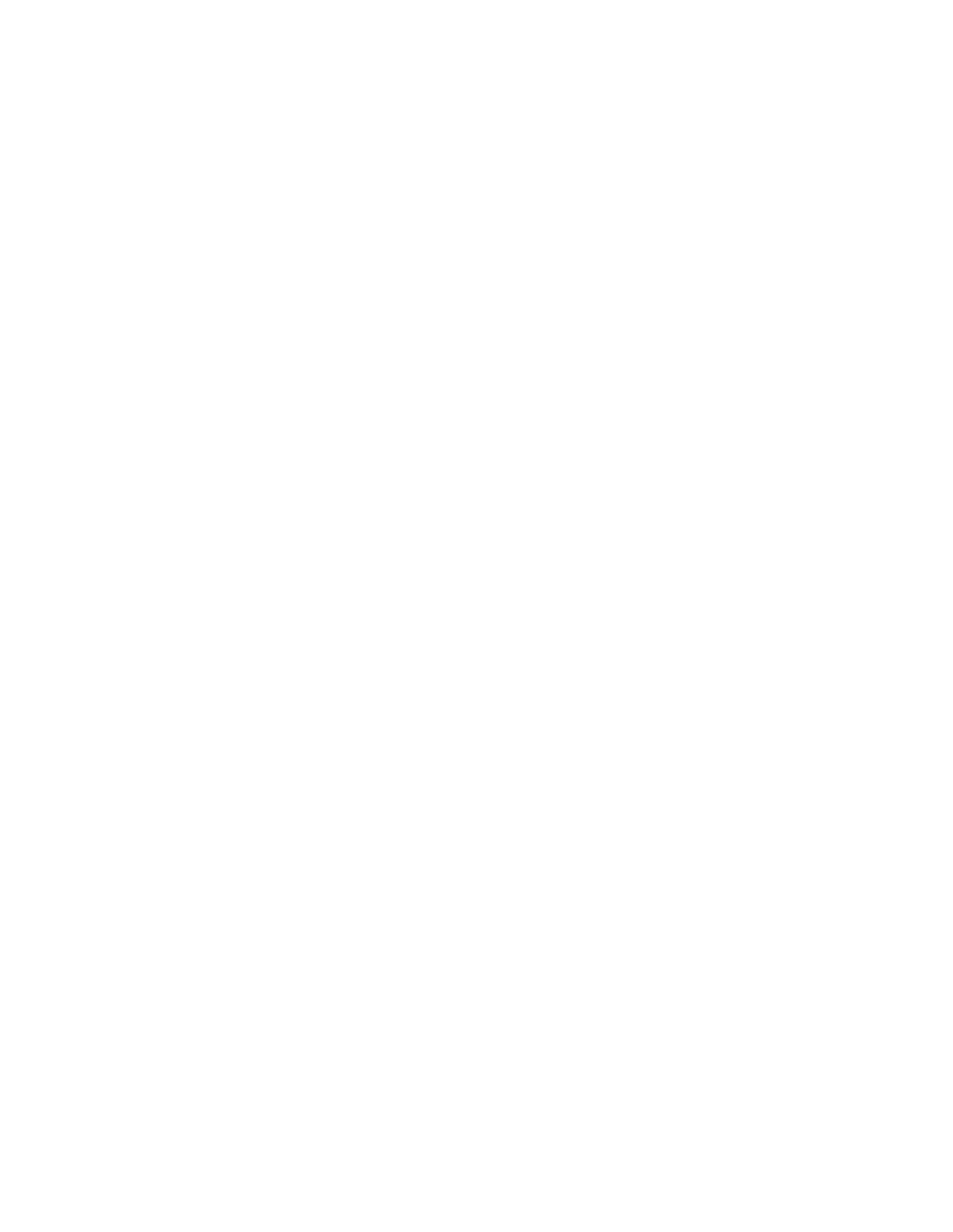#### NOTICE

QWEST Communications International Inc. reserves the right to revise this document for any reason, including but not limited to, conformity with standards promulgated by various governmental or regulatory agencies; utilization of advances in the state of the technical arts; or to reflect changes in the design of equipment, techniques, or procedures described or referred to herein.

Liability to anyone arising out of use or reliance upon any information set forth herein is expressly disclaimed, and no representation or warranties, expressed or implied, are made with respect to the accuracy or utility of any information set forth herein.

This document is not to be construed as a suggestion to any manufacturer to modify or change any of its products, nor does this publication represent any commitment by QWEST Communications International Inc. to purchase any specific products. Further, conformance to this publication does not constitute a guarantee of a given supplier's equipment and/or its associated documentation.

Ordering information for QWEST Technical Publications can be obtained from the Reference Section of this document.

If further information is required, please contact:

QWEST Communications International Inc. Manager – New Services Planning 700 W Mineral Ave., Room MN F15.15 Littleton, CO 80120 (303) 707-7107 Fax: (303) 707-9497 E-Mail: jhsmit2@qwest.com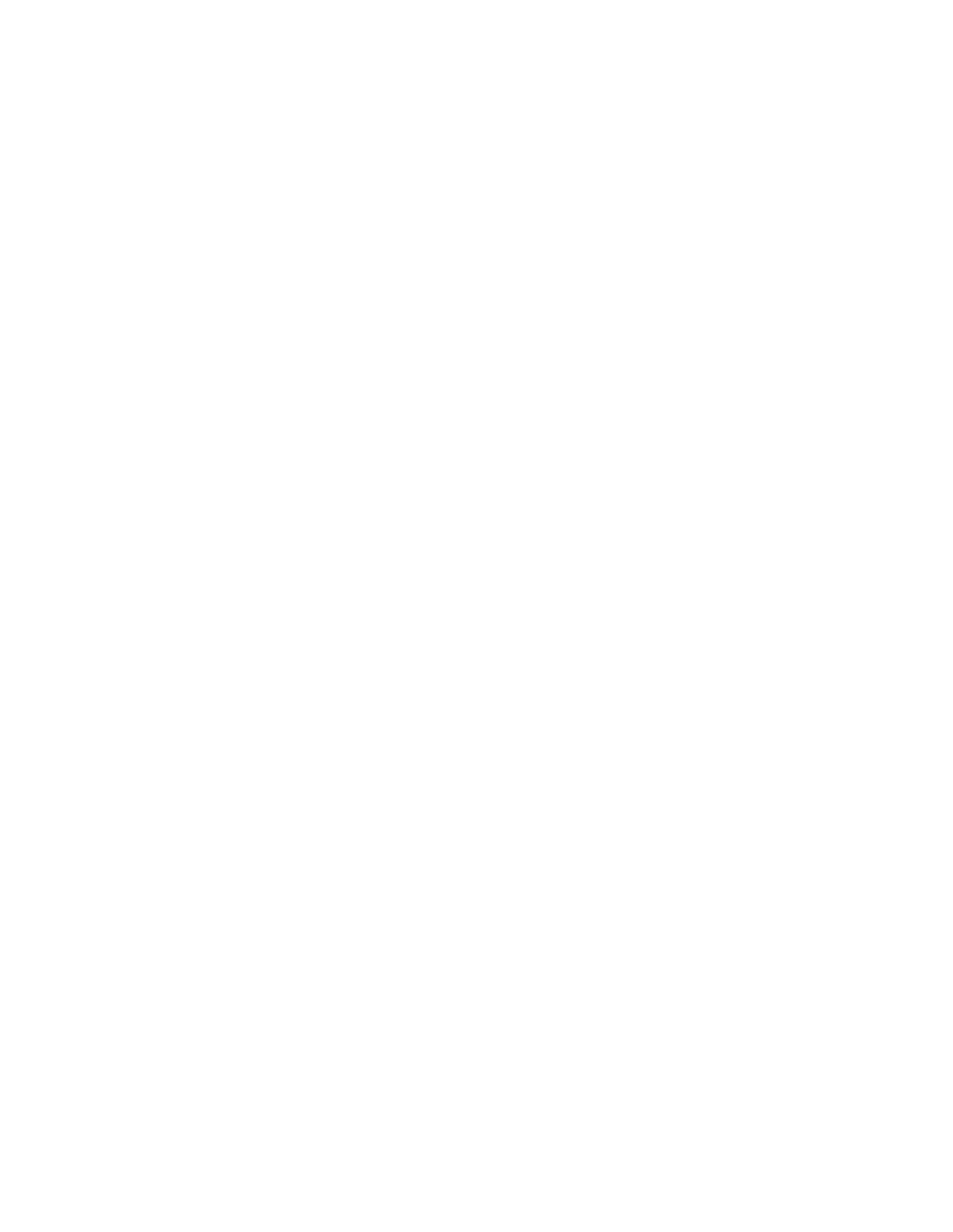#### COMMENTS on PUB 77351 Module 1

#### PLEASE TEAR OUT AND SEND YOUR COMMENTS/SUGGESTIONS TO:

QWEST Corporation Manager – New Services Planning 700 W Mineral Ave., Room MN F15.15 Littleton, CO 80120 (303) 707-7107 Fax: (303) 707-9497 E-Mail: jhsmit2@qwest.com

Information from you helps us to improve our Publications. Please take a few moments to answer the following questions and return to the above address.

| Was this Publication valuable to you in understanding  |        |          |
|--------------------------------------------------------|--------|----------|
| The technical parameters of our service?               | YES    |          |
| Was the information accurate and up-to-date?           | YES    | $NO_{-}$ |
| Was the information easily understood?                 | YES NO |          |
| Were the contents logically sequenced?                 |        | YES NO   |
| Were the tables and figures understandable and helpful | YES    | NO –     |
| Were the pages legible?                                | YES    | NO.      |

If you answered NO to any of the questions and/or if you have any other comments or suggestions, please explain:

\_\_\_\_\_\_\_\_\_\_\_\_\_\_\_\_\_\_\_\_\_\_\_\_\_\_\_\_\_\_\_\_\_\_\_\_\_\_\_\_\_\_\_\_\_\_\_\_\_\_\_\_\_\_\_\_\_\_\_\_\_\_\_\_\_\_\_\_\_\_\_\_\_\_\_\_\_

| Name             | Date |
|------------------|------|
|                  |      |
|                  |      |
|                  |      |
| Telephone Number |      |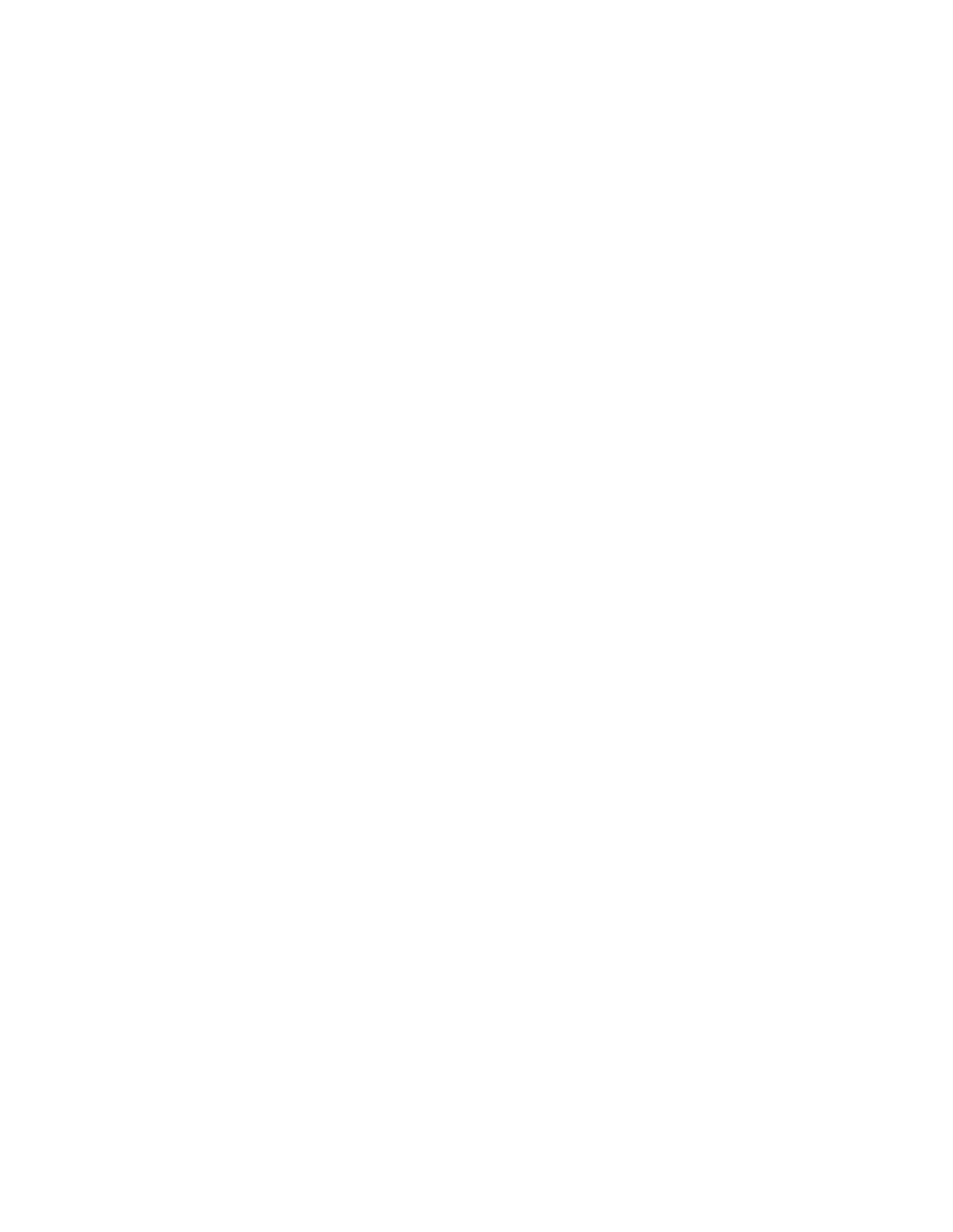### **CONTENTS**

## **Chapter and Section**

## Page

| 1.1 |       |       |                                                           |
|-----|-------|-------|-----------------------------------------------------------|
|     |       | 1.1.1 |                                                           |
|     | 1.2   |       |                                                           |
|     | 1.3   |       |                                                           |
|     |       | 1.3.1 |                                                           |
|     | 1.4   |       |                                                           |
|     |       | 1.4.1 |                                                           |
|     | 1.5   |       | QWEST Quality Process Management Team Responsibilities1-3 |
|     |       | 1.5.1 |                                                           |
|     |       | 1.5.2 |                                                           |
| 2.  |       |       |                                                           |
|     | 2.1   |       |                                                           |
|     | 2.2   |       |                                                           |
|     |       | 2.2.1 |                                                           |
|     |       | 2.2.2 |                                                           |
|     |       |       |                                                           |
|     |       | 2.2.3 |                                                           |
|     | 2.3   |       |                                                           |
|     |       |       |                                                           |
|     |       | 2.3.2 |                                                           |
|     |       | 2.3.3 |                                                           |
|     |       | 2.3.4 |                                                           |
|     | 2.4   |       |                                                           |
|     |       | 2.4.1 |                                                           |
|     |       | 2.4.2 |                                                           |
|     |       | 2.4.3 |                                                           |
|     |       | 2.4.4 |                                                           |
|     | 2.5   |       |                                                           |
|     |       | 2.5.1 |                                                           |
|     |       | 2.5.2 |                                                           |
|     |       | 2.5.3 |                                                           |
|     | 2.6   |       |                                                           |
|     | 2.6.1 |       |                                                           |
|     |       | 2.6.2 |                                                           |
|     |       | 2.6.3 |                                                           |
|     |       | 2.6.4 |                                                           |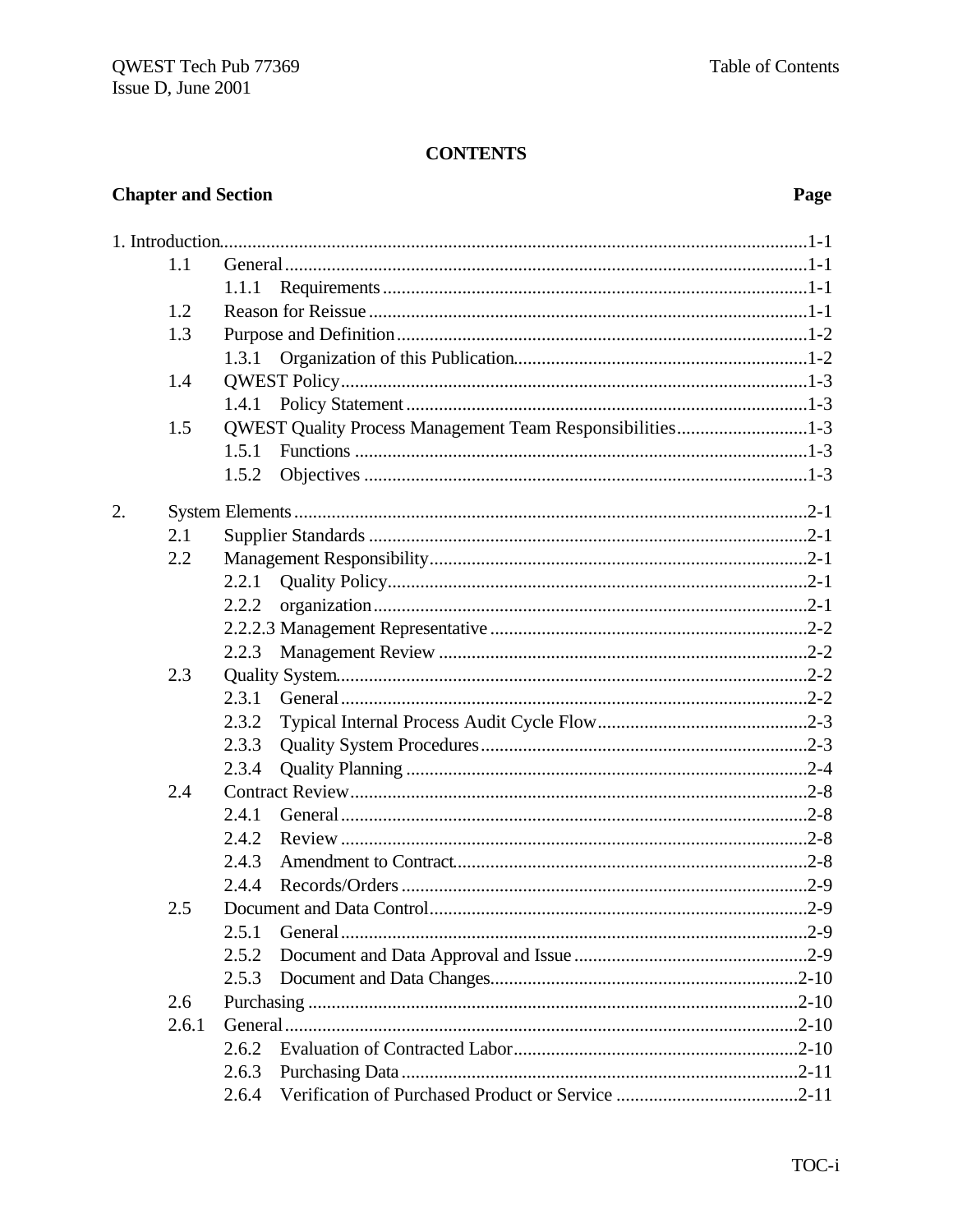## **CONTENTS (Continued)**

| <b>Chapter and Section</b> |                                                                            | Page |
|----------------------------|----------------------------------------------------------------------------|------|
| 2.7                        |                                                                            |      |
| 2.8                        |                                                                            |      |
| 2.9                        |                                                                            |      |
| 2.10                       |                                                                            |      |
|                            |                                                                            |      |
|                            |                                                                            |      |
|                            |                                                                            |      |
|                            |                                                                            |      |
|                            |                                                                            |      |
| 2.11                       |                                                                            |      |
|                            |                                                                            |      |
|                            |                                                                            |      |
| 2.12                       |                                                                            |      |
|                            |                                                                            |      |
| 2.13                       |                                                                            |      |
|                            |                                                                            |      |
|                            | 2.13.2 Review and Disposition of "Corrective Action Necessary" Product2-15 |      |
| 2.14                       |                                                                            |      |
|                            |                                                                            |      |
|                            |                                                                            |      |
| 2.15                       | Handling, Storage, Packaging, Preservation, and Delivery of                |      |
|                            |                                                                            |      |
|                            |                                                                            |      |
|                            |                                                                            |      |
|                            |                                                                            |      |
|                            |                                                                            |      |
|                            |                                                                            |      |
|                            |                                                                            |      |
| 2.16                       |                                                                            |      |
| 2.17                       |                                                                            |      |
| 2.18                       |                                                                            |      |
| 2.19                       |                                                                            |      |
| 2.20                       |                                                                            |      |
|                            |                                                                            |      |
|                            |                                                                            |      |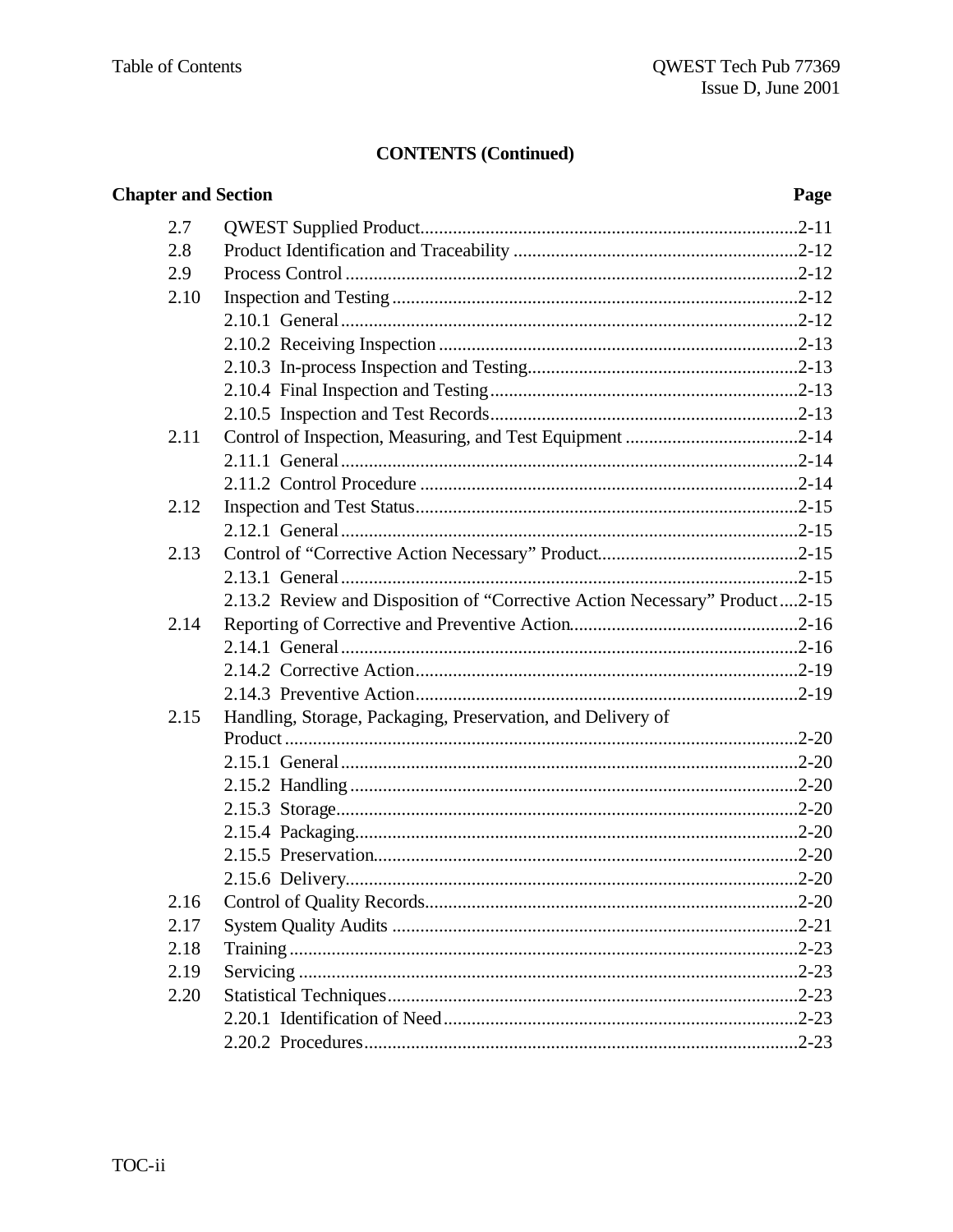#### **CONTENTS (Continued)**

### **Chapter and Section**

### Page

| 3.               |     |       |  |  |
|------------------|-----|-------|--|--|
|                  | 3.1 |       |  |  |
|                  |     | 3.1.1 |  |  |
|                  |     | 3.1.2 |  |  |
|                  |     | 3.1.3 |  |  |
|                  |     | 3.1.4 |  |  |
|                  |     | 3.1.5 |  |  |
|                  |     | 3.1.6 |  |  |
|                  |     | 3.1.7 |  |  |
|                  |     | 3.1.8 |  |  |
|                  | 3.2 |       |  |  |
|                  |     | 3.2.1 |  |  |
|                  |     | 3.2.2 |  |  |
|                  | 3.3 |       |  |  |
|                  |     | 3.3.1 |  |  |
|                  | 3.4 |       |  |  |
|                  | 3.5 |       |  |  |
|                  |     | 3.5.1 |  |  |
|                  |     | 3.5.2 |  |  |
|                  |     | 3.5.3 |  |  |
|                  |     | 3.5.4 |  |  |
| $\overline{4}$ . |     |       |  |  |
|                  | 4.1 |       |  |  |
| 5 <sub>1</sub>   |     |       |  |  |
|                  | 5.1 |       |  |  |
|                  | 5.2 |       |  |  |
|                  |     |       |  |  |
|                  | 5.3 |       |  |  |
|                  | 5.4 |       |  |  |

### **Tables**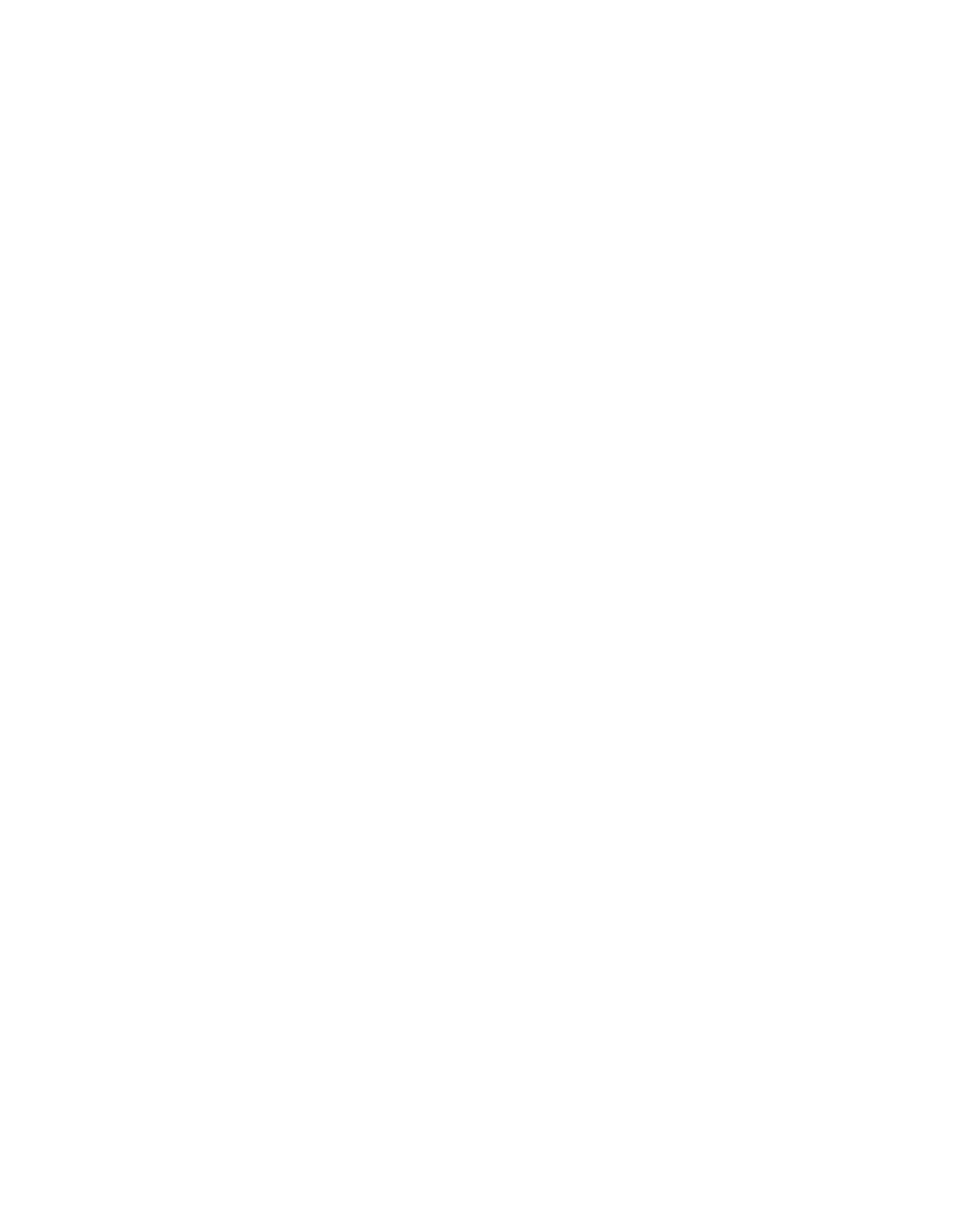#### **CONTENTS**

## **Chapter and Section**

## Page

| 1.           |      |                                                                   |  |
|--------------|------|-------------------------------------------------------------------|--|
|              | 11   |                                                                   |  |
|              |      |                                                                   |  |
|              | 1.2. |                                                                   |  |
|              | 1.3  |                                                                   |  |
|              |      |                                                                   |  |
|              | 1.4  |                                                                   |  |
|              |      |                                                                   |  |
|              | 1.5  | <b>QWEST Quality Process Management Team Responsibilities 1-3</b> |  |
|              |      | 151                                                               |  |
|              |      |                                                                   |  |
|              |      |                                                                   |  |
| <b>Table</b> |      |                                                                   |  |

|--|--|--|--|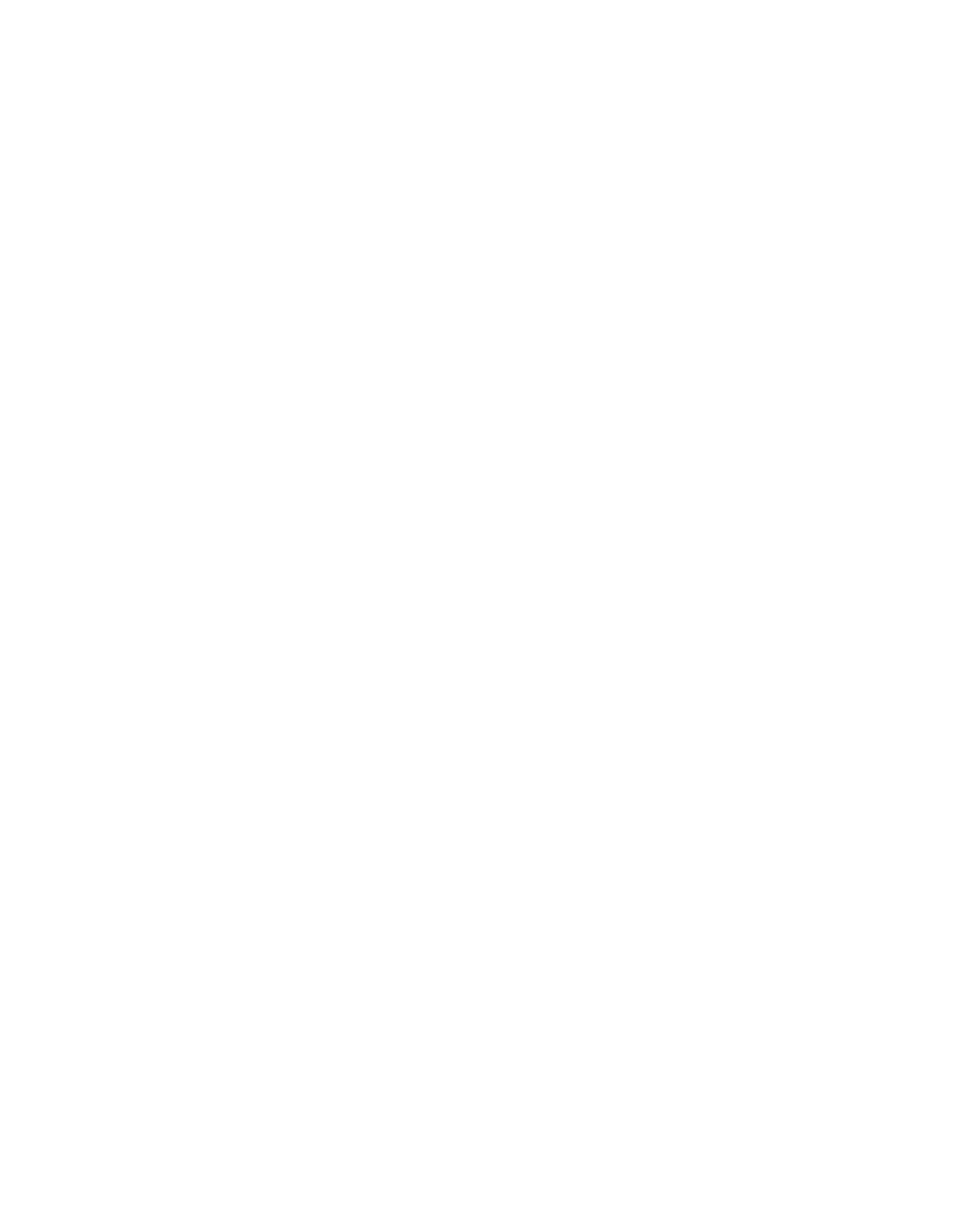#### **1. Introduction**

#### **1.1 General**

This publication provides the service supplier with requirements for quality processes, products and services. These requirements are applicable to internal service suppliers, external service suppliers, contractors, and CLECs. This manual outlines a quality system suitable to meet engineering, installation and removal functions, and is adaptable for service suppliers having specific designs, specifications, or standard requirements. The purpose of this document is to ensure proper coordination and cooperation prior to, during and upon completion of an engineering, installation or removal activity within any Qwest owned or leased facility.

#### **1.1.1 Requirements**

Service suppliers doing business with QWEST for a product type shall show a level of expertise in that technology, based on past history and/or specific training in that technology. Installation personnel representing the Service Supplier shall be qualified to work on the equipment that they have been contracted to install. The suppliers shall be required to comply with all suppliers, manufacturers, and QWEST standards.

All equipment placed in Qwest owned or leased facilities will be subject to random quality and safety audits conducted by Qwest. These audits will determine whether engineering and installation of equipment comply with Qwest standards and requirements. Qwest shall provide written notice of any non-compliance to the responsible party in a timely manner. Such notice will include identification of the specific equipment and/or installation requirement not in compliance.

Violation of NEBS Level 1-safety standards as identified in SR-3580, GR-63-CORE, and GR-1089-CORE must be corrected within 15 calendar days. If there is an immediate threat to the safety of Qwest employees, the physical integrity of the conduit system, cable facilities, other equipment on the premises, or interference with the performance of Qwest's service obligations Qwest may perform such work and/or take such action as Qwest deems necessary to mitigate risk at the responsible party's expense. If, during installation, Qwest determines that the activities and/or equipment of any service supplier, contractor, or CLEC do not comply with the NEBS Level 1 safety standards or are in violation of any applicable laws or regulations all equally applied to Qwest, Qwest has the right to stop all installation work until the situation is remedied.

**Note:** Any QWEST entity and or subsidiary performing or sub-contracting work in a QWEST facility shall comply with all requirements within **Qwest** Technical Publication 77350, and be in compliance with processes and requirements of this standard.

### **1.2 Reason for Reissue**

Whenever this publication is reissued, the reason(s) will be listed in this paragraph.

- Update General and Requirements Sections Chapter 1
- Modify QWEST to read Qwest in all Chapters
- Update Supplier Standards Chapter 2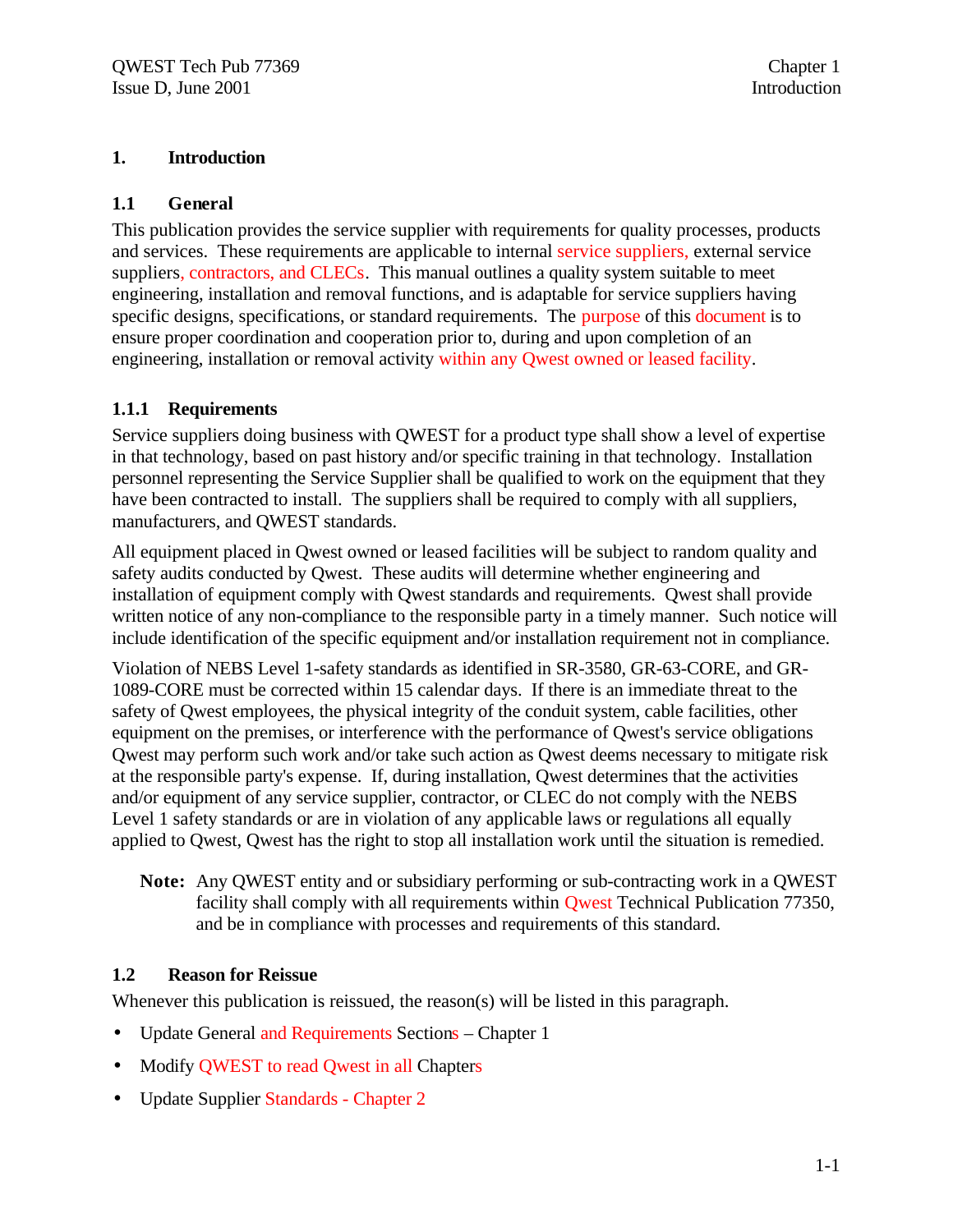#### **1.3 Purpose and Definition**

This publication is intended to familiarize the service supplier with the processes surrounding measurements and auditing procedures needed to perform and measure all aspects of, installation and removal functions. The guidelines described in this publication are applicable to all types of telecommunication equipment installations and removals (i.e., switching, power, radio and transmission products, etc.)

This publication along with associated publications listed herein, provide the procedures necessary for service suppliers to inspect products or services by suppliers who have been qualified and contracted with QWEST to provide products or services.

This publication is intended to familiarize the service supplier with the QWEST product or service requirements by:

- Outlining the general requirements.
- Defining the necessary publications required.

QWEST shall audit and measure all aspects of products, productivity, or services provided by the service supplier processes. These measurements shall be based on established expectancies and their performances within QWEST. QWEST shall measure service suppliers by utilizing standalone audits, joint in-process audits, Central Office Operations (COO) feedback, Engineering Service Order Tracking (ESOT) data, and the suppliers own quality data. The service supplier shall establish and maintain documented standards for gathering and reporting quality levels to QWEST.

The measurements stipulated in this publication are intended to support assessment of overall quality performance. With this publication and Corrective Action feedback from QWEST the supplier shall be able to set targets and goals to establish continuous quality improvement. These measurements shall be used to evaluate performance against targets and goals set by QWEST.

#### **1.3.1 Organization of this Publication**

The information presented in this manual has been organized to provide the service supplier with requirements that shall satisfy product or service standards of QWEST.

| <b>Chapter</b> | <b>Contents</b>                                                              |
|----------------|------------------------------------------------------------------------------|
| Chapter 1:     | Introduction.                                                                |
| Chapter 2:     | This chapter details guidelines for the quality process and is structured to |
|                | provide the service supplier with quality system process requirements.       |
| Chapter 3:     | Audits and Measurements. Provides the service supplier with an explanation   |
|                | of the process and the measurement tables that QWEST shall use to measure    |
|                | the service supplier's performance. The service supplier shall adopt the     |
|                | same expectancies and measurements provided in this chapter.                 |
| Chapter 4:     | Definitions                                                                  |
| Chapter 5:     | References                                                                   |

**Table 1-1: Document Organization**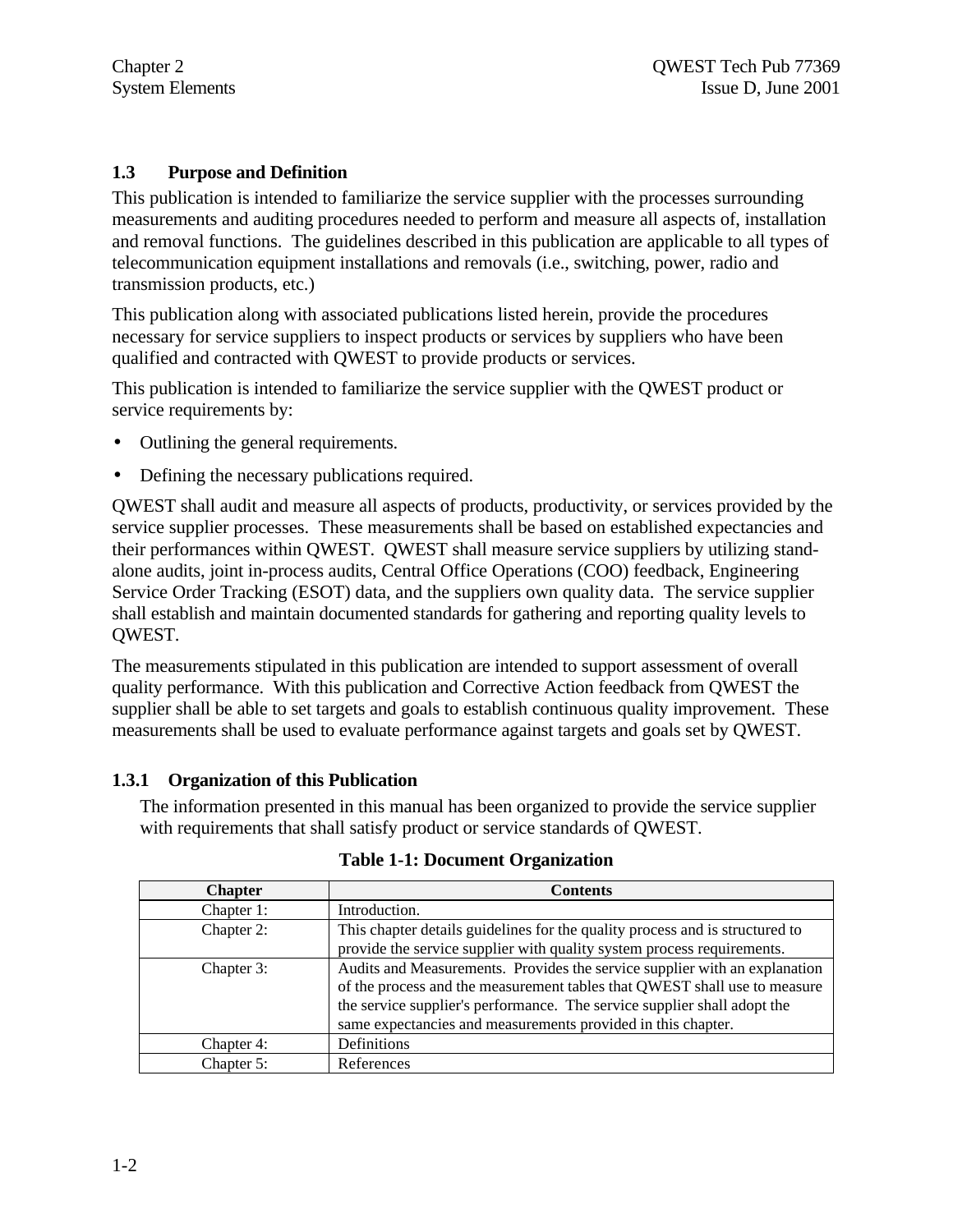#### **1.4 QWEST Policy**

#### **1.4.1 Policy Statement**

To establish long term, mutually beneficial relationships between QWEST, CLECs, and service suppliers, focused on a joint process committed to reduce cost and cycle time, improving quality and service and providing continuous quality improvement.

#### **1.5 QWEST Quality Process Management Team Responsibilities**

#### **1.5.1 Functions**

- Provide leadership and direction for the Installation Service Supplier(s) (ISS) to meet QWEST objectives.
- Provide quality processes, guidelines and instructions to enable service suppliers to meet the requirements of QWEST.
- Provide assistance to service suppliers in education, interpretation of requirements and training in quality processes.
- Monitor and work with service suppliers to reduce defect and error rates in products or services.
- Evaluate Supplier feedback, issue requests for Supplier Corrective Action. Approve and track corrective action.
- Implement disciplinary action based on a supplier's failure to meet or respond to QWEST requests, or meet quality expectations.

#### **1.5.2 Objectives**

To assure the highest quality and productivity from supplier products and services.

The QWEST Quality Process Management Team (QPMT) shall incorporate Total Quality Management (TQM) and Supplier Quality Management (SQM) philosophies to ensure that QWEST receives quality products and services. Total Quality Management (TQM) is defined as: The process of continuous quality improvement. Supplier Quality Management (SQM) is defined as: Quality management that focuses on the improvement of products and services by the establishment of long term, beneficial relationships with selected service suppliers.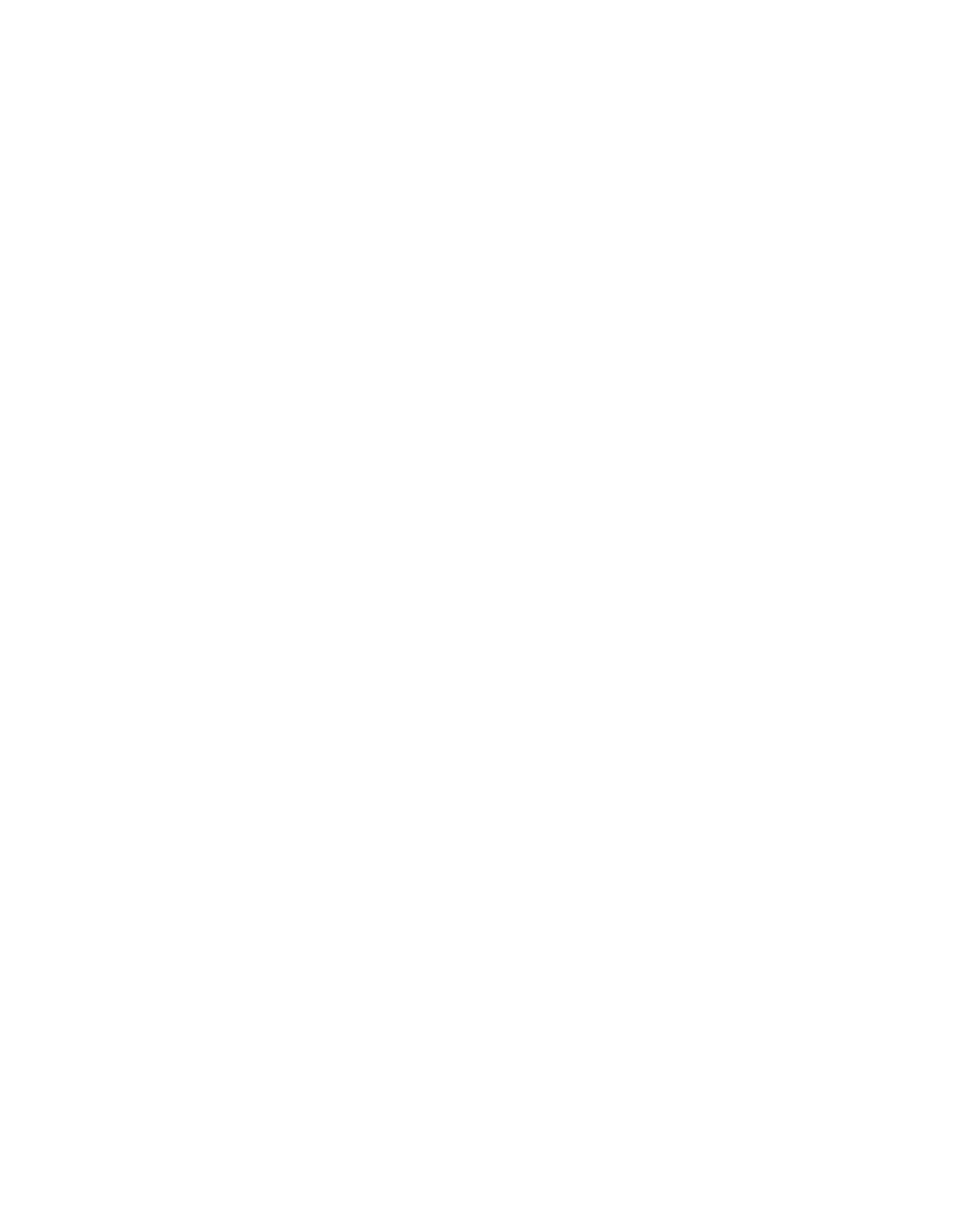### **CONTENTS**

## **Chapter and Section**

 $\overline{2}$ .

### Page

| 2.1  |       |                         |           |
|------|-------|-------------------------|-----------|
| 2.2  |       |                         |           |
|      | 2.2.1 |                         |           |
|      | 2.2.2 |                         |           |
|      |       |                         |           |
|      | 2.2.3 |                         |           |
| 2.3  |       |                         |           |
|      | 2.3.1 |                         |           |
|      | 2.3.2 |                         |           |
|      | 2.3.3 |                         |           |
|      | 2.3.4 |                         |           |
| 2.4  |       |                         |           |
|      | 2.4.1 |                         |           |
|      | 2.4.2 |                         |           |
|      | 2.4.3 |                         |           |
|      | 2.4.4 |                         |           |
| 2.5  |       |                         |           |
|      | 2.5.1 |                         |           |
|      | 2.5.2 |                         |           |
|      | 2.5.3 |                         |           |
| 2.6  |       |                         |           |
|      | 2.6.1 |                         |           |
|      | 2.6.2 |                         |           |
|      | 2.6.3 |                         |           |
|      | 2.6.4 |                         |           |
| 2.7  |       |                         |           |
| 2.8  |       |                         |           |
| 2.9  |       |                         |           |
| 2.10 |       | Inspection and Testing. | $.2 - 12$ |
|      |       |                         |           |
|      |       |                         |           |
|      |       |                         |           |
|      |       |                         |           |
|      |       |                         |           |
|      |       |                         |           |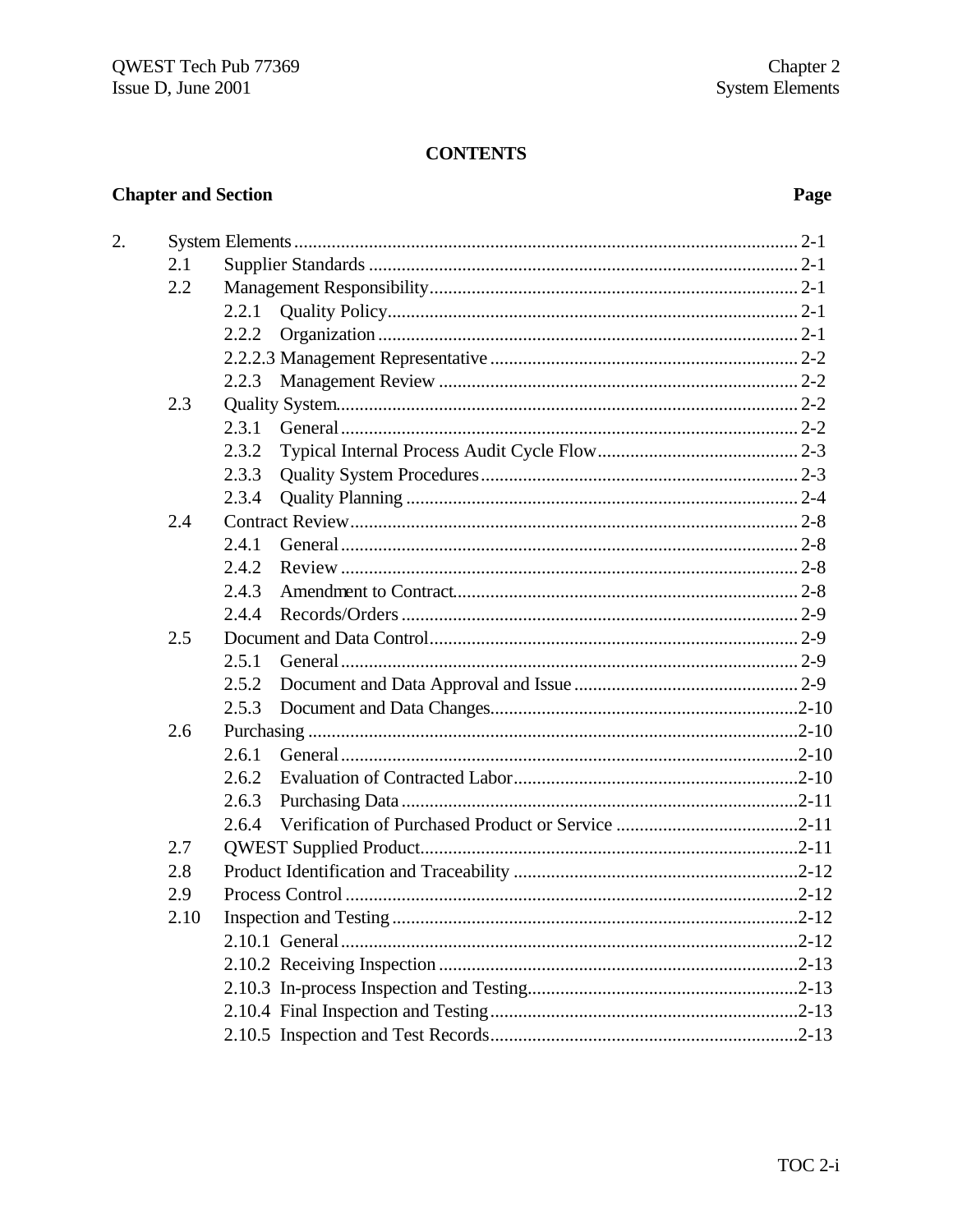## **CONTENTS (Continued)**

| <b>Chapter and Section</b> |                                                                            | Page |
|----------------------------|----------------------------------------------------------------------------|------|
| 2.11                       |                                                                            |      |
|                            |                                                                            |      |
|                            |                                                                            |      |
| 2.12                       |                                                                            |      |
|                            |                                                                            |      |
| 2.13                       |                                                                            |      |
|                            |                                                                            |      |
|                            | 2.13.2 Review and Disposition of "Corrective Action Necessary" Product2-15 |      |
| 2.14                       |                                                                            |      |
|                            |                                                                            |      |
|                            |                                                                            |      |
|                            |                                                                            |      |
| 2.15                       | Handling, Storage, Packaging, Preservation, and Delivery of                |      |
|                            |                                                                            |      |
|                            |                                                                            |      |
|                            |                                                                            |      |
|                            |                                                                            |      |
|                            |                                                                            |      |
|                            |                                                                            |      |
|                            |                                                                            |      |
| 2.16                       |                                                                            |      |
| 2.17                       |                                                                            |      |
| 2.18                       |                                                                            |      |
| 2.19                       |                                                                            |      |
| 2.20                       |                                                                            |      |
|                            |                                                                            |      |
|                            |                                                                            |      |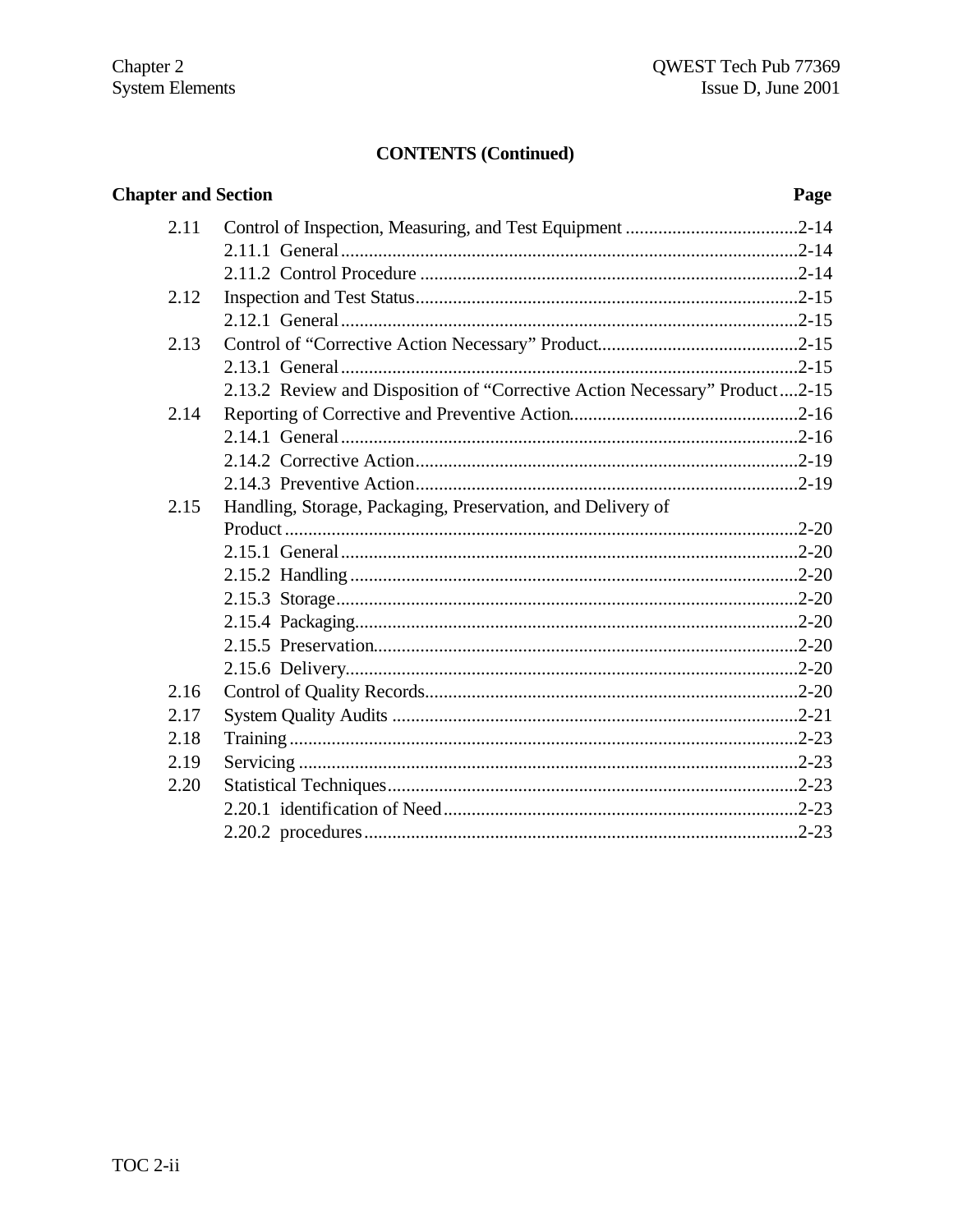#### **2. System Elements**

#### **2.1 Supplier Standards**

This standard governs quality related activities and lists publications for use by service suppliers and the QWEST Supplier Management Team.

Failure of a service supplier to be compliant with all required processes of this standard by a date established by QWEST and the service supplier could result in the removal of that supplier for consideration of work.

Upon failure of a CLEC to take all appropriate steps to correct any non-compliance within 15 calendar days or as soon as reasonably possible, Qwest may pursue immediate resolution by the Commission or a court of competent jurisdiction.

#### **2.2 Management Responsibility**

#### **2.2.1 Quality Policy**

The service supplier's management with executive responsibility shall define and document its policy for quality including objectives and its commitment to quality. The quality policy shall be relevant to the service supplier's organizational goals and the expectations and needs of QWEST.

The service suppliers Quality Policy shall be:

- Understood, implemented and maintained at all levels by appropriate supplier management action.
- Relevant to the organizational goals and the expectations and needs of QWEST and the supplier.

#### **2.2.2 Organization**

#### **2.2.2.1 Responsibility and Authority**

The service supplier responsibility, authority and the interrelations of personnel who manage, perform and verify work affecting quality shall be defined and documented, particularly for personnel who need the organizational freedom and authority to:

- Initiate action to prevent the occurrence of any nonconformity relating to product or service.
- Identify and document any problems relating to product or service quality systems.
- Verify and document the implementation of solutions.
- Control further processing, delivery or installation of "Corrective Action Necessary" products or services until the deficiency or unsatisfactory condition has been corrected to meet QWEST quality standards.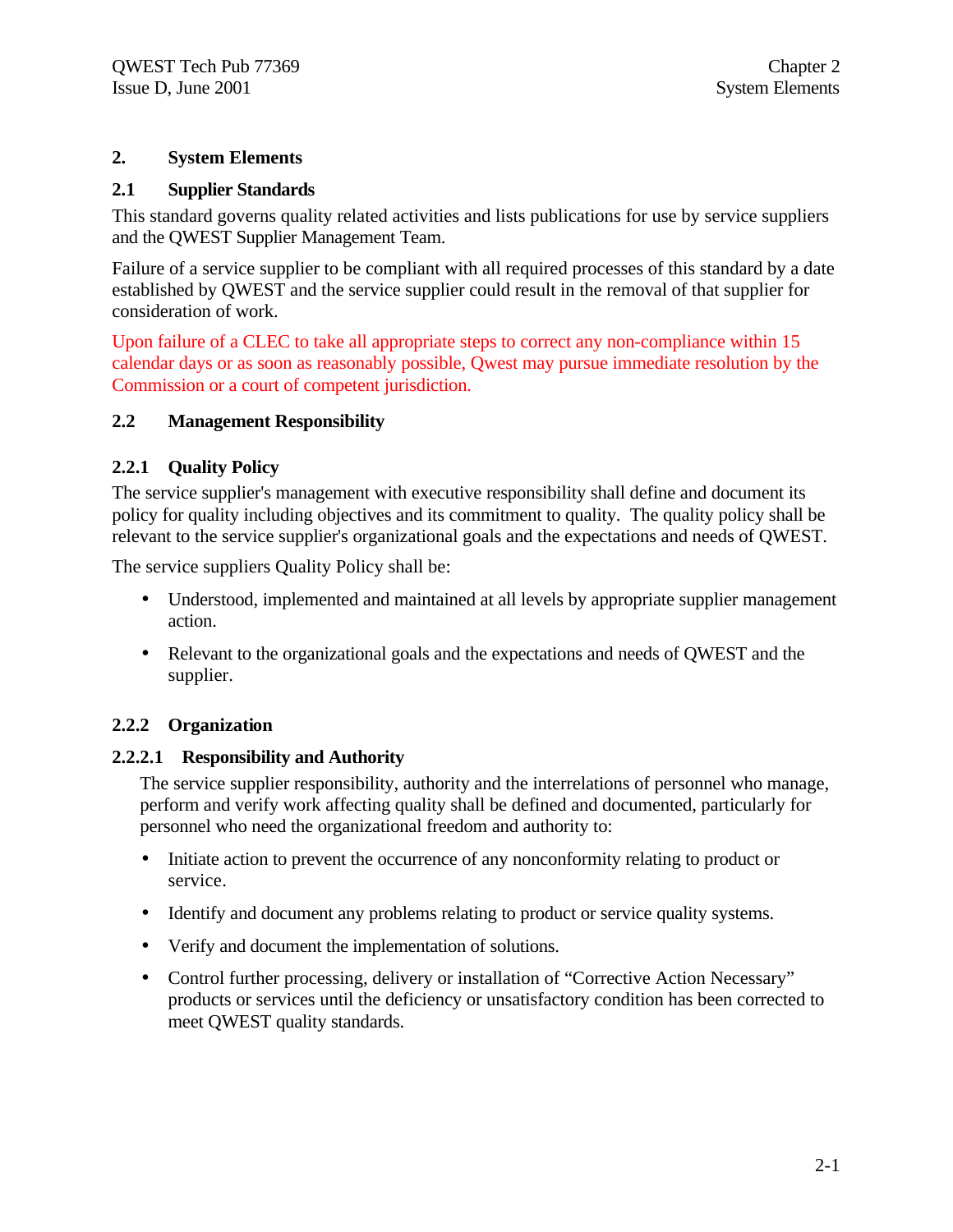#### **2.2.2.2 Resources**

The service supplier shall identify resource requirements and provide adequate resources, including the assignment of trained personnel for management, performance of work, and verification activities including internal quality audits.

#### **2.2.2.3 Management Representative**

- The service supplier's management with executive responsibility shall appoint a member of the supplier's own management who, irrespective of other responsibilities, shall have defined authority for:
- The service supplier shall ensure that a quality system is established, implemented and maintained in accordance with the standards established by QWEST Technical Publication 77369.
- The service supplier shall report on the performance of the quality system to the supplier's management for review and as a basis for continuous improvement of the quality system.

#### **2.2.3 Management Review**

- The service supplier's quality council, with executive responsibility, shall review the quality system at defined intervals sufficient to ensure its continuing suitability and effectiveness in satisfying the standards of QWEST and the service supplier's stated quality policy and objectives.
- Records of such reviews shall be maintained.

#### **2.3 Quality System**

#### **2.3.1 General**

The service supplier shall establish, document and maintain a quality system as a means of ensuring that product or service conform to specified QWEST standards. The supplier shall prepare a quality manual covering the 20 elements defined in Chapter 2 of this standard. The quality manual shall make reference to the quality system procedures and outline the structure of the documentation used in the quality system.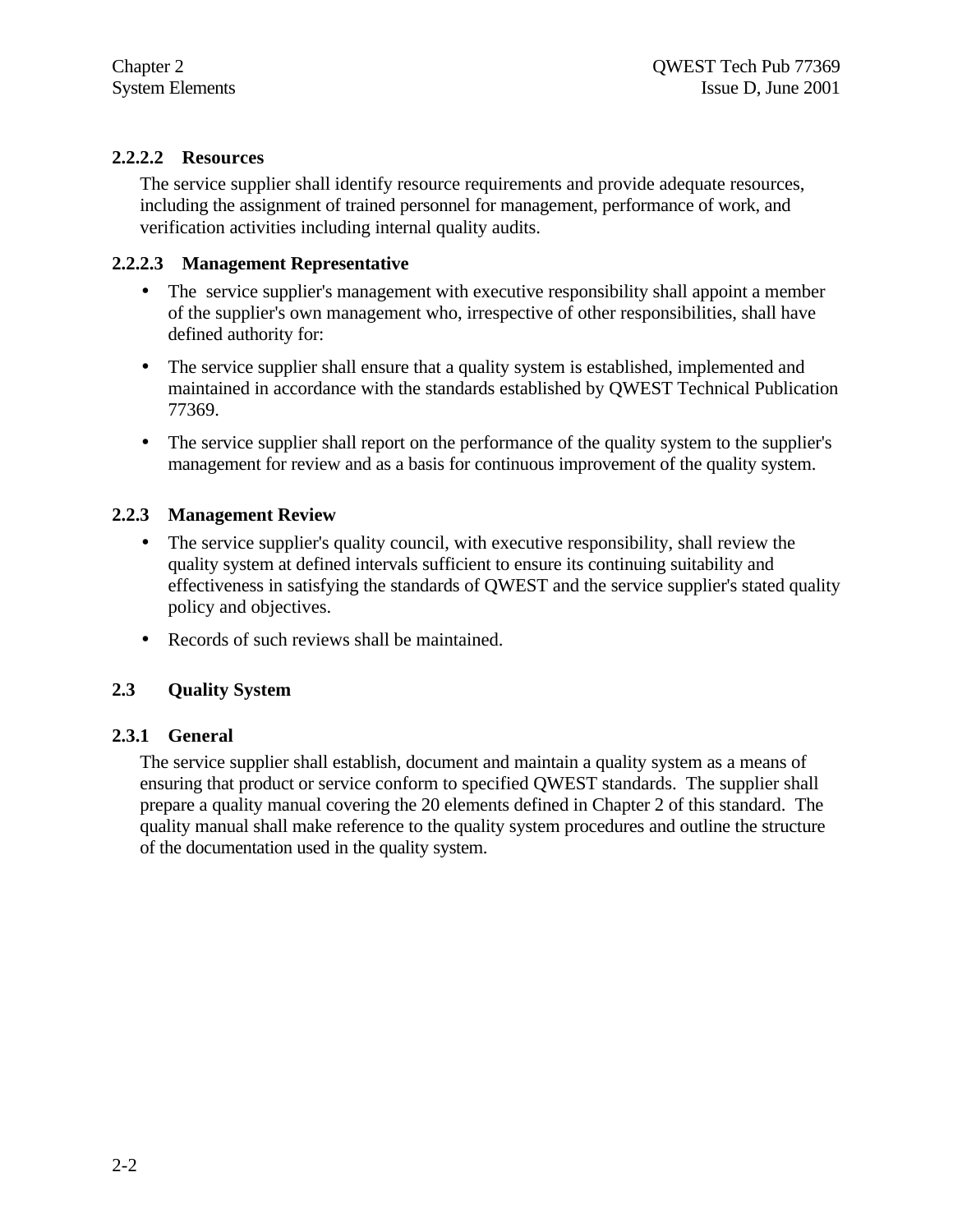QWEST Tech Pub 77369 Chapter 2 Issue D, June 2001

#### **2.3.2 Typical Internal Process Audit Cycle Flow**



**Note:** Refer to typical detailed flow charts at end of Section 2.3 (Supplier reference only).

#### **2.3.3 Quality System Procedures**

#### **Notes:**

- 1. Publication ANSI/ASQC Q10013-1995, "Guidelines for Developing Quality Manuals," may be of assistance in the preparation of a quality manual.
- 2. Documented procedures shall make reference to work instructions that define how an activity is performed.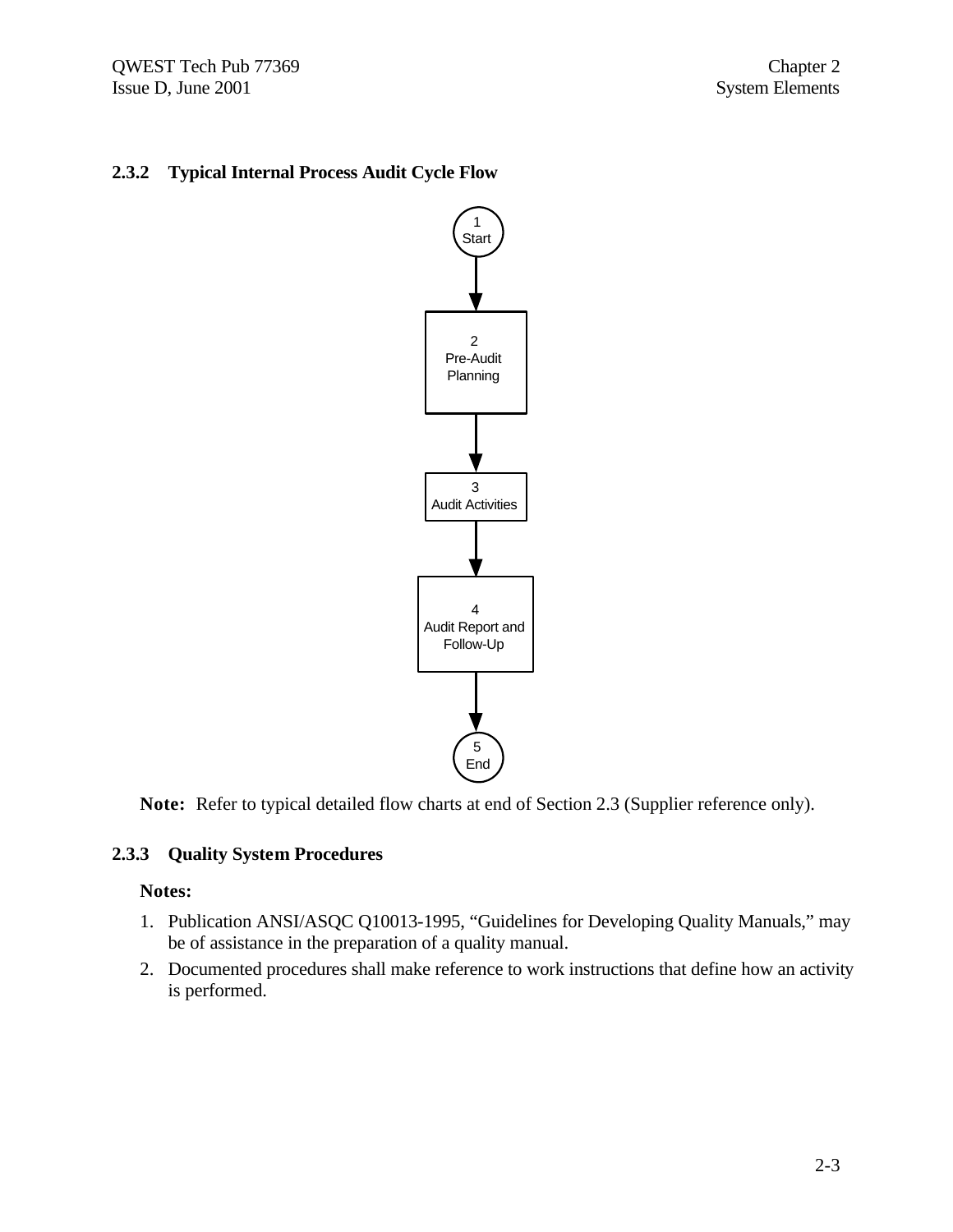The service supplier shall:

- Prepare documented procedures consistent with the requirements of QWEST and the service supplier's stated quality policy.
- Effectively implement the quality system and its documented procedures.

#### **2.3.4 Quality Planning**

The service supplier's procedures can be defined and referenced by using QWEST Technical Publications standards for meeting quality requirements in Publication 77369.

Quality planning shall be consistent with all other requirements of a service suppliers' quality system and shall be documented in a format to suit U S WEST's method of operation. The service supplier shall follow activities in meeting the specified requirements for products, services, projects or contracts.

The preparation of Quality Plans.

- The identification of any controls, processes, equipment (including inspection, calibration, and operational tests of equipment), fixtures, resources and skills that may be needed to achieve the required product or service quality.
- Ensuring compatibility of the product or service, and the applicable documentation.
- The updating as necessary of quality control, inspection and testing techniques.
- The identification of suitable verification at appropriate stages of the product or service.

The identification and preparation of quality records.

**Note:** The quality plans may be in the form of a reference to the appropriate documented procedures that form an integral part of the service supplier's quality system. See typical flow charts below: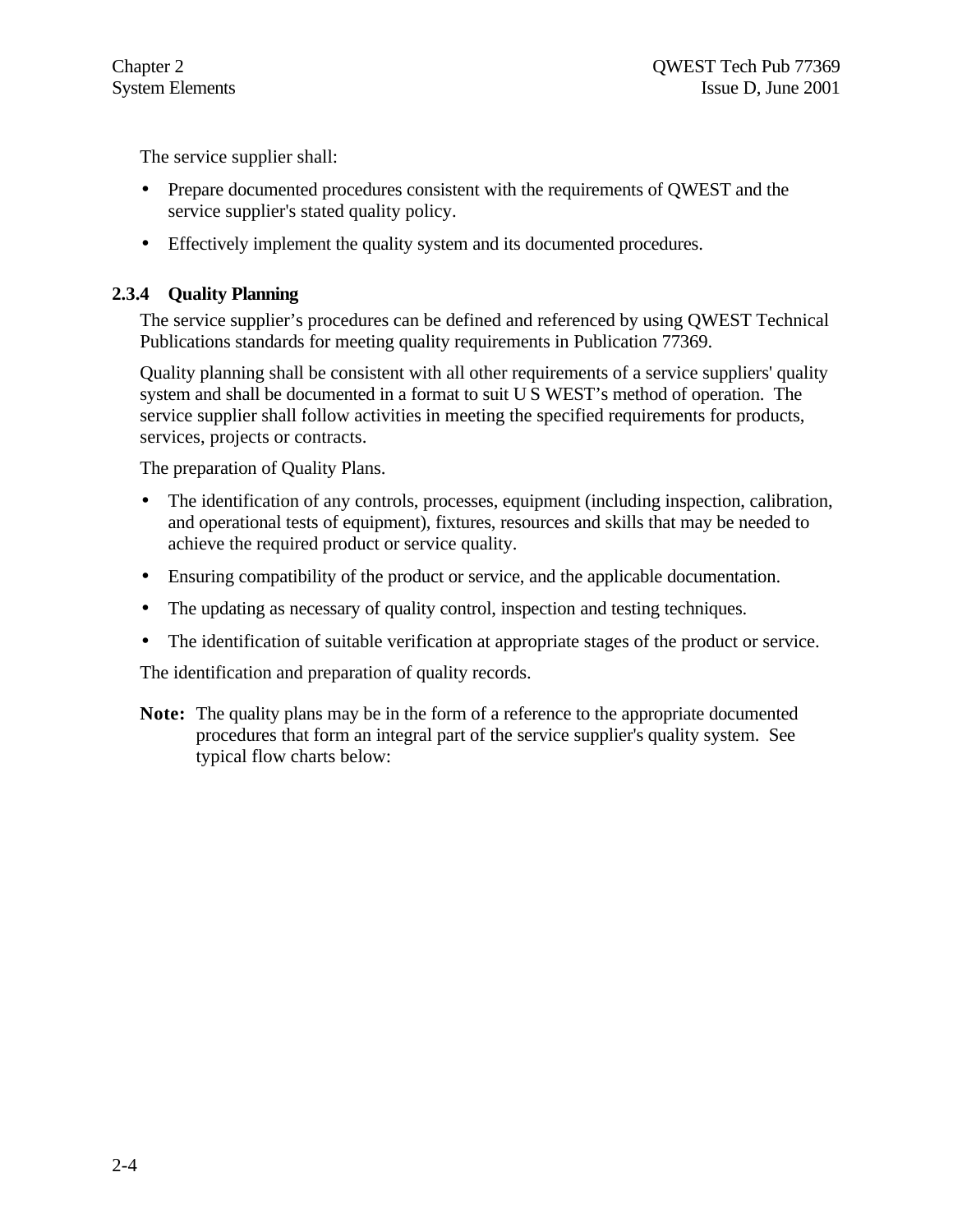#### **2.3.4.6 Process Audits: Pre-Audit Planning Flow**

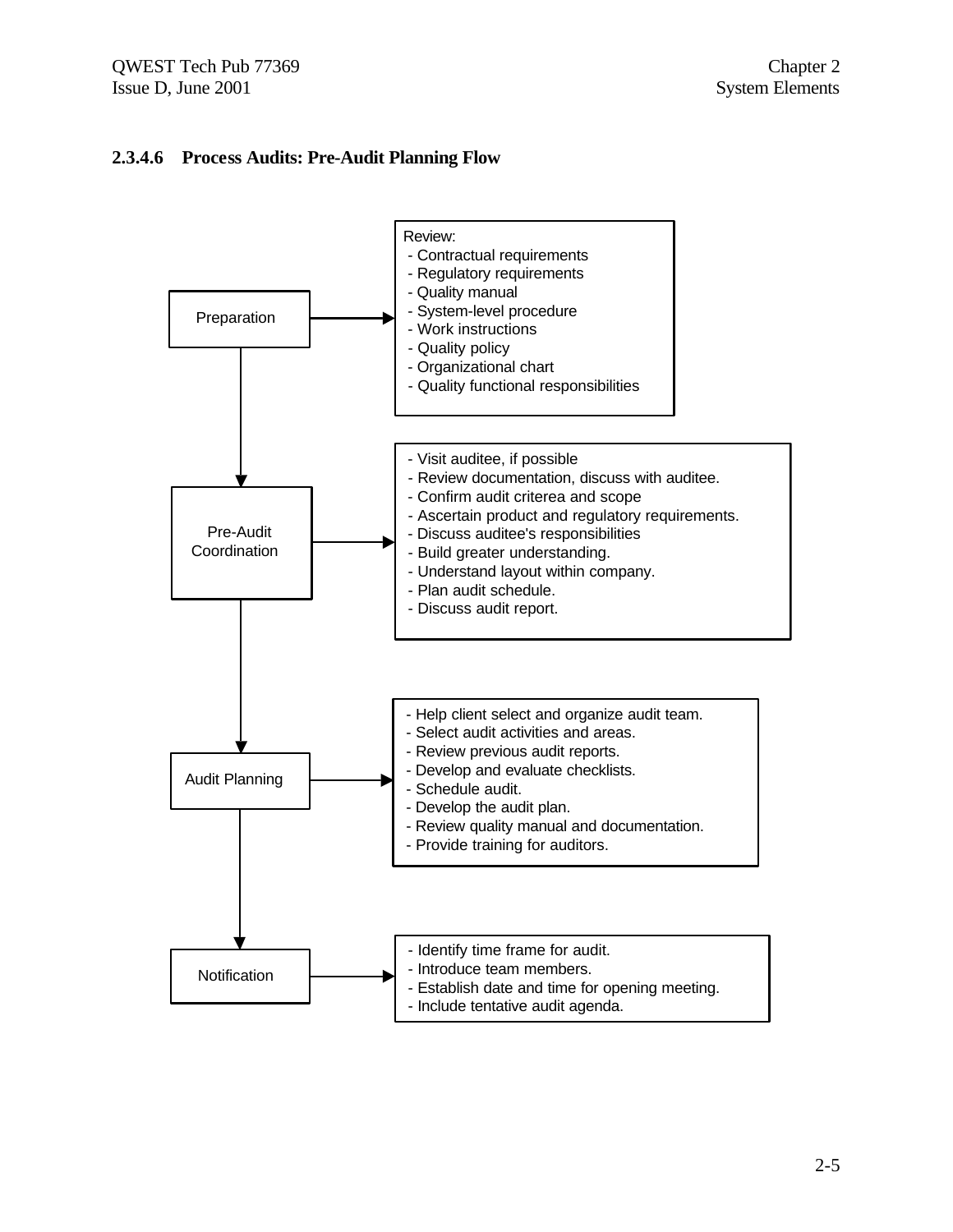#### **2.3.4.7 Audit Activity Flow**



**Note:** This type of audit is done by QWEST Quality Process Management Team on a service suppliers internal processes.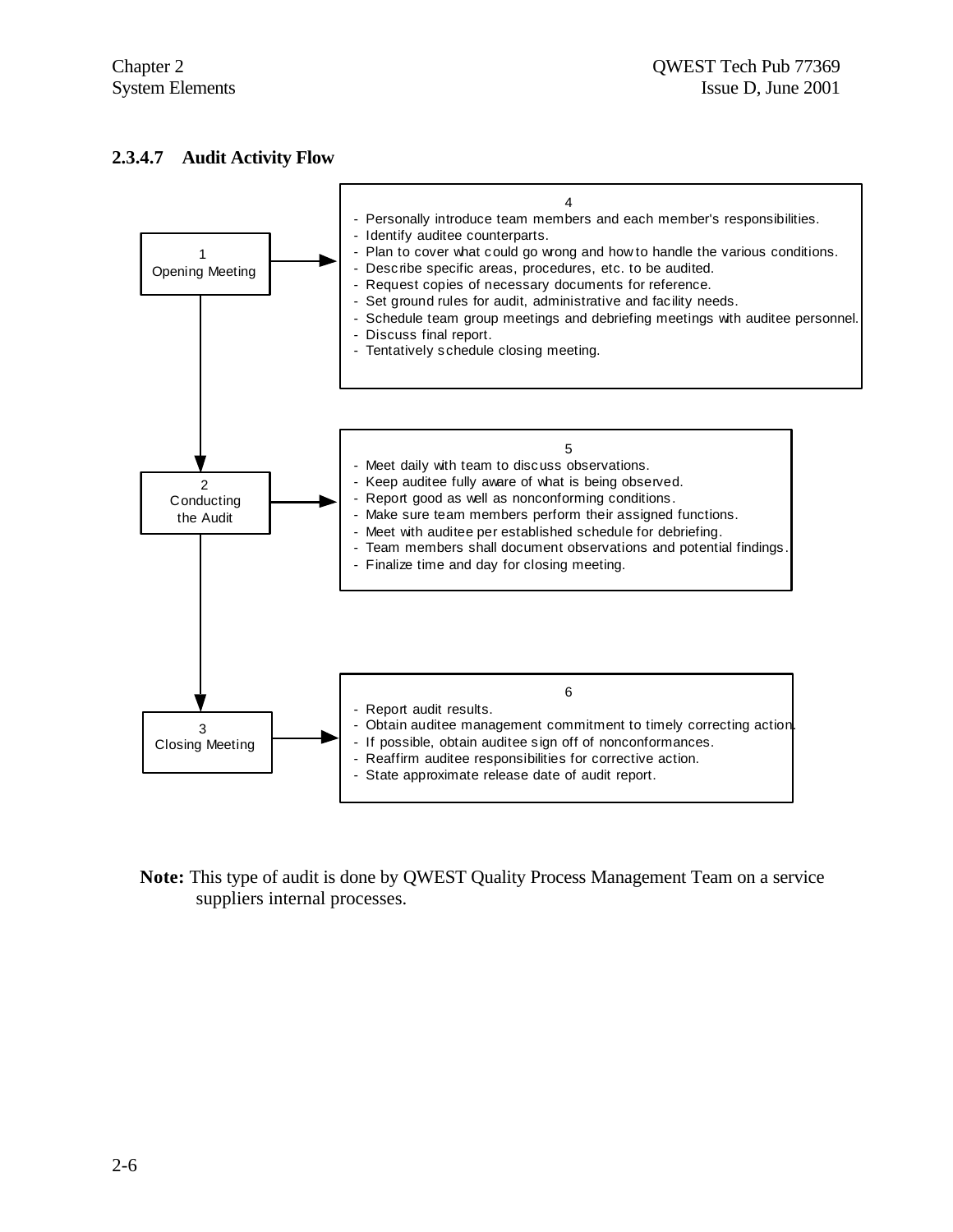

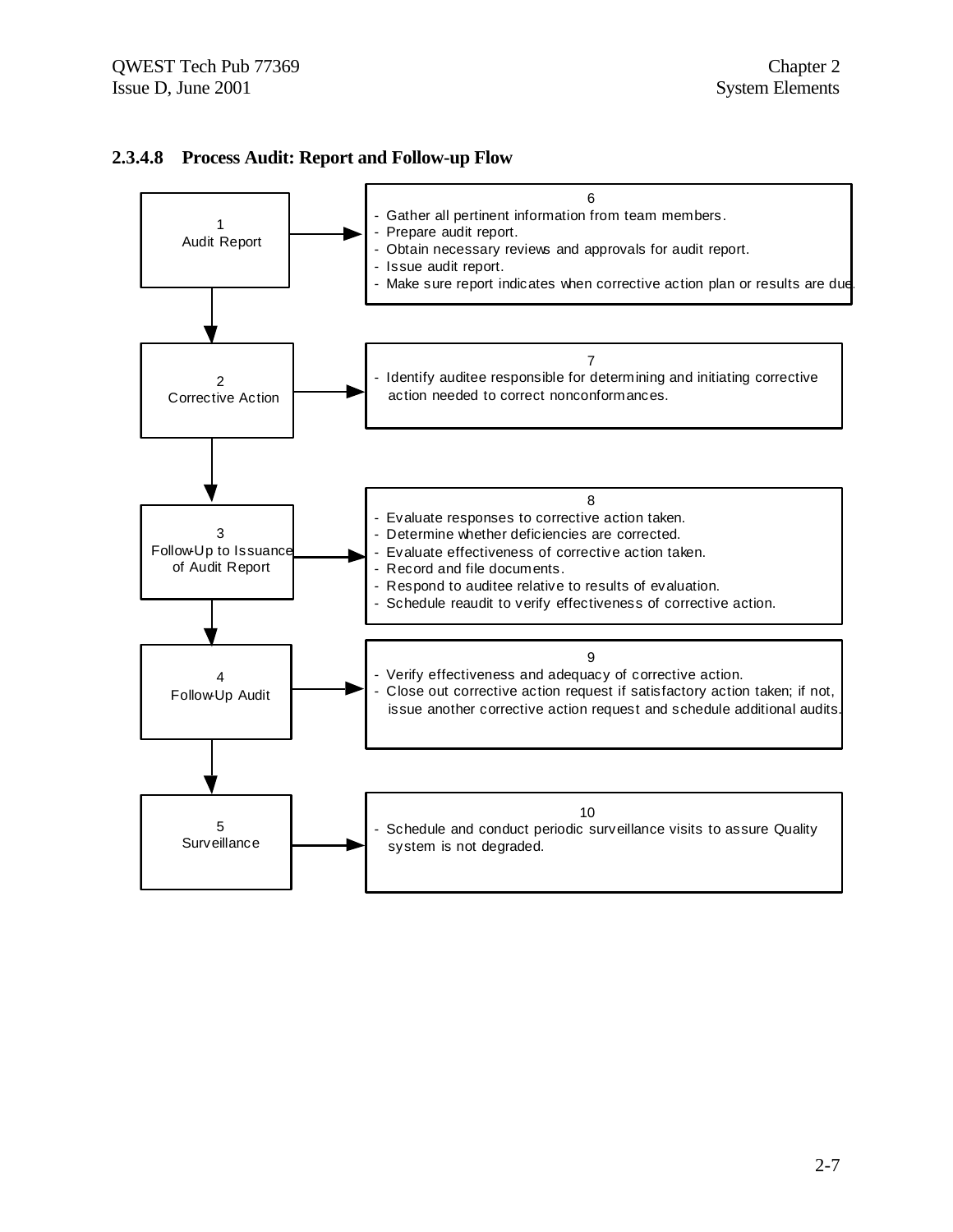#### **2.4 Contract Review**

#### **2.4.1 General**

The service supplier shall establish and maintain documented procedures for contract review and for the coordination of these activities.

**Note:** The Design Work Package (DWP) is a contractual document. Deviation from this document including the scheduled service date without proper authorization shall be considered a violation of contract. When there is a conflict between the DWP and a standard configuration, the service supplier shall contact the Installation Control Center ICC for resolution.

#### **2.4.2 Review**

Before the submission or the acceptance of a contract or order (statement of requirement), the contract or order shall be reviewed by the service supplier to ensure that:

QWEST requirements are adequately defined and documented. Where no written statement of requirements are available for an order received by verbal means, the supplier shall ensure that the order requirements are agreed to and documented before their acceptance.

Any differences between the supplier's, QWEST Technical Standards, and Design Work Package (DWP) requirements shall be resolved prior to job acceptance.

**Note:** For prioritizing of these standards see QWEST Technical Publication 77350, Chapter 1, "General Requirements."

The service supplier has the capability to meet the QWEST contract or accepted order requirements.

#### **2.4.3 Amendment to Contract**

The service supplier shall request a change to a QWEST contract following the procedures outlined in QWEST Technical Publication 77350 Issue G, Chapter 13, " Job Information Memorandum (JIM)" RG 47-0004.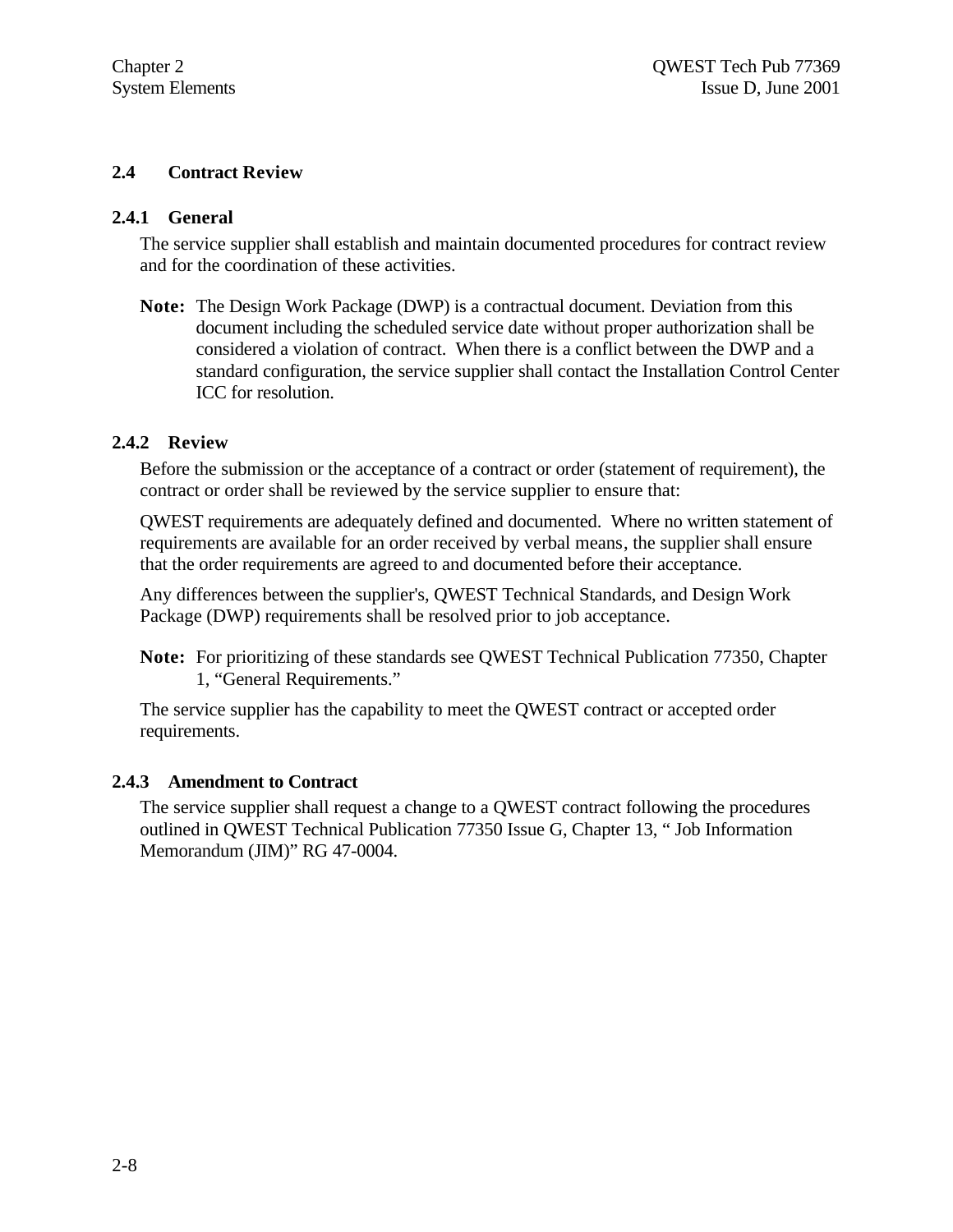#### **2.4.4 Records/Orders**

Records of contract reviews and changes shall be documented and maintained for a minimum of 1 year.

Channels for communication and interface with QWEST shall be established; i.e., Quality Management Team (QMT), Installation Control Center (ICC), the Design Engineer, QWEST Installation Service Supplier, etc.

#### **2.5 Document and Data Control**

#### **2.5.1 General**

The service supplier shall establish and maintain documented procedures to control all documents and data that relate to the requirements of QWEST Communications International Inc. including, to the extent applicable, documents of external origin such as standards and customer drawings/records. Documents and data can be in the form of any type of media, such as hard copy or electronic media. Typically there are 4 levels of documentation:

- Level One (1) Quality Manual
- Level Two (2) Procedures
- Level Three  $(3)$  Instructions
- Level Four (4) Records, Forms, Charts, Lists, etc.

#### **2.5.2 Document and Data Approval and Issue**

- All documents and data shall be reviewed and approved by the service supplier for adequacy by authorized personnel prior to issue. A master list procedure shall be used to identify the current revision status of all documents and shall list the status of invalid and/or obsolete documents.
- The service supplier's control shall ensure:
- The pertinent issues of appropriate documents are available at all locations where product or service essential to the effective functioning of the quality system are performed. All required approval or acknowledgment signatures shall be legible when read by any authorized QWEST representative.
- Invalid and/or obsolete documents are promptly removed from all points of issue or use, or otherwise assured against unintended use. Obsolete documents shall be maintained on the "Master List" for one (1) year.
- Any obsolete documents retained for legal and/or knowledge preservation purposes are to be identified.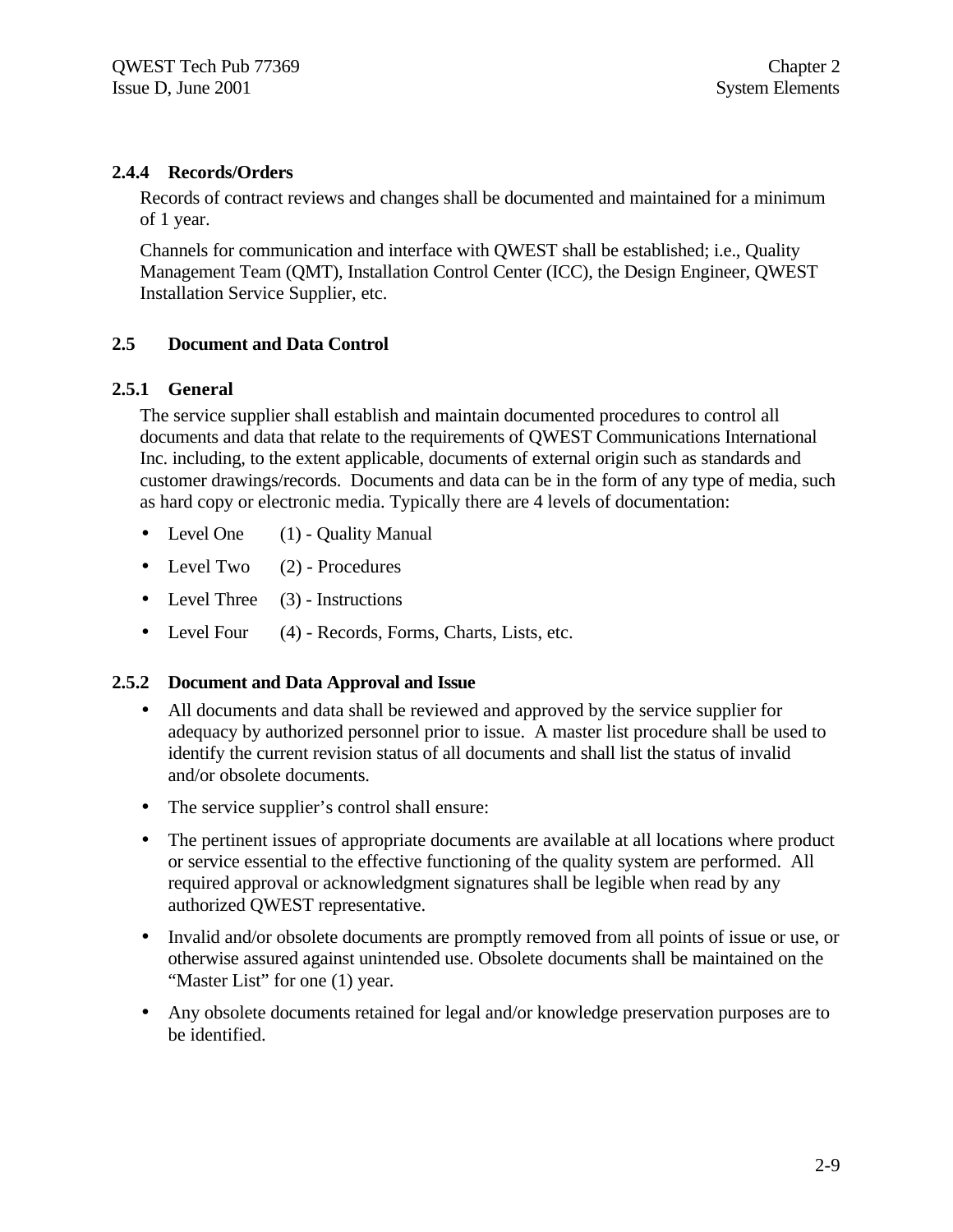#### **2.5.3 Document and Data Changes**

Changes to documents and data shall be reviewed and approved by the same functions and/or organizations that performed the original review and approval, unless specifically designated otherwise. The designated functions and/or organizations shall have access to pertinent background information upon which to base their review and approval.

The nature of the change shall be identified in the document or on the appropriate attachments.

#### **2.6 Purchasing**

#### **2.6.1 General**

The service supplier or the Engineer, Furnish, and Install (EF&I) Supplier shall establish and maintain documented procedures and records to ensure that miscellaneous purchased product or service conforms to QWEST specified requirements.

#### **2.6.2 Evaluation of Contracted Labor**

QWEST reserves the right to review the service supplier's quality process to assure that their contracted labor force meets all U S WEST's, requirements.

- The service supplier shall select contract labor on the basis of their ability to meet QWEST technical standards.
- This selection shall be dependent upon the type of product or service, and the impact of contract labor product or service on the quality of the final product or service.
- QWEST reserves the right to evaluate the competency of a services suppliers work force and contract labor. This evaluation is to ensure the qualified personnel are working in our equipment facilities. The evaluation test shall be based on the assignment responsibility (Lead Installer, laborer, etc.) and the type of work being done (Switch, Transmission, Power, Radio).

The service supplier shall establish and maintain quality records of qualified contract labor. See QWEST Technical Publications 77350, Chapter 2, "General Requirements."

The service supplier projects shall be supervised by qualified personnel on all installation jobs using contracted labor. The contracted labor force of a service supplier shall not be left in any QWEST facility without qualified supervision. The service supplier representative shall be present to instruct and manage their contracted labor force throughout the installation interval. The service supplier shall be responsible for all violations, service outages, loss of equipment, and damages cause by their contracted labor force.

**Note:** When a supplier contracts E&F only the installation (I) piece shall be sourced by Installation Control Center (ICC).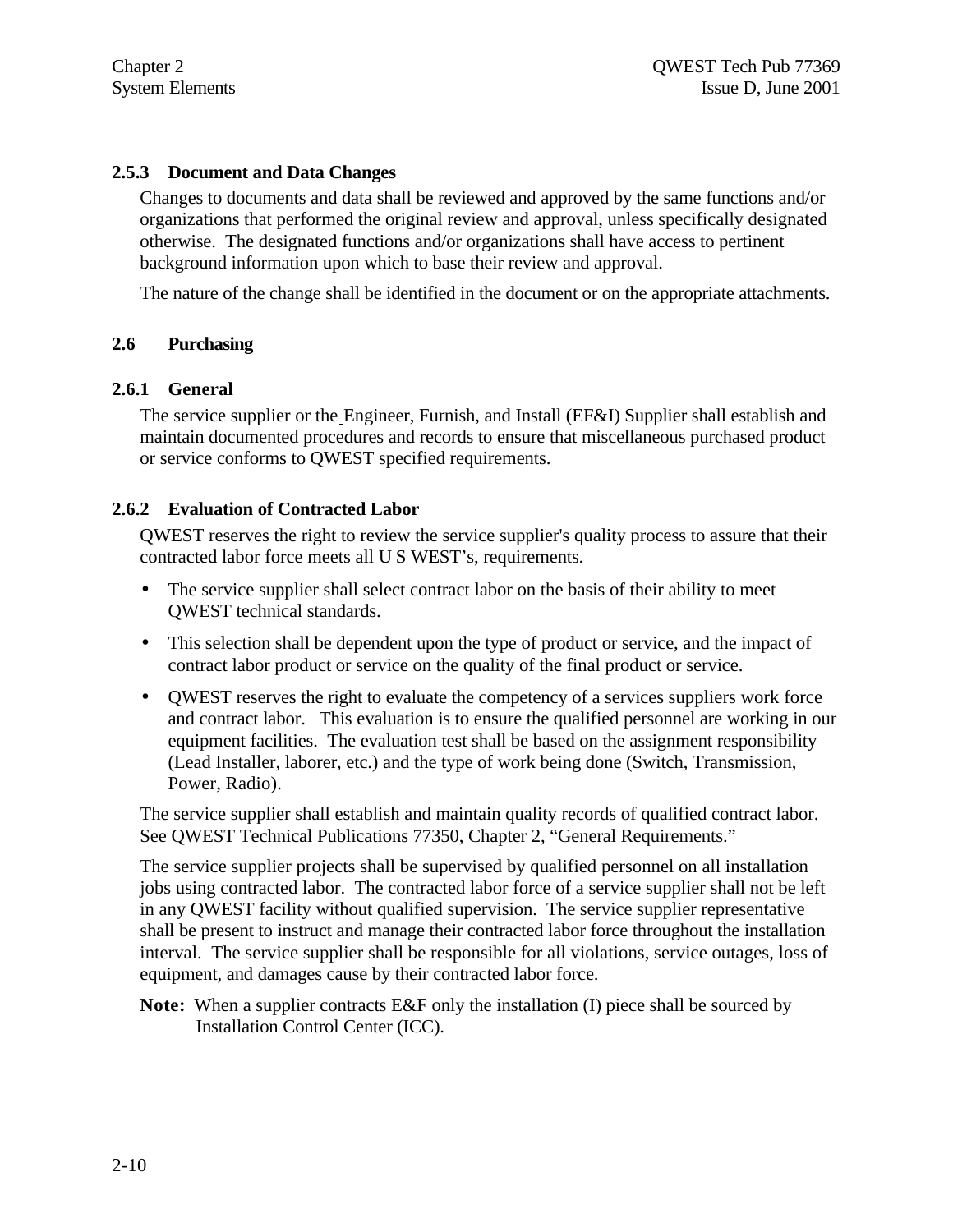#### **2.6.3 Purchasing Data**

The service supplier's purchasing documents shall contain data clearly describing the product ordered and shall include:

- The type, class, grade, cost, title, name, number, unique document identification number and issue or other precise product identification.
- The title or identification, and issues of specifications, drawings, documentation, process requirements, inspection instructions and relevant technical data, including requirements for approval or qualification of product, procedures, process equipment and personnel.
- The service supplier shall review and approve purchasing documents for adequacy of the specified requirements prior to release.

#### **2.6.4 Verification of Purchased Product or Service**

#### 2.6.4.1 Supplier Verification of Contracted Labor

Where the service supplier proposes to verify purchased product or services based on the contract labor's documentation of specifications meeting QWEST's requirements. The supplier shall specify the verification arrangements and the method in the purchasing documents.

#### 2.6.4.2 QWEST Verification of Contract Labor Product or Service

QWEST shall be afforded the right to verify the service supplier's premises that contract labor product or service conform to specified requirements.

Verification by QWEST shall not absolve the service supplier or the contract labor force of the responsibility to provide acceptable product or service.

#### **2.7 QWEST Supplied Product**

The service supplier shall establish and maintain documented procedures for the control of verification, storage and maintenance of QWEST supplied product. Any such product that is lost, damaged or otherwise unsuitable for use shall be documented and reported to QWEST. The service supplier or their contracted agent that transports equipment between QWEST facilitates or the supplier's warehouse shall be liable for loss or damage to that equipment.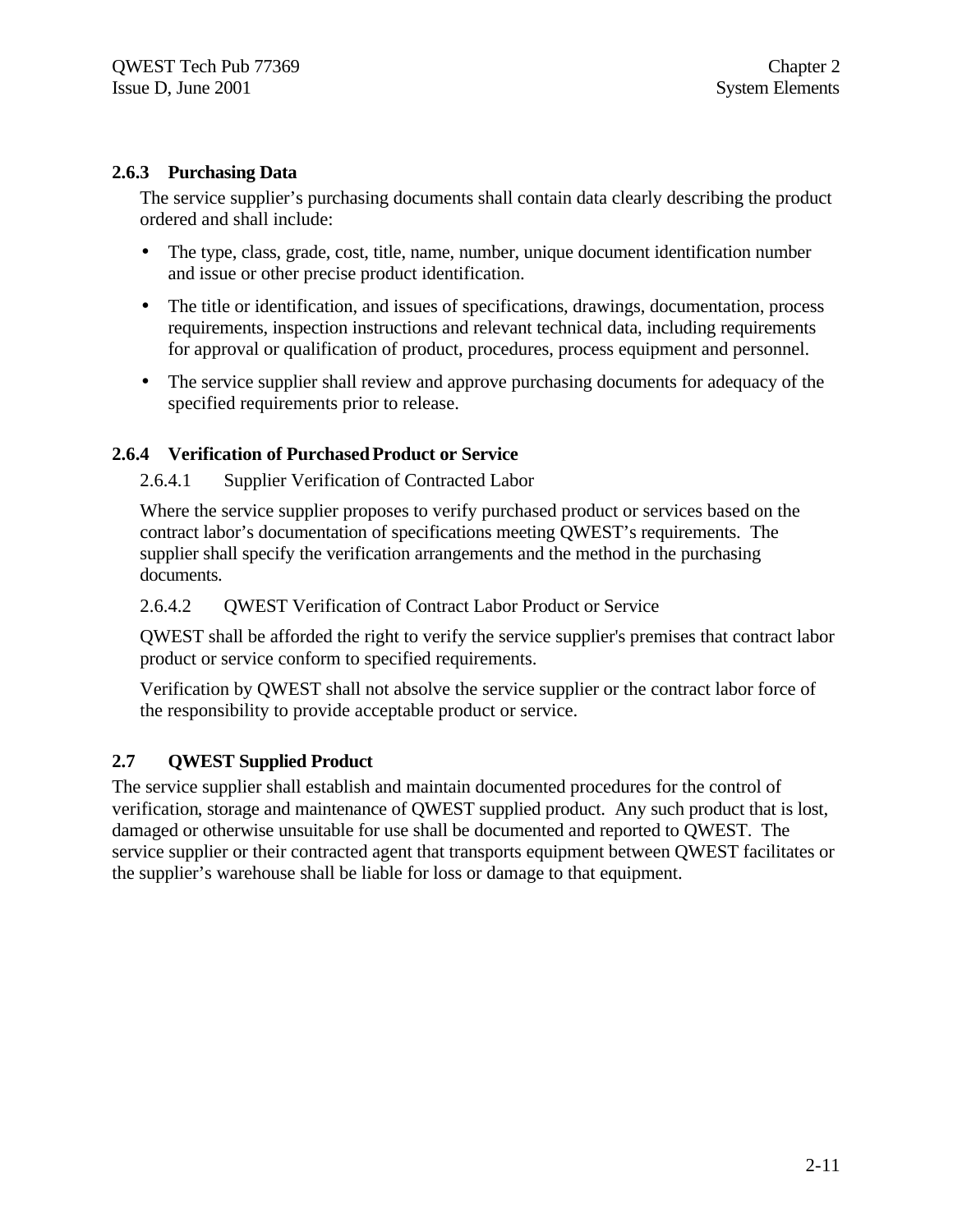#### **2.8 Product Identification and Traceability**

The service supplier shall establish and maintain documented procedures for identifying the product, such as ironwork, piece parts, manuals, drawings, records, and all other references that are essential to the installation process. The supplier shall track and identify product from receipt and during stages of installation. Traceability shall be a specified requirement. The service supplier shall establish and maintain documented procedures for unique identification of individual product or service. This identification shall be recorded or documented.

#### **2.9 Process Control**

The service supplier shall identify and plan the product or service processes that directly affect quality and shall ensure that these processes are carried out under controlled conditions.

Controlled conditions shall include the following:

- Documented procedures defining product or service process.
- Compliance with reference standards, codes, quality plans and/or documented procedures.
- Monitoring and control of suitable process parameters and product or service characteristics.
- The approval of processes and equipment.
- Criteria for workmanship, which shall be stipulated in the clearest practical manner (e.g., written standards, representative samples or illustrations).
- Maintenance of equipment to ensure continuing process capability.
- The requirements for any qualification of process operations, including associated equipment and personnel, shall be specified.
- Supplier records shall be maintained for quality processes, product or service and personnel training.

#### **2.10 Inspection and Testing**

#### **2.10.1 General**

The service supplier shall establish and maintain documented procedures for inspection and testing activities in order to verify that the specified requirements for a product or service are met. The required inspection and testing, and the records to be established, shall be documented in the suppliers quality plan or documented procedures.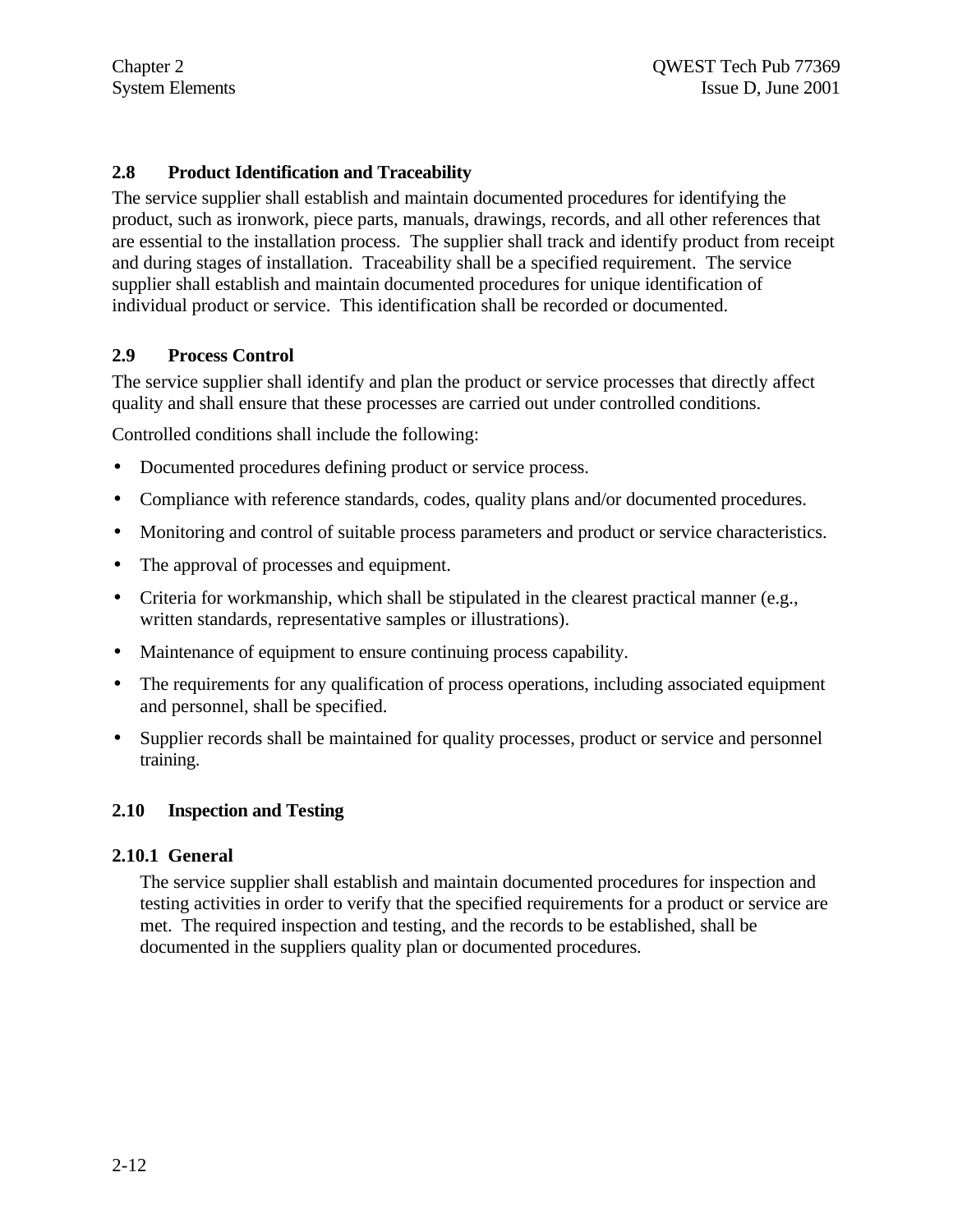#### **2.10.2 Receiving Inspection**

The service supplier shall ensure that incoming product or service is not used or processed until it has been inspected or otherwise verified as "Meets Requirements" to QWEST's specified standards. Verification of the specified requirements shall be in accordance with the supplier's quality plan and/or documented procedures.

#### **2.10.3 In-process Inspection and Testing**

The service supplier shall:

- Inspect and test the product or service as required by QWEST standards and the supplier's quality plan and documented procedures.
- Hold product or service until the required inspection and tests have been completed.

#### **2.10.4 Final Inspection and Testing**

The service supplier shall carry out all final inspections and testing in accordance with QWEST standards and the suppliers quality plan, procedures, and instruction to complete the evidence of "Meets Requirements" of the product or service.

The quality plan, procedures, and instructions for final inspection and testing shall require that all specified inspection and tests have been carried out and that the results meet QWEST requirements.

No product or service shall be complete until all the activities specified by QWEST and the supplier's quality plan, procedures, and instructions have been satisfactorily completed and the associated data and documentation are available and authorized.

#### **2.10.5 Inspection and Test Records**

The service supplier shall establish and maintain records that provide evidence that the product has been inspected and/or tested. These records shall clearly show whether the product or service has passed or failed the inspections and/or tests according to defined acceptance criteria. Where the product or service fails to pass an inspection and/or test, the procedure for the control of "Corrective Action Necessary" product shall apply.

Records shall identify the inspection authority responsible for the release of the product or service.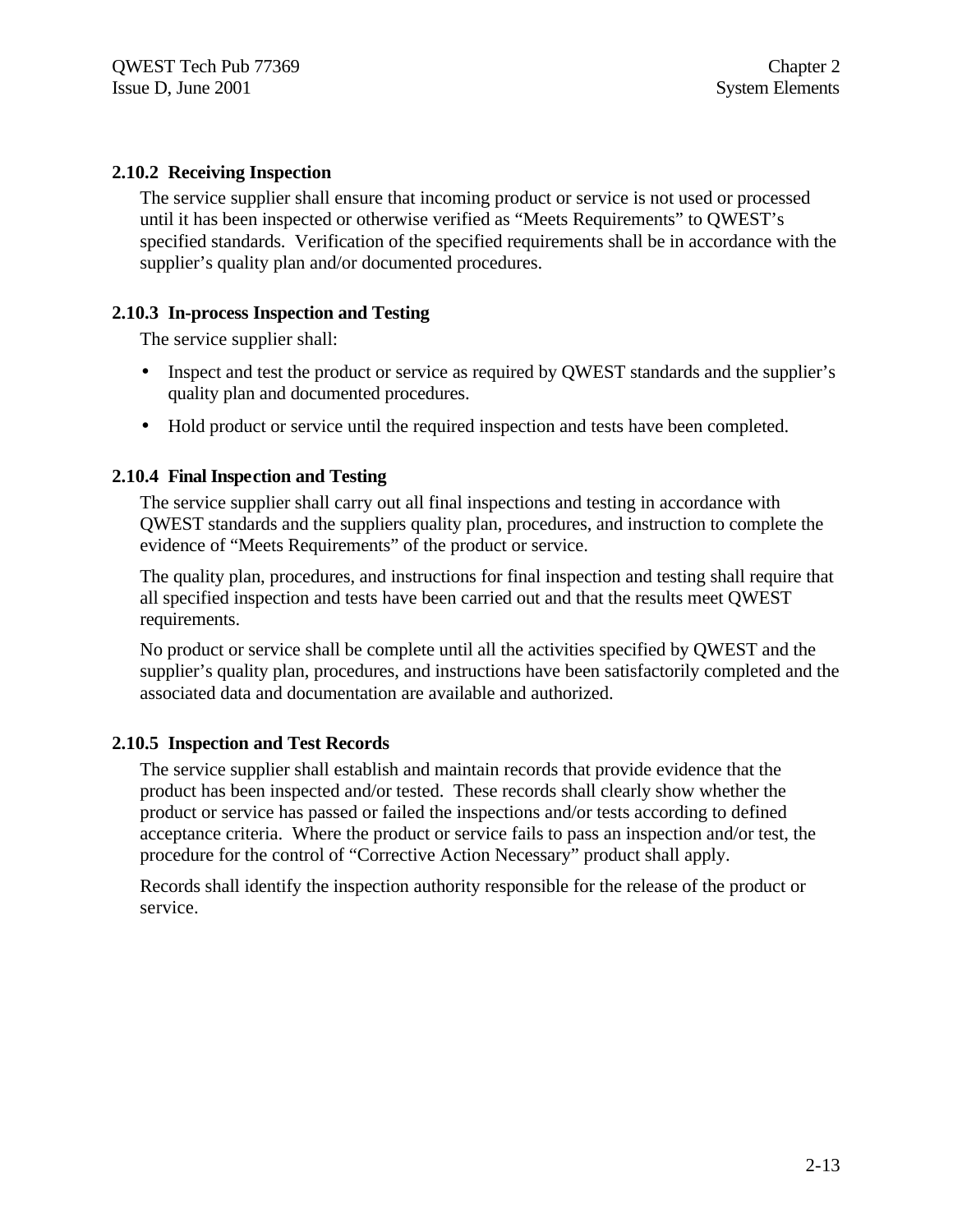#### **2.11 Control of Inspection, Measuring, and Test Equipment**

#### **2.11.1 General**

The service supplier shall establish and maintain documented procedures to control, calibrate and maintain inspection, measuring and test equipment (including test software) used by the service supplier to demonstrate the "Meets Requirements" of product or service to the specified requirements. Inspection, measuring and test equipment shall be used in a manner that ensures that the measurement is known and is consistent with the required measurement capability.

Where test software or comparative references such as test hardware is used as suitable forms of inspection, they shall be checked to prove that they are capable of verifying the acceptability of product or service, prior to release for use during installation, or servicing and shall be rechecked at prescribed intervals. The service supplier shall establish the extent and frequency of such checks and shall maintain records as evidence of control.

Where the availability of technical data pertaining to the measuring equipment is a specified requirement, such data shall be made available, when required by QWEST, for verification that the measuring equipment is functionally adequate.

#### **2.11.2 Control Procedure**

The service supplier shall:

- Determine the measurements, based on specifications and requirements, to be made and the accuracy required; then select the appropriate inspection, measuring and test equipment that is capable of the accuracy and precision required.
- Identify all inspection, measuring and test equipment that can affect product or service quality and calibrate and adjust them at prescribed intervals. Where no such standards exist, the basis used for the calibration shall be documented.
- Define the process employed for the calibration of inspection, measuring and test equipment including details of equipment type, unique identification, location, frequency of inspections, inspection methods, acceptance criteria and the action to be taken when results are unsatisfactory.
- Identify inspection, measuring and test equipment with a suitable indicator or approved identification record to show the calibration status.
- Maintain calibration records for inspection, measuring test and installation equipment.
- Assess and document the validity of previous inspection and test results when inspection, measuring and test equipment is found to be out of calibration.
- Ensure that the environmental conditions are suitable for the calibration, inspections, measurements and tests being carried out.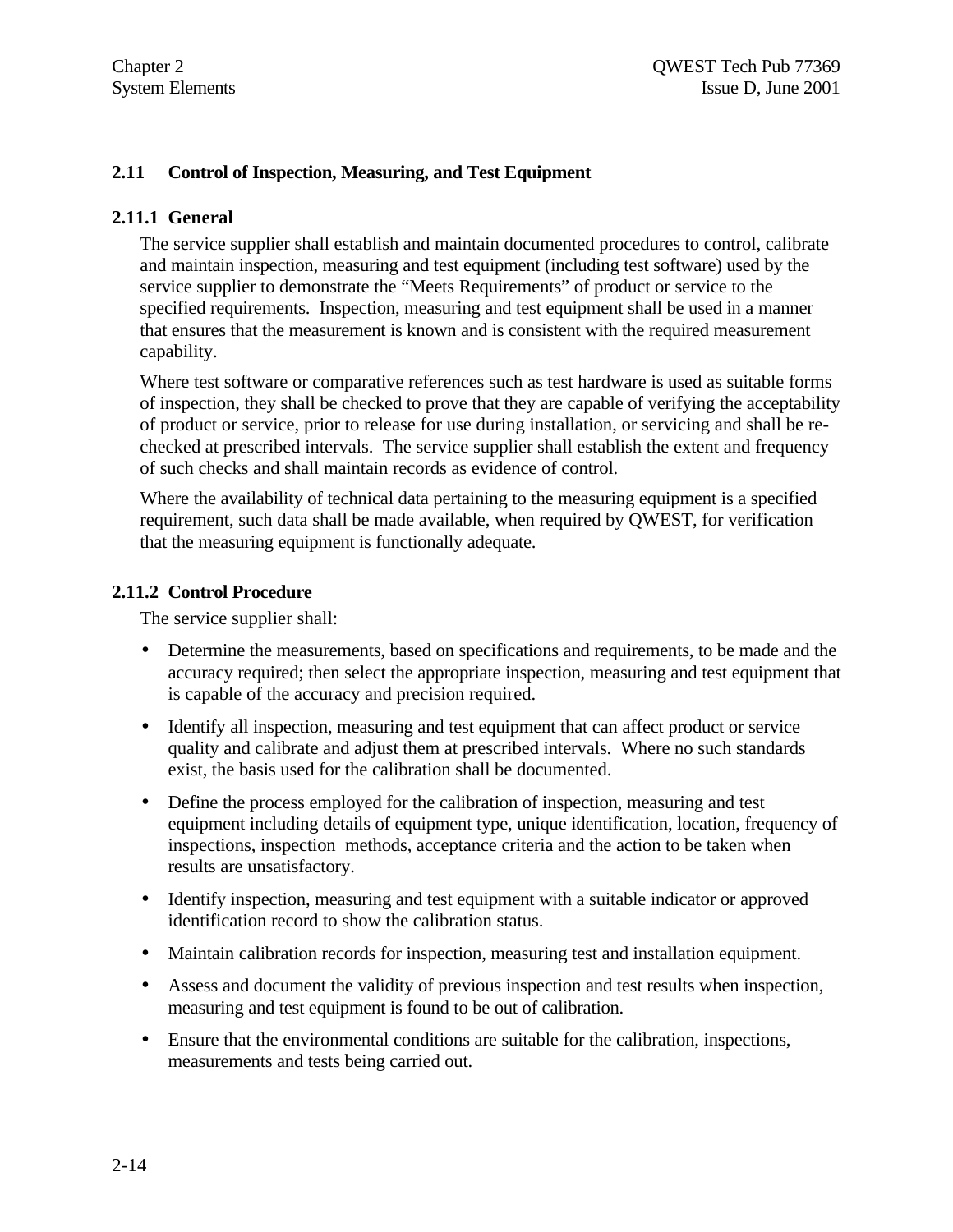- Ensure that the handling, preservation and storage of inspection, measuring and test equipment is such that the accuracy and fitness for use are maintained.
- Safeguard inspection, measuring and test facilities and equipment including both test software and test hardware, from adjustments that would invalidate the calibration setting.

#### **2.12 Inspection and Test Status**

#### **2.12.1 General**

The inspection and test status of product or service shall be identified by means which indicates "Meets Requirements" or "Additional Effort Necessary" of product or service with regard to inspection and tests performed. The identification of inspection and test status shall be documented and maintained, as defined in the quality plan, procedures, and instructions. Throughout engineering, installation and servicing process the product or service shall be evaluated to ensure compliance to QWEST standards.

#### **2.13 Control of "Corrective Action Necessary" Product**

Note: See 3.1.8.3 "Types of Deficiency", for details relating to defect requirements.

#### **2.13.1 General**

The service supplier shall establish and maintain documented procedures to ensure that products and services, which does not meet specified requirements is prevented from unintended use. The supplier shall provide an adequate number of trained quality personnel to meet the requirements set by QWEST. This control shall provide for identification, documentation, evaluation, and disposition of "Corrective Action Necessary" product or service and for notification to QWEST.

#### **2.13.2 Review and Disposition of "Corrective Action Necessary" Product**

The service suppliers responsibility for review and authority for the disposition of "Corrective Action Necessary" product shall be defined. "Corrective Action Necessary" products and services shall be reviewed and measured in accordance with the supplier's documented procedures.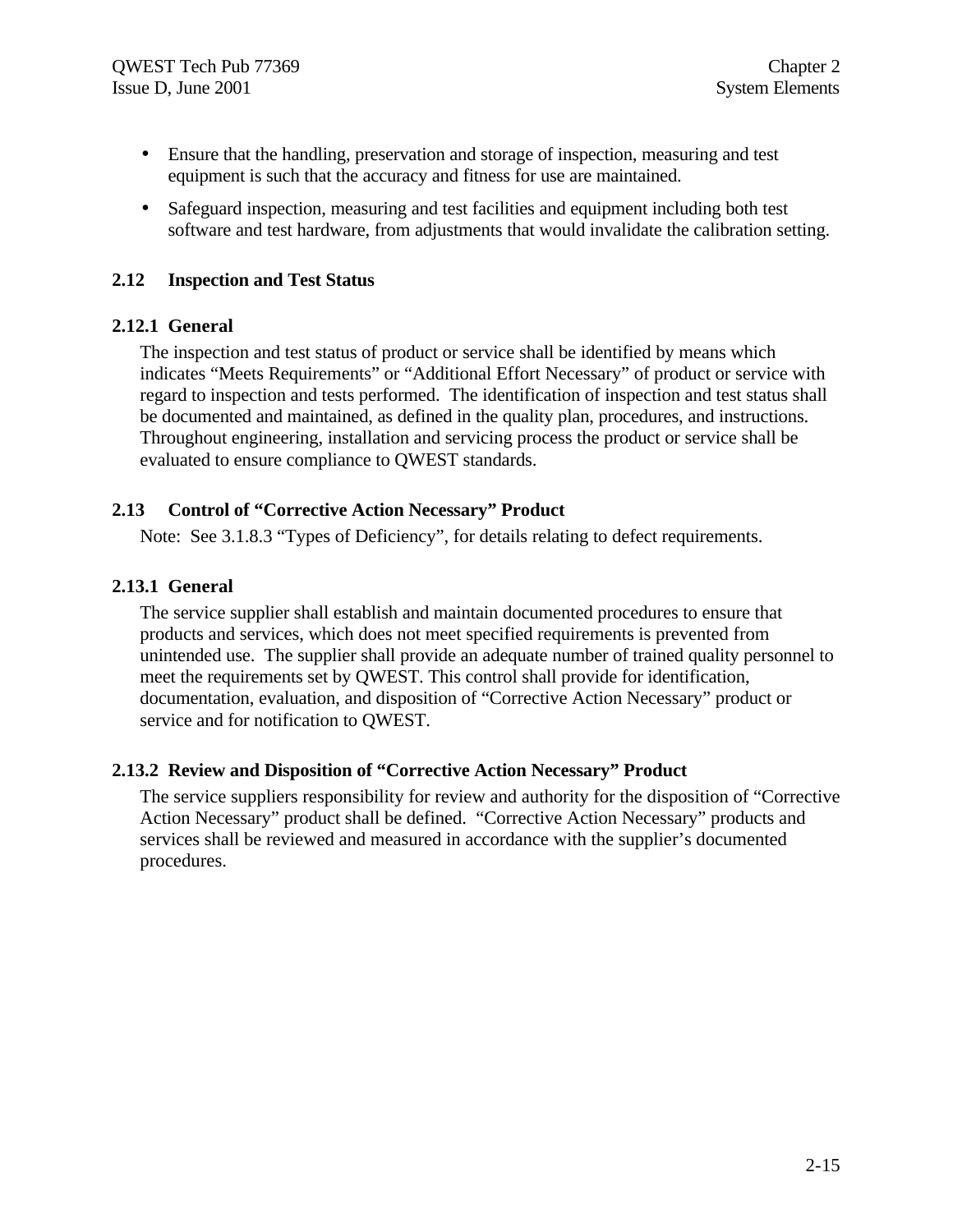The service supplier shall correct "Corrective Action Necessary" product or service to meet all specified QWEST requirements.

Engineering waiver process shall meet requirements in Technical Publication 77350, Chapter 2, General Section.

Repair and/or reworked product or service shall be evaluated in accordance with the supplier's quality plan, documented procedure, and meet all QWEST requirements.

### **2.14 Reporting of Corrective and Preventive Action**

#### **2.14.1 General**

The service supplier shall establish and maintain documented procedures for implementing corrective and preventive action.

The service supplier shall implement and record any changes to the documented procedures resulting from corrective and preventive action.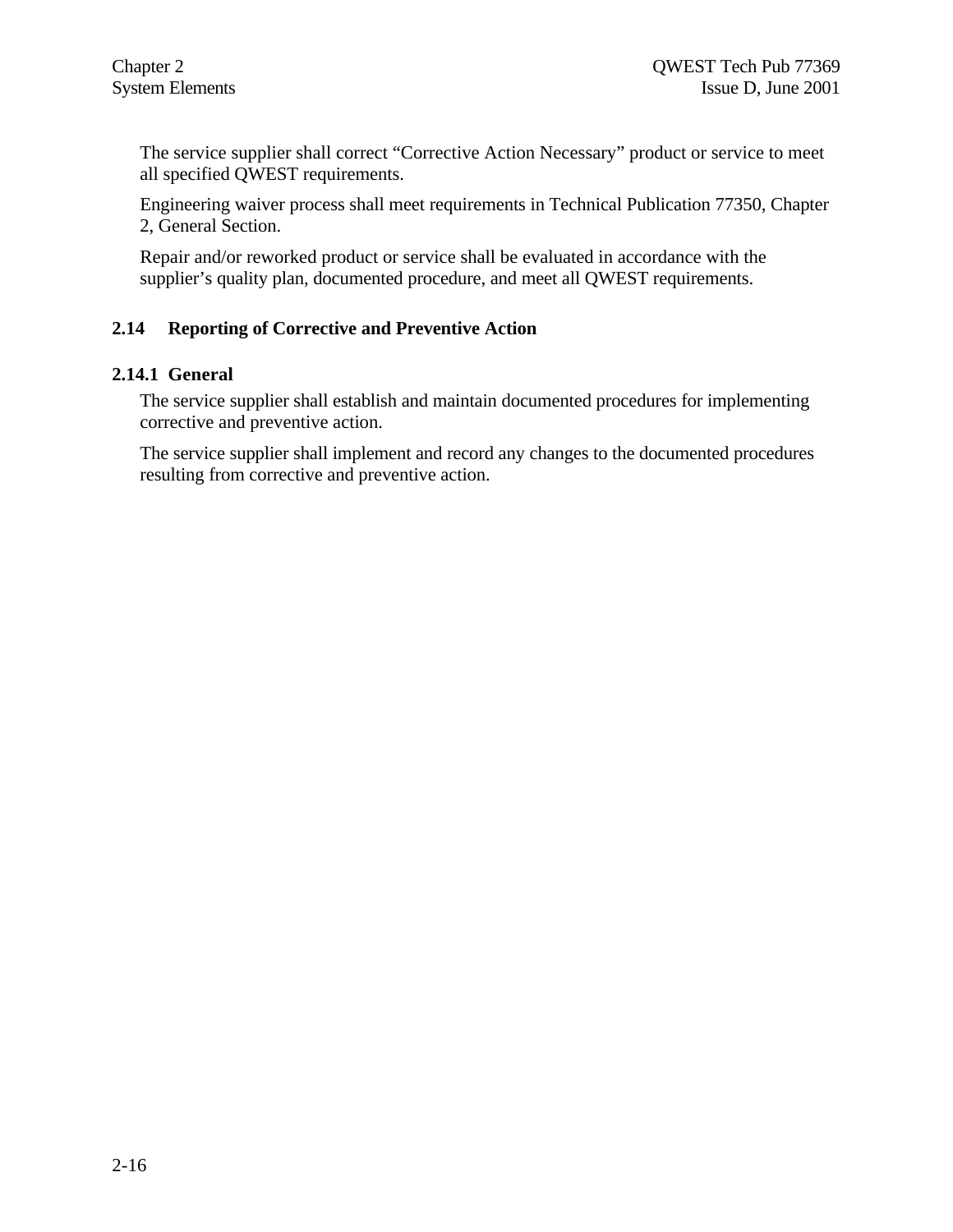![](_page_34_Figure_2.jpeg)

### **2.14.1.1 Corrective and Preventive Action Loop flow chart (typical)**

The supplier must have a documented system and procedures for:

- 1. Investigating the cause of a defect "Corrective Action Necessary" product and service.
- 2. Investigating the actions needed to prevent the reoccurrence of defects.
- 3. Responding to defects in proportion to the "Corrective Action Necessary".
- 4. Making certain that corrective actions are dealt with effectively.
- 5. Making changes in the supplier's quality system as needed.
- 6. Keeping documented records of corrective actions and their effectiveness.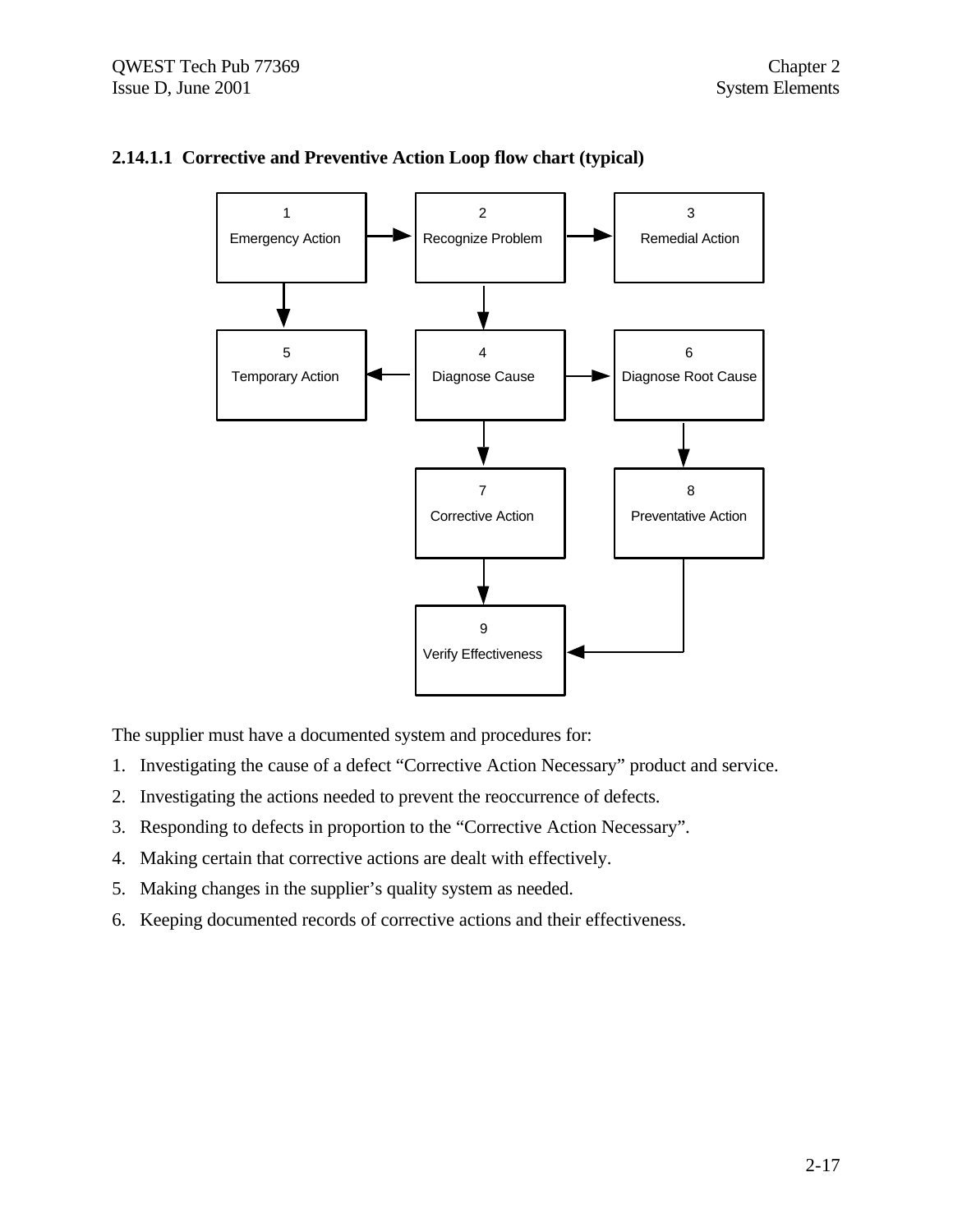#### **2.14.1.2 Corrective Action Flowchart.**

![](_page_35_Figure_3.jpeg)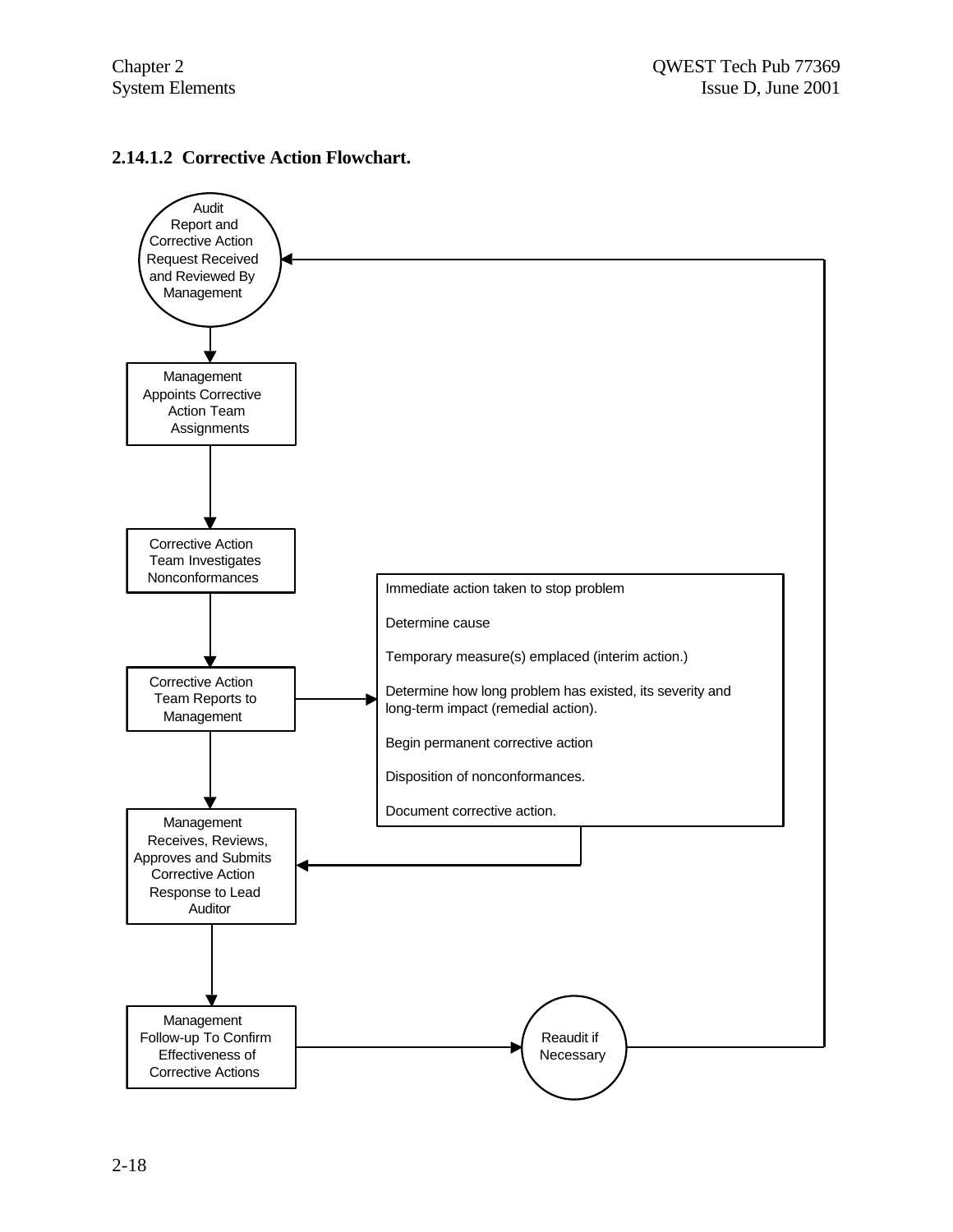#### **2.14.2 Corrective Action**

The service supplier's procedure for corrective action shall include:

- The effective handling of QWEST complaints and reports of product or service nonconformities shall be resolved within 30 days of supplier's notification.
- Investigation of the root cause of "Corrective Action Necessary" items relating to the products and services, process and quality system and recording the results of the investigation.
- Determination of the corrective action needed to eliminate the root cause of "Corrective" Action Necessary".
- Applying controls to ensure that corrective action is taken and that it is effective.

Where the availability of technical data pertaining to the measuring equipment is a specified requirement, such data shall be made available, when required by QWEST.

**Note:** All corrective action processes and procedures shall and be approved by the QWEST Quality Process Management Team (QPMT) prior to implementation.

#### **2.14.3 Preventive Action**

The service supplier's procedures for preventive action shall include:

- The use of appropriate sources of information such as processes and work operations that affect product or service quality, audit results, quality records, service reports and QWEST complaints to detect, analyze and eliminate potential causes of "Corrective Action Necessary".
- Determination of the steps needed to deal with any problems requiring preventive action.
- Initiation of preventive action and application of controls to ensure that it is effective.
- Documentation and information that is relevant to actions taken shall be submitted for management review.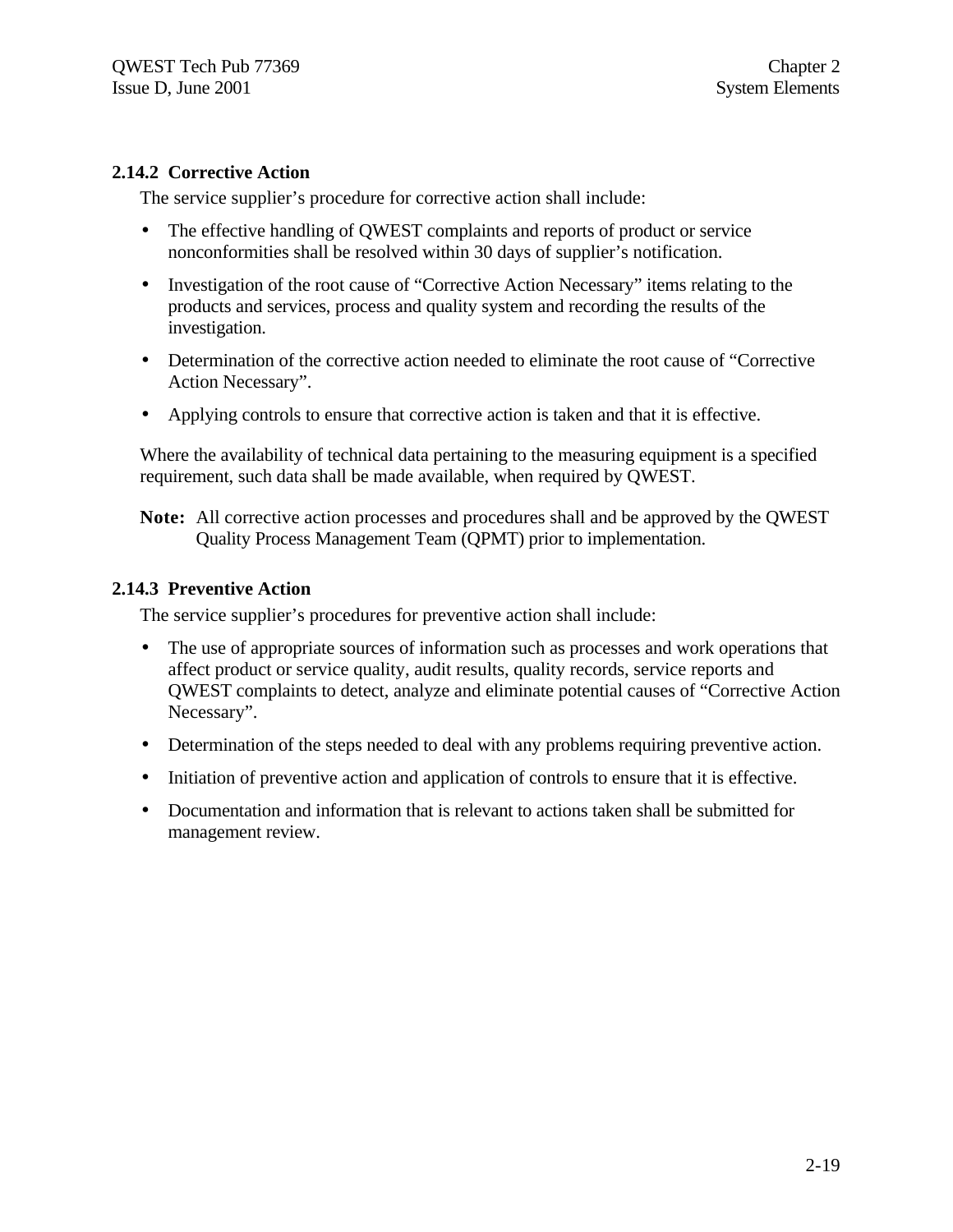#### **2.15 Handling, Storage, Packaging, Preservation, and Delivery of Product**

#### **2.15.1 General**

The service supplier shall establish and maintain documented procedures for handling, storage, packaging, preservation and delivery of product.

#### **2.15.2 Handling**

The service supplier shall provide methods of handling product that prevent damage or deterioration.

#### **2.15.3 Storage**

The service supplier shall use designated storage supply areas or stock rooms to prevent damage or deterioration of product and to comply with the QWEST combustible policy. See Technical Publication 77350, Chapter 2, "Installation Activities."

To detect deterioration, the condition of product in stock they shall be assessed at appropriate intervals and documented.

#### **2.15.4 Packaging**

The service supplier shall control packing, packaging and marking processes (including materials used) to the extent necessary to ensure "Meets Requirements" to QWEST standards.

#### **2.15.5 Preservation**

The service supplier shall apply methods for care and the segregation of product when the product is under the supplier's control.

#### **2.15.6 Delivery**

The service supplier shall arrange for the protection of the quality of the product after their inspection and test. This protection shall be extended and include delivery to destination.

#### **2.16 Control of Quality Records**

The service supplier shall establish and maintain documented procedures for identification, collection, indexing, access, filing, storage, maintenance and control of quality records.

Quality records shall be maintained to demonstrate "Meets Requirements" to specified standards and the effective operation of the quality system. Quality records from the sub-contractor shall be an element of this data.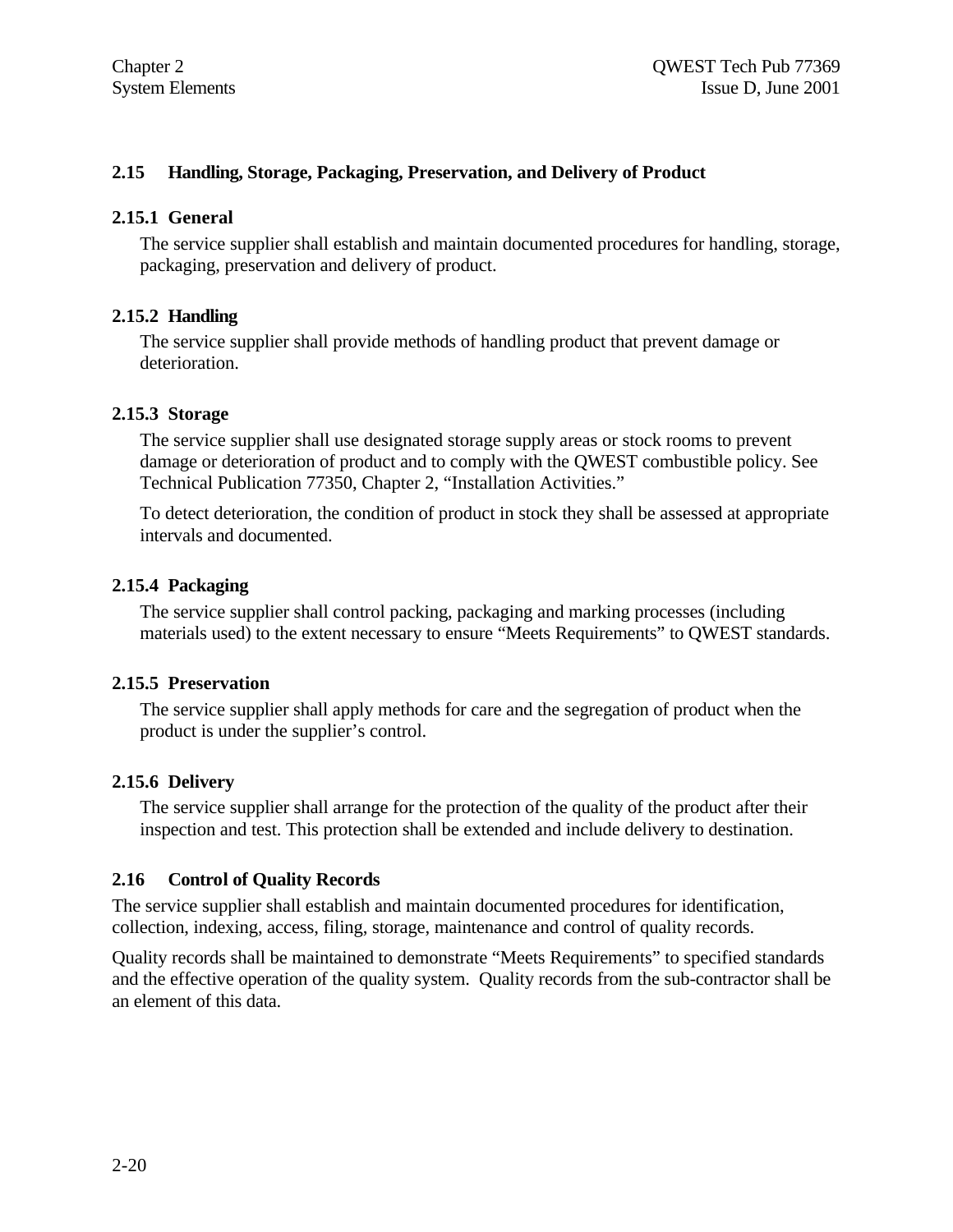All quality records shall be legible and shall be stored and retained in such a way that they are readily retrievable. These records shall be stored in facilities that provide a suitable environment to prevent damage or deterioration and to prevent loss. The retention time of quality records shall be two years. Quality records shall be made available for evaluation by QWEST.

#### **2.17 System Quality Audits**

- The service supplier shall establish and maintain documented procedures for planning and implementing system quality audits to verify whether quality activities and related results comply with planned arrangements and to determine the effectiveness of the quality system.
- System quality audits shall be scheduled on the basis of the status and importance of the activity to be audited and shall be carried out by personnel independent of those having direct responsibility for the activity being audited. QWEST reserves the right to participate in joint system audits of the service supplier.
- The supplier shall provide an example of evaluating and selecting audit samples.
- The development of the audit schedule shall be the process that brings OWEST and the service supplier(s) together for the propose of setting timelines, methods, scope and sequence of the quality audit(s). See "Audits and Measurements", Chapter 3, paragraph 3.1.7.
- Once the joint audit schedule has been developed, it shall be distributed to all affected parties, internal as well as the supplier base.
- The results of the audits shall be recorded and brought to the attention of the personnel having responsibility in the area audited. The management personnel responsible for the area shall take timely corrective action and maintain documented deficiencies found during the audit.
- Follow up audit activities shall verify and maintain documented procedures of the implementation and effectiveness of the corrective action taken. See flow chart below: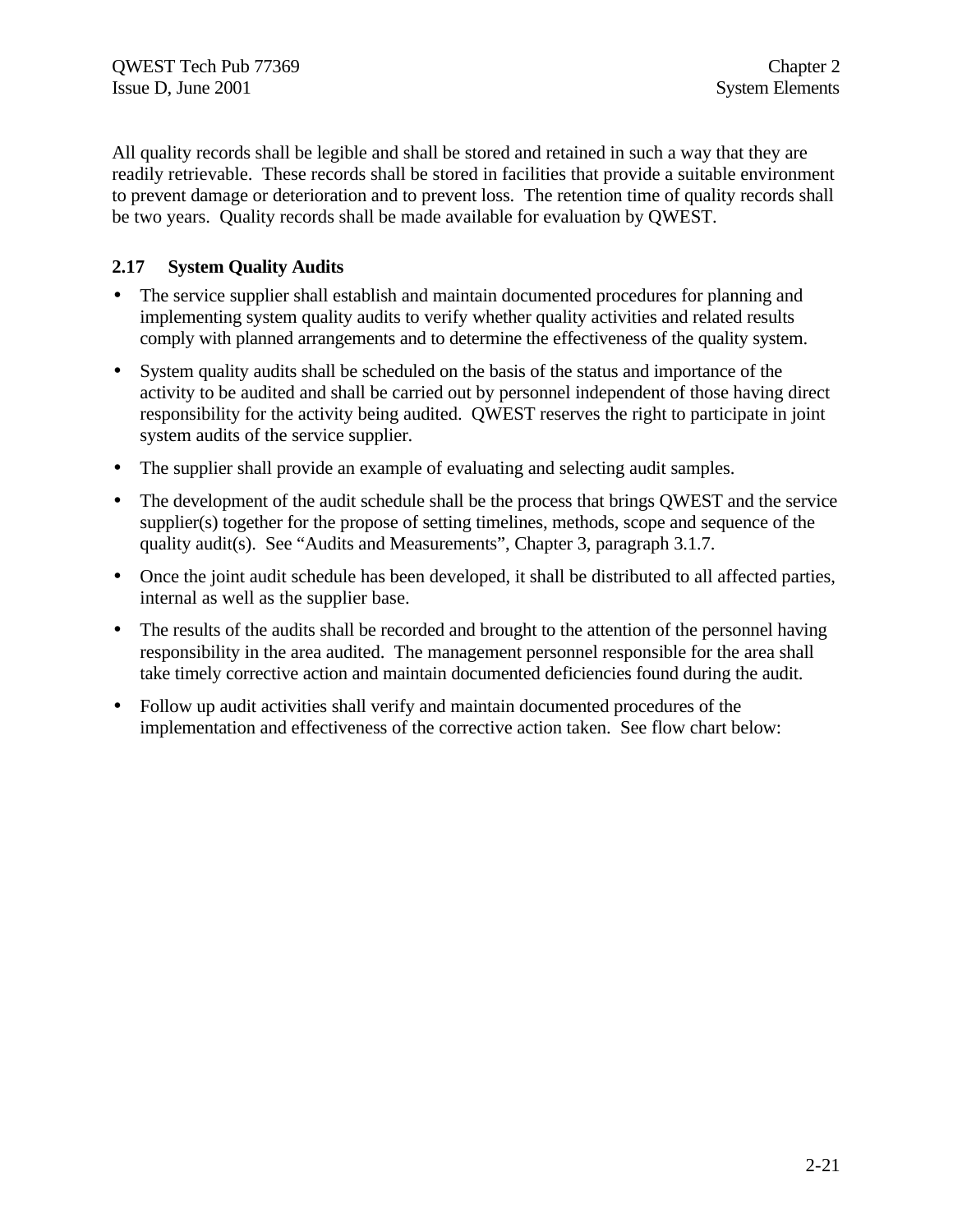#### **2.17.1 Follow up Flow Chart**

![](_page_39_Figure_3.jpeg)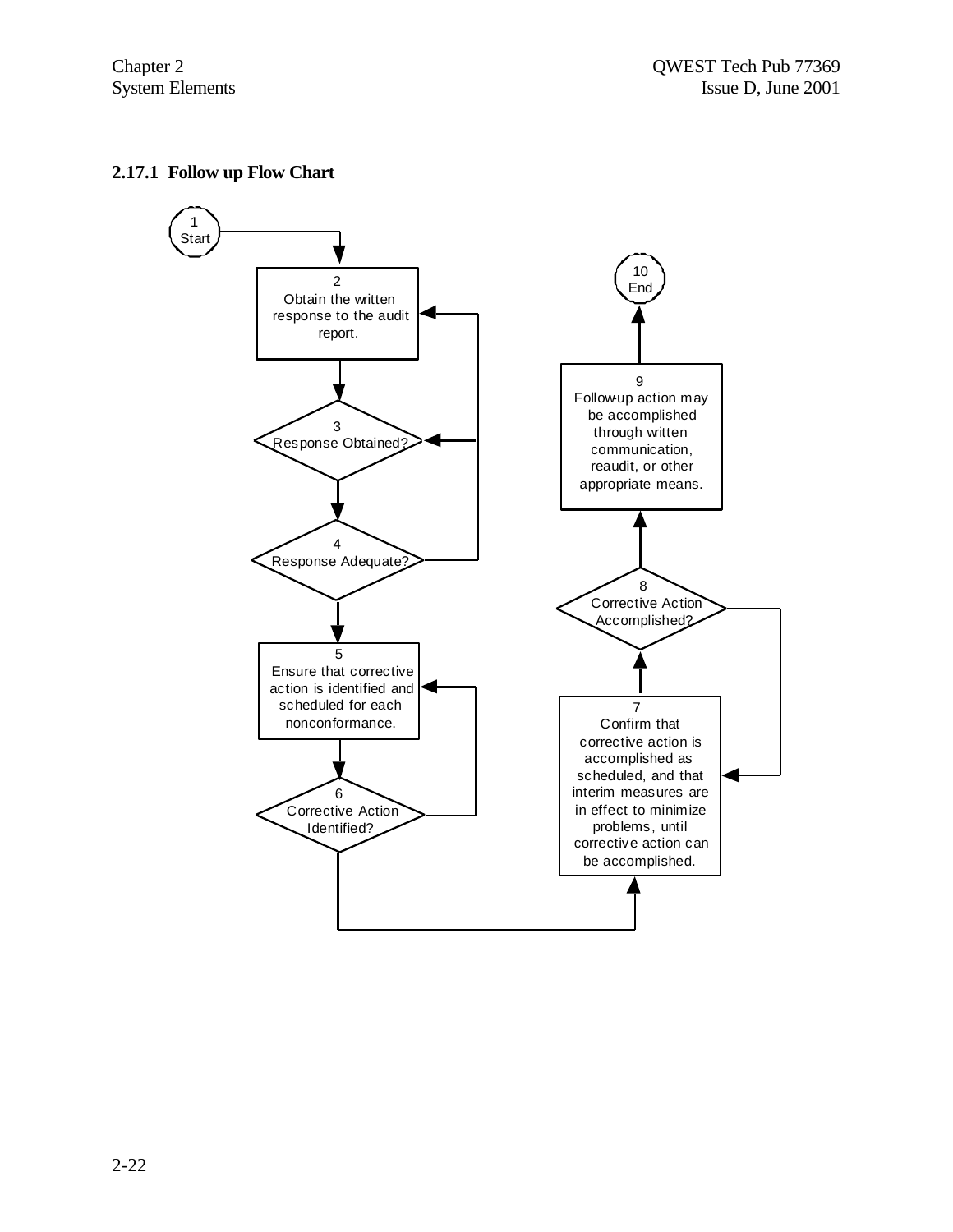#### **2.18 Training**

The service supplier shall establish and maintain documented procedures for identifying training needs and shall provide training of all personnel performing activities affecting quality and installations within QWEST. Personnel performing specific assigned tasks such as quality auditing and or the installation of equipment and tests shall be qualified on the basis of appropriate education, training and/or experience. Records of such training shall be documented and maintained.

Service suppliers doing product installations for QWEST shall provide their installation forces with established training developed by QWEST. See minimum required training and testing below:

- Installation Assessment Test (TP 77350)
- Power Assessment Test

**Note:** Power Assessment Test is only required by lead installers on projects involving major power transitions.

#### **2.19 Servicing**

Where servicing is a specified requirement, the supplier shall establish and maintain documented procedures for performing, verifying and reporting that servicing meets the specified QWEST requirements.

#### **2.20 Statistical Techniques**

#### **2.20.1 Identification of Need**

The service supplier shall identify the need for statistical techniques required for establishing, controlling and verifying process capability of product or service characteristics.

#### **2.20.2 Procedures**

The service supplier shall establish, maintain and provide documented procedures of implementation and control of the application of statistical techniques that shall meet minimum established requirements of QWEST. The supplier shall follow at a minimum the sampling plan in Chapter 3 of this document.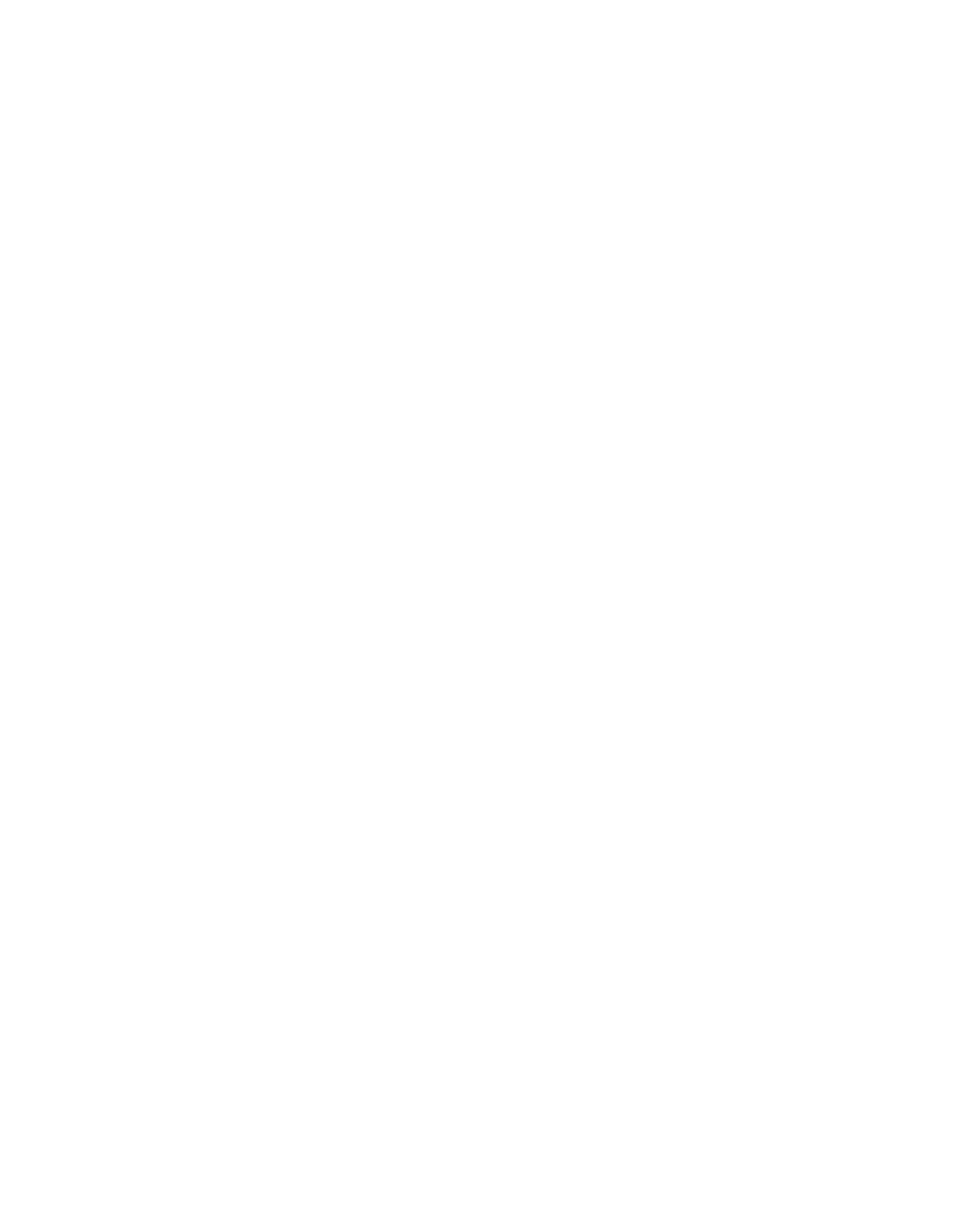#### **CONTENTS**

## **Chapter and Section**

## Page

| 3. |     |       |  |
|----|-----|-------|--|
|    | 3.1 |       |  |
|    |     | 3.1.1 |  |
|    |     | 3.1.2 |  |
|    |     | 3.1.3 |  |
|    |     | 3.1.4 |  |
|    |     | 3.1.5 |  |
|    |     | 3.1.6 |  |
|    |     | 3.1.7 |  |
|    |     | 3.1.8 |  |
|    | 3.2 |       |  |
|    |     | 3.2.1 |  |
|    |     |       |  |
|    | 3.3 |       |  |
|    |     |       |  |
|    | 3.4 |       |  |
|    | 3.5 |       |  |
|    |     | 3.5.1 |  |
|    |     | 3.5.2 |  |
|    |     | 3.5.3 |  |
|    |     | 3.5.4 |  |

## **Tables**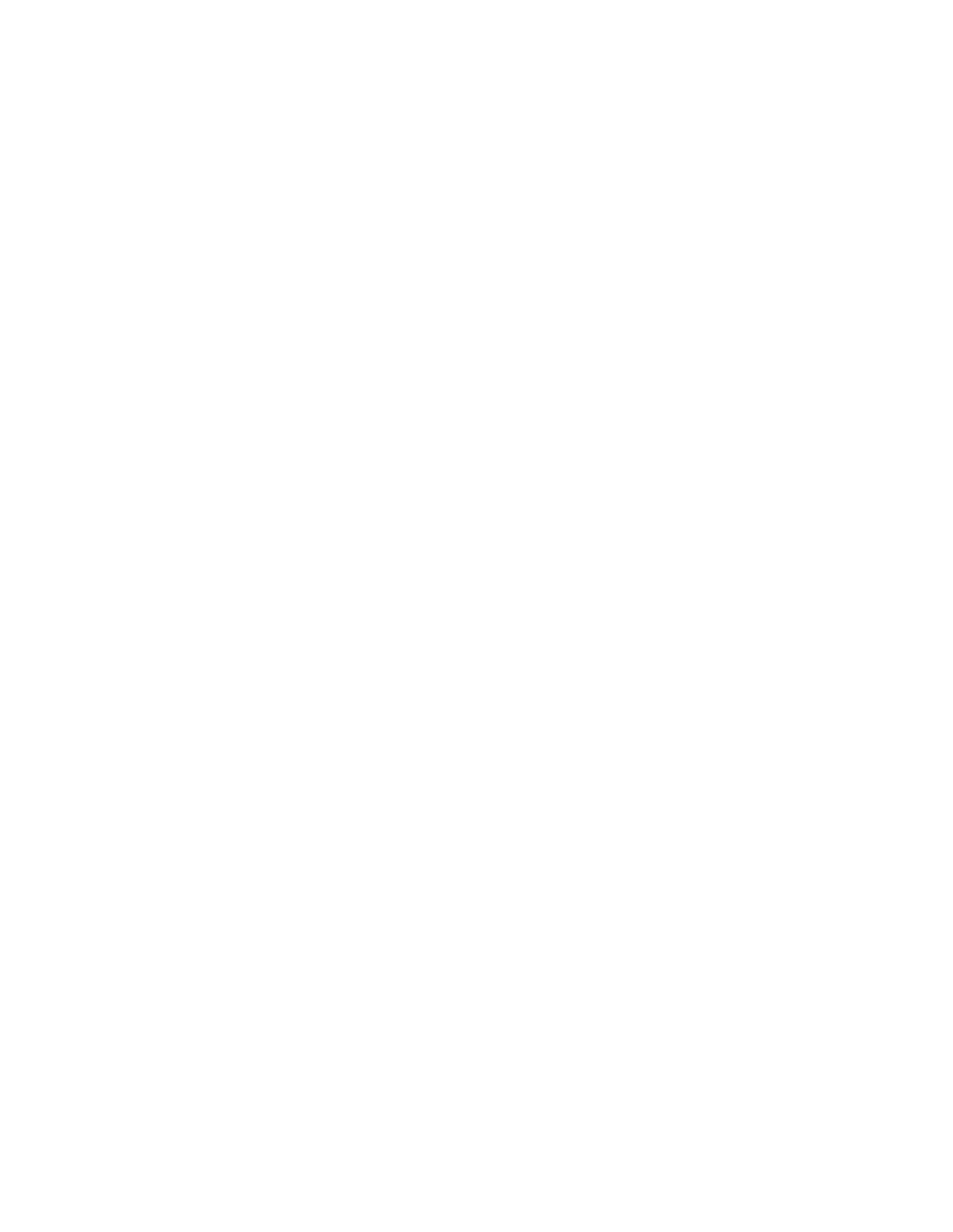#### **3. Audits and Measurements**

The service supplier shall be in compliance with the requirements listed in Chapter 2 of this Publication. QWEST shall perform an annual audit of the service supplier's process to maintain their status as an approved supplier.

#### **3.1 Audits and Procedures**

#### **3.1.1 Audit Overview**

An audit is an examination that evaluates the suppliers quality system processes, installed products or services installations as it applies to a particular service supplier. It will examine all elements of the system, process and installations and their related quality system elements to evaluate the system against the referenced standards or specifications required by QWEST for that process.

Engineering, Installation Quality Process Personnel and the service supplier will have the responsibility of utilizing the appropriate Job Specifications, Publications, Appendices, Drawings (COEFM), QWEST Technical Publications 77350, 77351, 77355, 77368, 77369, 77385 and any other publication relating to Engineering, Installation practices and manufacturing requirements.

The Quality Process Management Team (QPMT) shall provide the development of quality metrics and quality improvement strategies for the service supplier.

The Service Supplier feedback and other management process criteria shall be utilized by Quality Process Management Team (QPMT) personnel.

The QPMT and the Contract Liaison Manager (CLM) shall manage service suppliers to promote continuous quality improvement, reduce cycle time and lower overall cost.

Provide Total Quality Management (TQM) criteria to assess installation suppliers in training and applications around these quality management tools.

The service supplier shall have knowledge of and proficiency in quality planning, conducting, and reporting the results of a quality audit.

The service supplier shall audit a given number of jobs based on statistical sampling to ensure that all work contracted by the service supplier meets QWEST requirements. At minimum this requires the service supplier to audit 20 percent of all work assigned in each zone.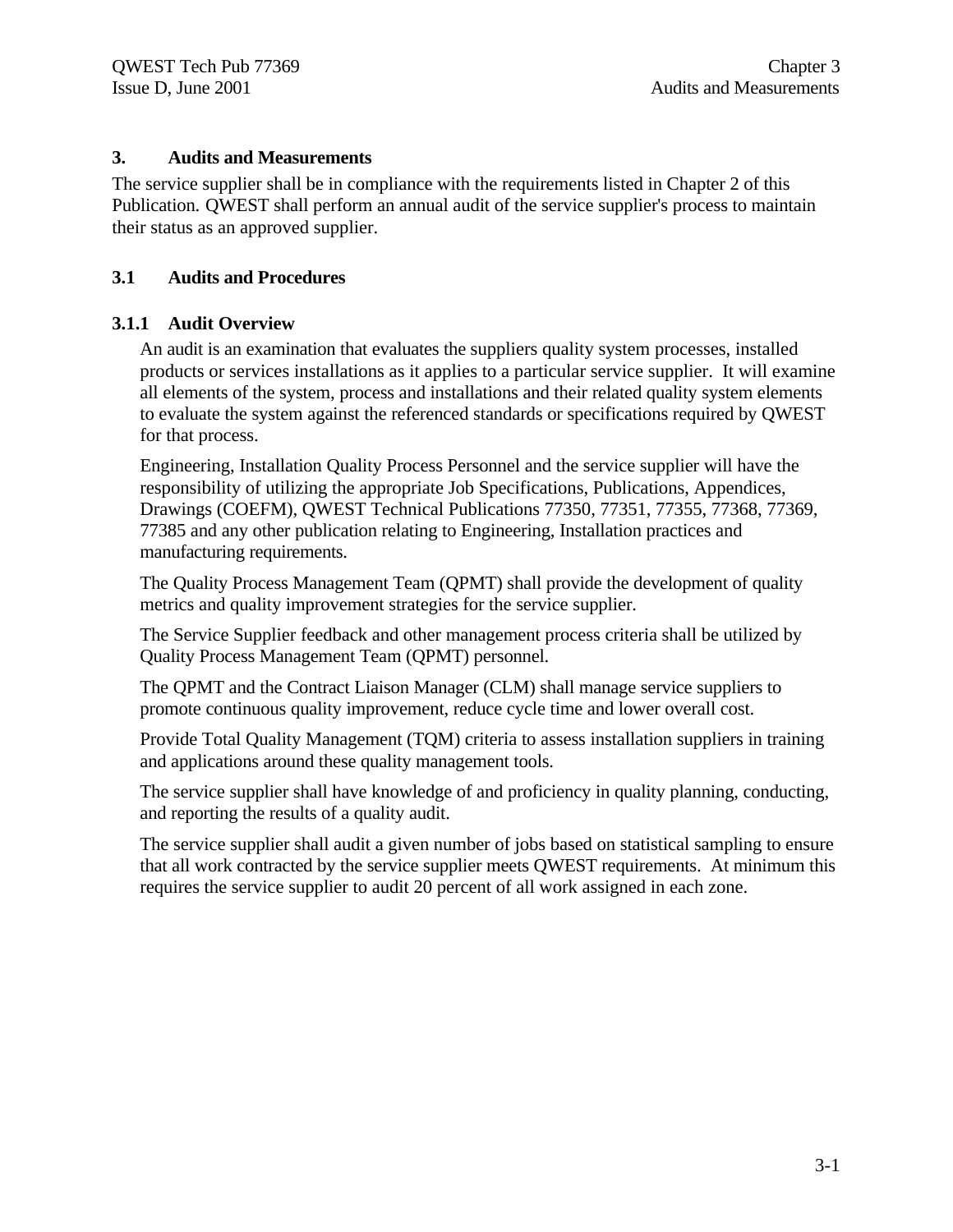**Notes:** QWEST Quality Process Management Team and the supplier shall adopt the sampling table as a guideline in Chapter 3, "Sampling Plan Guidelines."

> If, during the Audit process, an item does not meet standards or requirements (includes manufacturing) as specified in the (DWP) or technical publications, that item shall be documented as a defect in the supplier audit report.

#### **3.1.2 Requirements**

- In planning, conducting, and reporting audit results, the service supplier shall:
- Observe auditing standards and other directives.
- Plan the audit and prepare working papers.
- Review the existence of adequate controls and substantiating material.
- Examine every major and relevant aspect of the audit subject.
- Remain within the audit scope and exercise objectivity.
- Remain alert for any indication of evidence that can impact the audit results and possibly warrant more intensive or extensive auditing; report critical (service and safety) deficiencies immediately.
- Privileged information should not be disclosed to unauthorized persons.
- Maintain ethical conduct at all times during the audit.
- Report on the audit results clearly, accurately and without delay.

### **3.1.3 QWEST Validation Quality Process**

The service supplier shall meet all requirements around the accuracy of feedback data, and be in compliance with critical quality standards and processes. Feedback requirements associated with Supplier Assessment Report (SAR) RG 47-0146, and any other information request shall be accurate and complete. Failure to report supplier quality accurately and be in compliance with critical quality standards and processes shall carry penalties.

Validation of supplier data accuracy shall be determined by Quality Reports accomplished with unannounced audits by QWEST (QPMT) along with feedback from the Design Engineer and Central Office Operations (COO) personnel.

**Note:** See Chapter 3 "Product Audit" for corrective action and requirements around noncompliance to quality standards and processes.

Incident levels for non-compliance to quality standards and processes shall be reported to the service supplier on the "Supplier Incident Notification" (SIN) form RG 47-0151.

The service supplier that has received a "Supplier Incident Notification" RG 47-0151 shall notify the QWEST Quality Manager for resolution in the area of non-compliance. Failure to resolve any incident level rating within thirty days (30) days shall result in escalation to the next (SIN) level.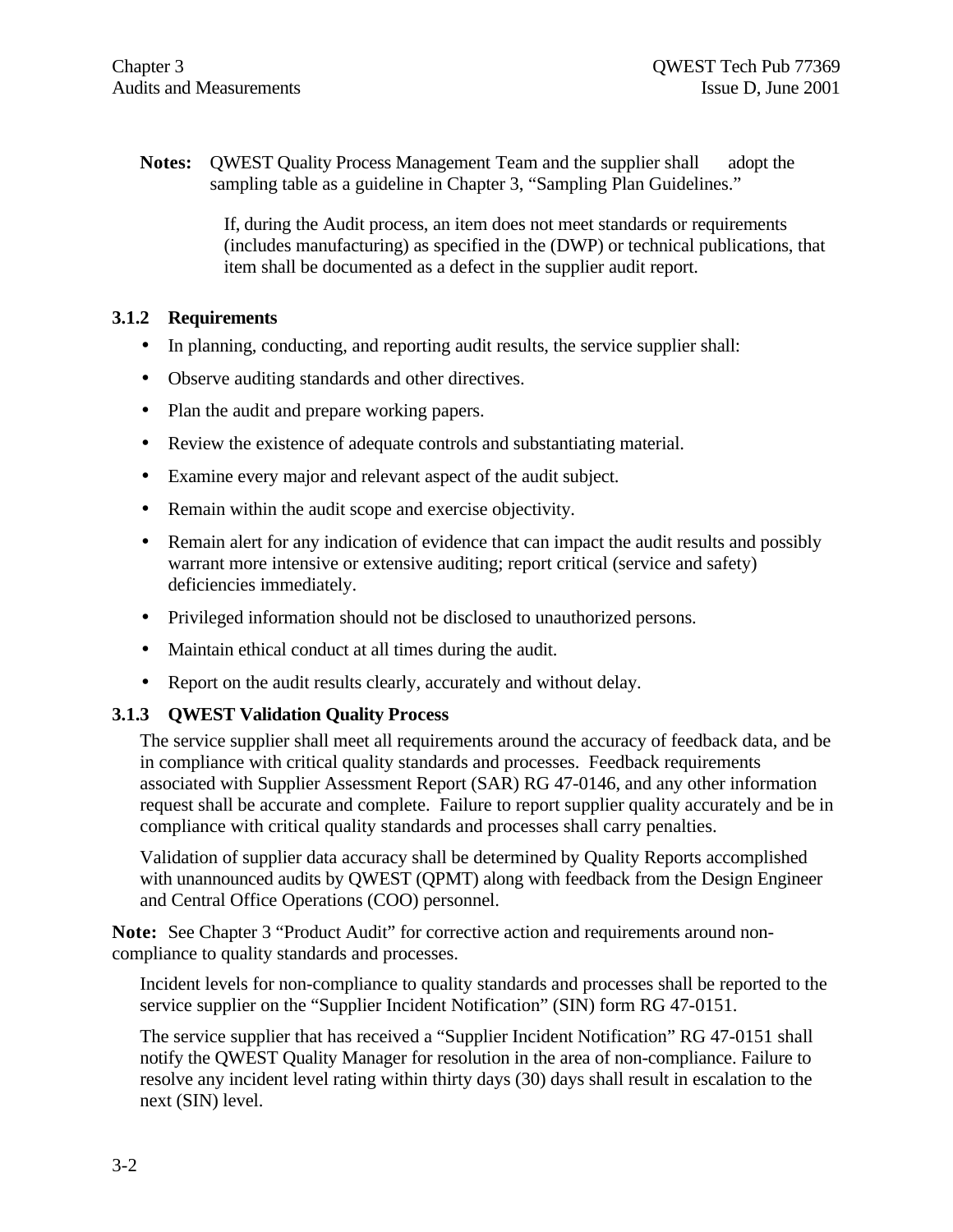These penalties are:

#### **3.1.3.1 First incident**

The supplier shall be notified of failure to comply with QWEST requirements of reporting quality performance data accurately or in non-compliance with critical quality standards or processes. QWEST shall increase the amount of verification audits in geographical area(s) of non-compliance. Effective corrective action shall be taken by the service supplier so that true quality performance data, standards, and processes can be obtained.

#### **3.1.3.2 Second incident**

The supplier shall be notified of continuing non-compliance of reporting quality data or critical quality standards or processes in geographical area(s). QWEST could perform both internal and external audits of the supplier's quality system. The supplier shall be placed on probation in geographical area(s) of non-compliance.

#### **3.1.3.3 Third Incident**

QWEST shall request that the supplier's primary contract and work in geographical area(s) be placed on hold until compliance in the area(s) of non-compliance can be obtained.

#### **3.1.3.4 Fourth Incident**

The QWEST Quality Process Management Team (QPMT) shall request that the supplier be removed from geographical area(s) of non-compliance.

**Note**: If the service supplier implements effective, measurable corrective action any time during the penalty evaluation period they shall be returned to the normal supplier category rating. The "First Incident" penalty may be bypassed if (QPMT) or QWEST upper management feels that the suppliers actions or lack of an acceptable response requires "Second Incident" escalation.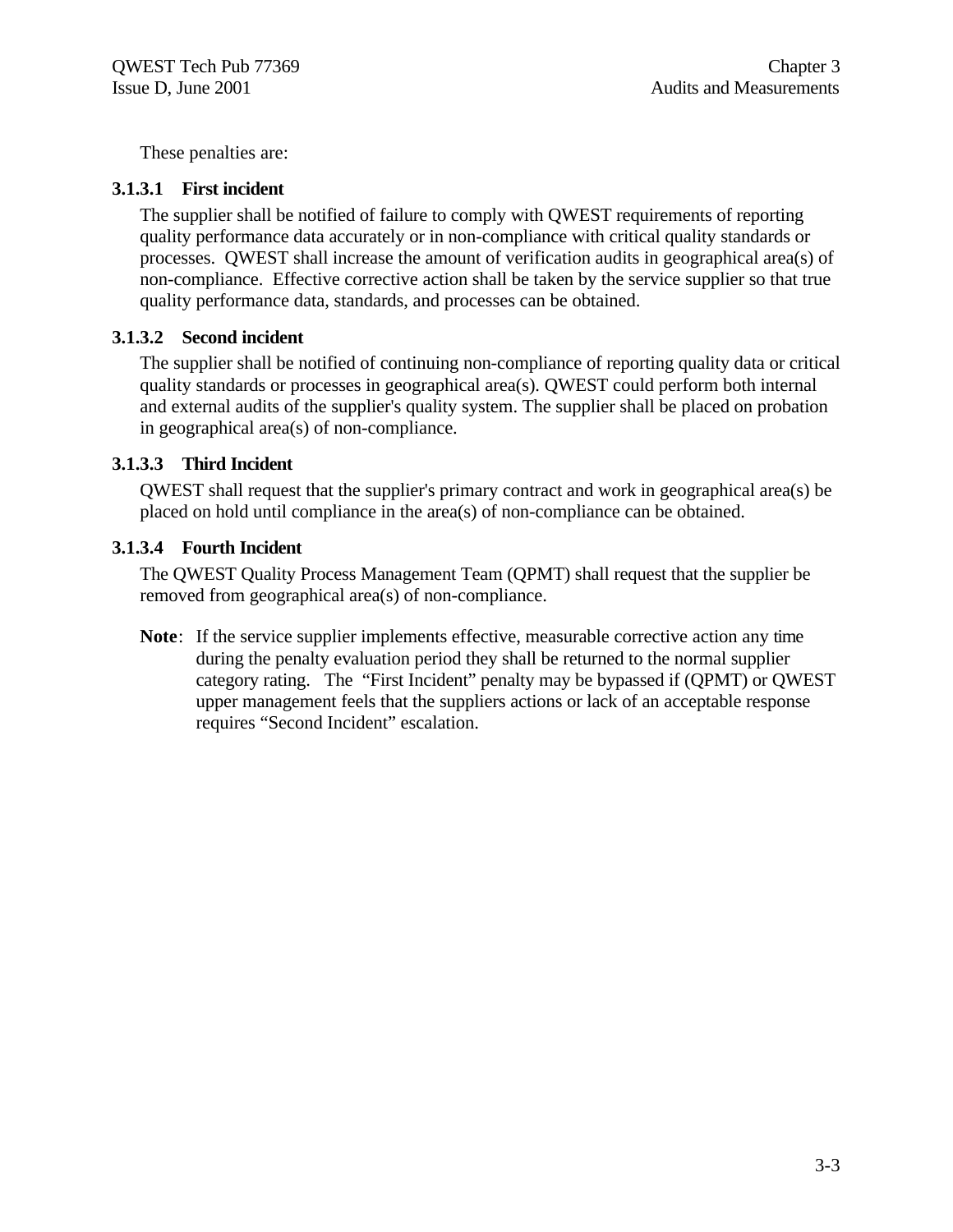#### **3.1.4 System Audit**

A system audit shall be used to determine the existence, effectiveness and efficiency of the service supplier's quality program. The basic system audit shall be used to investigate whether organizational elements, activities, functions and departments have operational quality controls.

A system audit shall be conducted as a process of verifying the acceptability of a new service supplier to QWEST. The purpose of the pre-award survey is to evaluate the ability of the service supplier to provide installation services, and corrective action procedures that meet QWEST requirements. QWEST will also be able to determine what assistance is needed by the service supplier to obtain acceptable results.

Quality system reviews shall be performed when significant changes affecting installation quality declines or when there are changes in management.

#### **3.1.5 Process Audit**

The Process Audit shall ensure that inputs are consistent and conform to QWEST requirements, that the process is in control and capable of meeting those requirements, and that the output conforms to QWEST Requirements.

A portion of the system audit shall be devoted to the process audit. One or more of the processes shall be audited during the systems audit.

#### **3.1.6 Product Audit**

The product audit is an assessment of the final product or installation and removal performance. It shall evaluate the intent and purpose of the final product or installation and removal. The product audit will assess safety and workmanship requirements. See QWEST Technical Publication 77350 for service supplier requirement information.

If the service supplier has not corrected all assessed defects and issued a corrective action report from Product Assessment System (PAS) to the QWEST Quality Process Management Team (QPMT) responsible quality consultant within Thirty (30) days, the quality consultant shall issue a second corrective action. This "Second Notification" shall be returned to the quality consultant within five (5) working days from this issue date on the corrective action. Non-compliance to the second notice shall cause escalation to the QPMT for failure to comply with set standards. The QPMT shall then issue a first level "Supplier Incident Notification" (SIN) to the appropriate service supplier. If that supplier fails to meet this requirement on a continuing basis that supplier shall be place on a higher level SIN report that could result in holding of work or even dismissal as a primary supplier.

Note: "First Incident" level status refer to Section 3.1.3.1, "QWEST Validation Quality Process."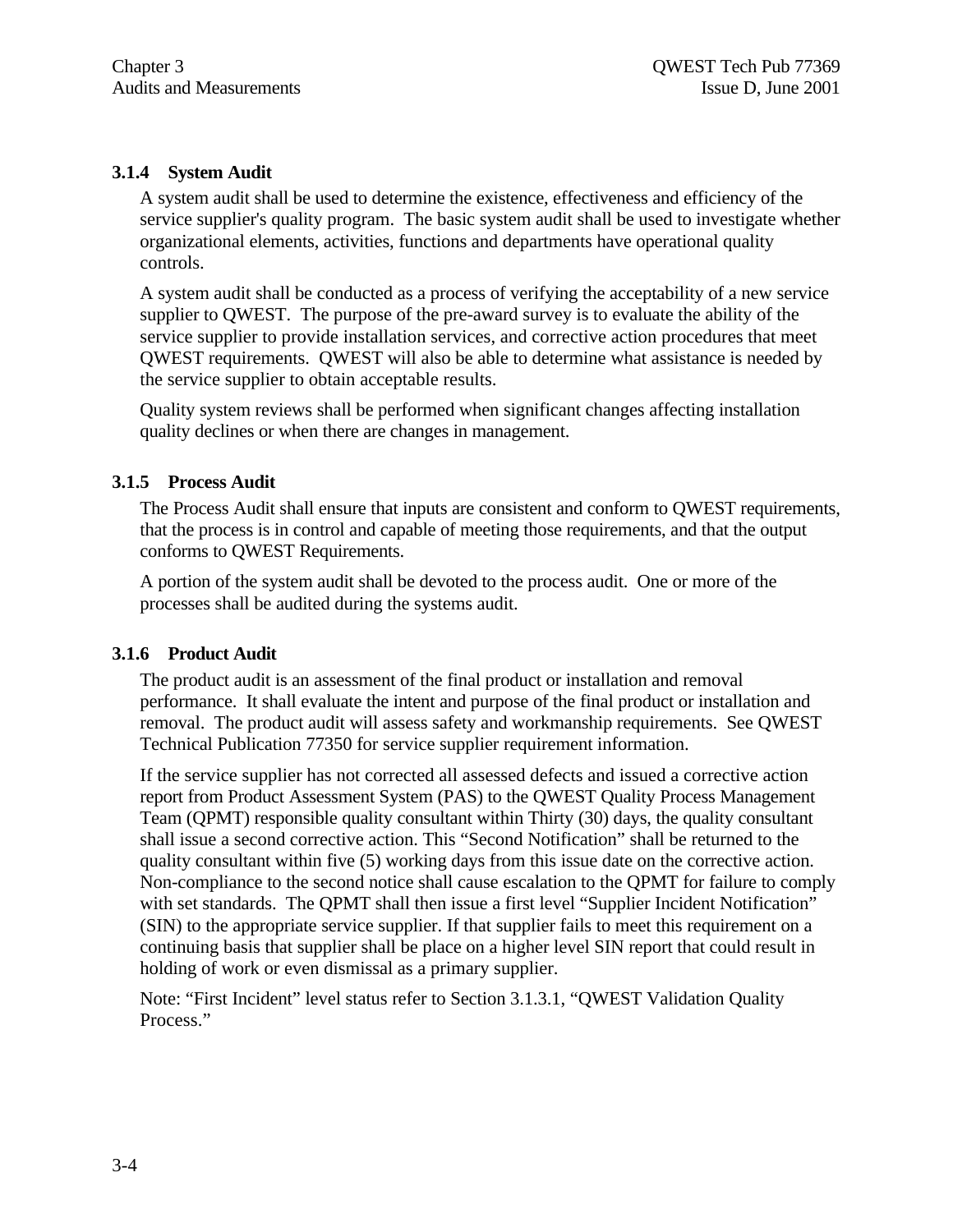#### **3.1.7 Sampling Plan Guidelines**

The Quality Process Management Team and the service supplier shall use the table below as a minimum required guideline to meet an acceptable statistical sample rate.

| <b>Job Size</b><br>(In Equivalent<br>Frames) | <b>Normal</b> | <b>Tightened</b> | <b>Job Size</b><br>(In Equivalent Frames) | Percen<br><b>Examin</b> |
|----------------------------------------------|---------------|------------------|-------------------------------------------|-------------------------|
| 10 or less                                   | 20%           | 30%              | 10 or less                                | 100%                    |
| 11 and 25                                    | 50%           | 100%             | 11 and 25                                 | 50%                     |
| 26 and up                                    | 100%          | 100%             | 26 and up                                 | 25%                     |

#### **Percent of Jobs Audited Percent of Jobs Examined**

| <b>Job Size</b><br>(In Equivalent Frames) | <b>Percent</b><br><b>Examined</b> |  |
|-------------------------------------------|-----------------------------------|--|
| 10 or less                                | 100%                              |  |
| 11 and 25                                 | 50%                               |  |
| 26 and up                                 | 25%                               |  |

**Note:** As stated in Chapter 3, "Audit Overview" of this chapter, the service supplier shall audit a given number of jobs based on statistical sampling to ensure that all work contracted by the service supplier meets QWEST requirements

#### **3.1.8 Sampling (In Process and Final)**

The service supplier shall adopt a documented sampling system that meets the recommended QWEST requirements.

#### **3.1.8.1 Frequency**

Frequency of the quality audit by the service supplier shall meet QWEST requirements. QWEST shall evaluate and report quality levels for all service suppliers. Supplier rating and quality standing within the supplier community will be given to each services supplier doing work during the assessment period. Executive summaries are considered confidential in nature, and will only be given to QWEST employees with a need to know.

Level of assurance to QWEST shall be the major factor in determining audit frequency. These levels shall be provided by QWEST. The higher the level of assurance; the more frequent the audits.

#### **3.1.8.2 Level of deficiency**

If an audit has reported critical deficiencies that, if unreported and uncorrected, could lead to a service interruption or could be classified as a critical safety item, that item shall be documented and reported to QWEST. If this type of deficiency occurs, the service supplier shall schedule audits more frequently.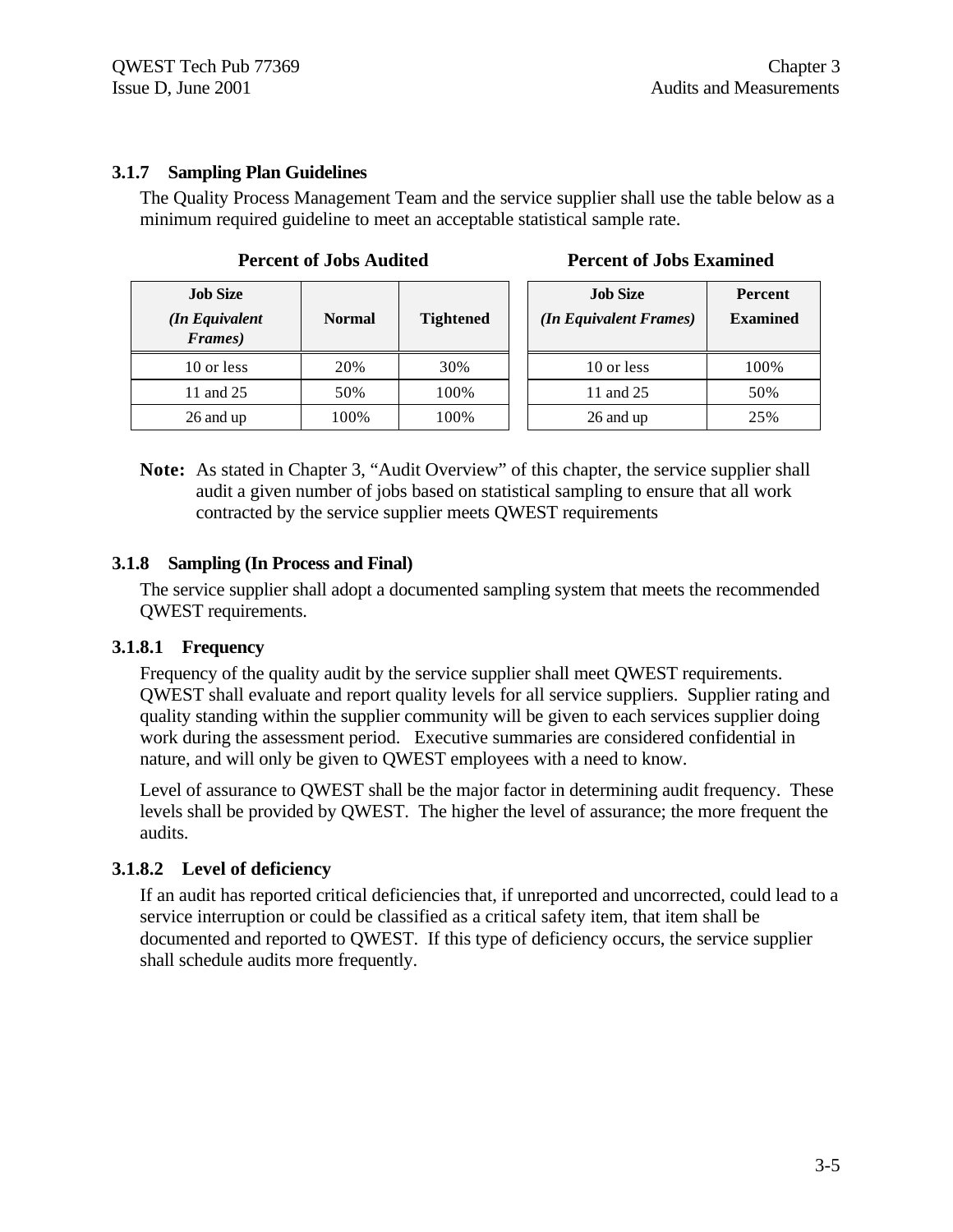### **3.1.8.3 Types of deficiency**

Any QWEST requirement or "Critical" requirement not met, shall be documented and reviewed by QWEST.

- "Critical Requirement" not met is a condition that experience or judgment indicates is likely to cause unsafe conditions for those who use, maintain, or depend on the product; or a defect likely to prevent performance of the function of the major end item, and has to be corrected by the service supplier within twenty four (24) hours of notification.
- Requirement not met is a defect, other than critical, that may cause the product to fail, cause poor performance, shorten life, prevent interchangeability or fail to meet all the requirements set forth by U S WEST. The time requirement for the correction of this type of defect is within thirty (30) days after supplier notification.

Note: If a supplier needs an extension to this requirement they shall obtain approval from the quality manager that issued the Product Assessment Report (PAR). Extensions should only be granted when additional equipment is "back ordered", or awaiting delivery of needed items.

### **3.2 QWEST Audit Reports**

QWEST Audit Report is a written notification to the Service supplier, Design Engineer, Central Office Operation that an audit has been performed on a specific job. The QWEST auditor shall be responsible for completing the Engineering Service Order Tracking (ESOT) report and distributing to the appropriate personnel.

Following is a list of formulas and methods used to derive each supplier's rating. The following raw data shall be gathered from each individual audit for each supplier:

An expectancy value shall be given, depending on the number of Frames Added (FA) and Equivalent Frames Added (EFA). In addition to the frame expectancy, a value is given for:

- BRN = Battery / Ground Connections 350 Kcmil and Larger
- BSS = Battery String  $&$  Stand
- $CBL =$  Connecting Blocks Frame
- COS = COSMIC Frames
- DFV = Distribution Frame Verticals
- $\bullet$  EEF = Empty Equipment Frame
- EFA = Equivalent Frame(s) Added (Combination of ESE/PEI/PEI\_EFA)
- FCC = Fiber/Coax Connections (Field Installed)
- FRM  $=$  Frame(s) Removed
- GCA = Grounding Connections Added
- $\bullet$  IWF = Ironwork Feet
- PBS = Individual Battery cells added
- SWC = Solderless Wirewrap Connections

3-6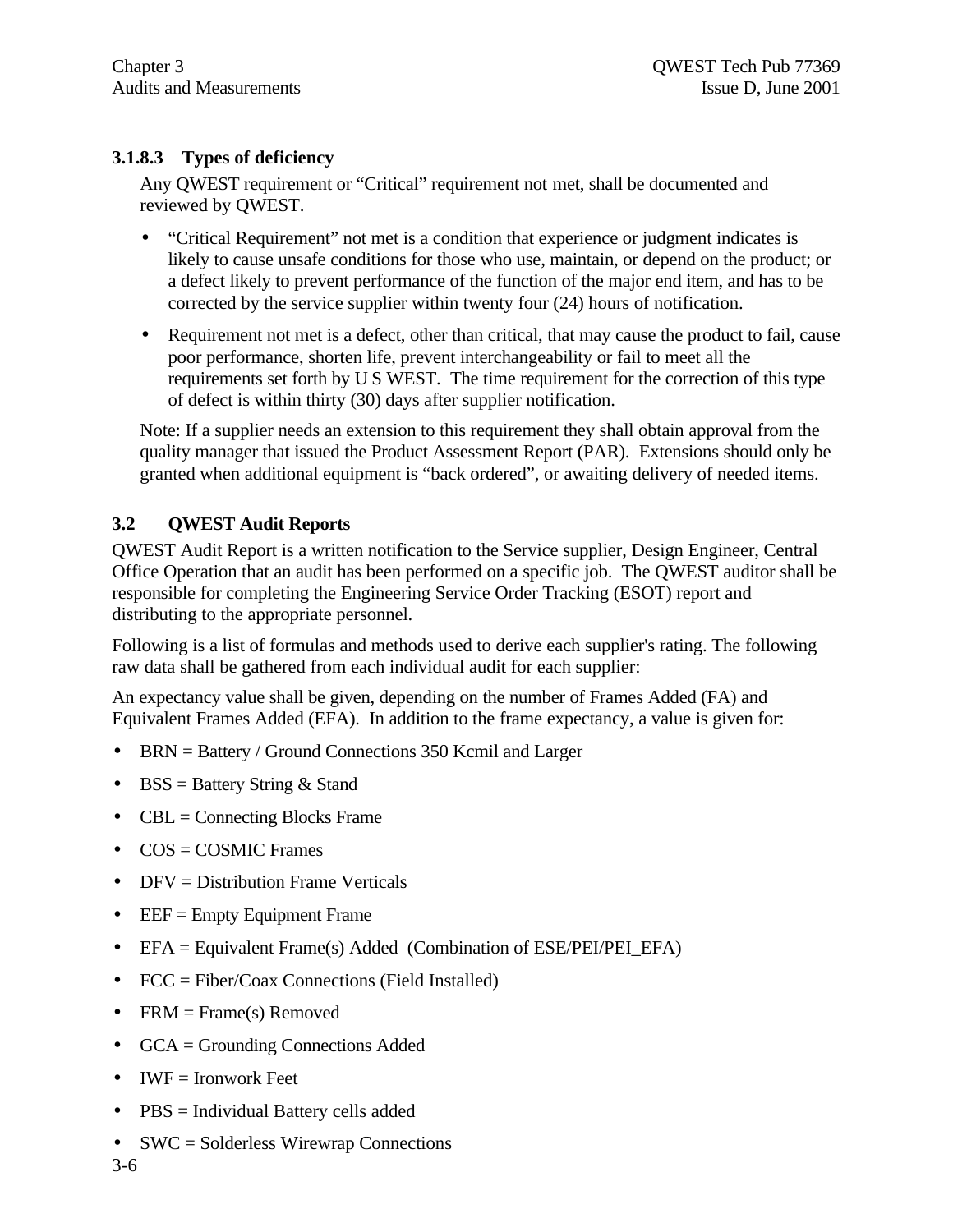The Quality Process Management Team (QPMT) and the service supplier shall build frame values based on the total installed product. The use of the tables in Chapter 3, "Supplier Assessment Report (SAR) Calculation" are the procedures that shall be used to calculate the number of equivalent 7' frames:

| EFA |         | $=$ ESE EFA + TEI EFA + PEI EFA                              |
|-----|---------|--------------------------------------------------------------|
| FE  |         | $=$ (EFA) + (EEF*.1)+ (FRM*.5)+ (BSS * 2) + (PBS * .042) +   |
|     |         | $(IWF * .025) + (COS * 1) + (DFV * .1) + (CBL * .025) +$     |
|     |         | $(GCA * .05) + (SWC * .00025) + (BRN * .05) + (FCC * .0025)$ |
| DE  | $=$ $-$ | (ESE EFA $*0.2$ ) + ((FE - ESE EFA) $*$ .6666)               |
| ΟI  | $=$     | DA/DE                                                        |

The following data shall be derived for each supplier over the span of the sample period:

| Count  | $=$ | number of OI's in sample period                          |
|--------|-----|----------------------------------------------------------|
| Mean   | $=$ | (sum of QI's for sample period) / Count (number of jobs) |
| Rating | $=$ | 100 - (mean * 10) If (R<40) Then R=40                    |

#### **3.2.1 Supplier Assessment Report (SAR) RG 47-0146**

The Supplier Assessment Report shall be a written notification to the Quality Process Management Team (QPMT) that an audit has been performed on a specific job. The service supplier(s) shall be responsible for accuracy and frequency of the audit report.

The Audit Report shall consist of the following:

- Issue Date (This is the date that the supplier should review the PAR).
- Complete Date (Job Complete Date)
- Issue (Issue of the PAR) 1, 2, 3, etc.  $=$  number of final audits or changes to the audit on same BVAPP, 0 = In Progress Report or CLEC orders without BVAPP Number)
- Service supplier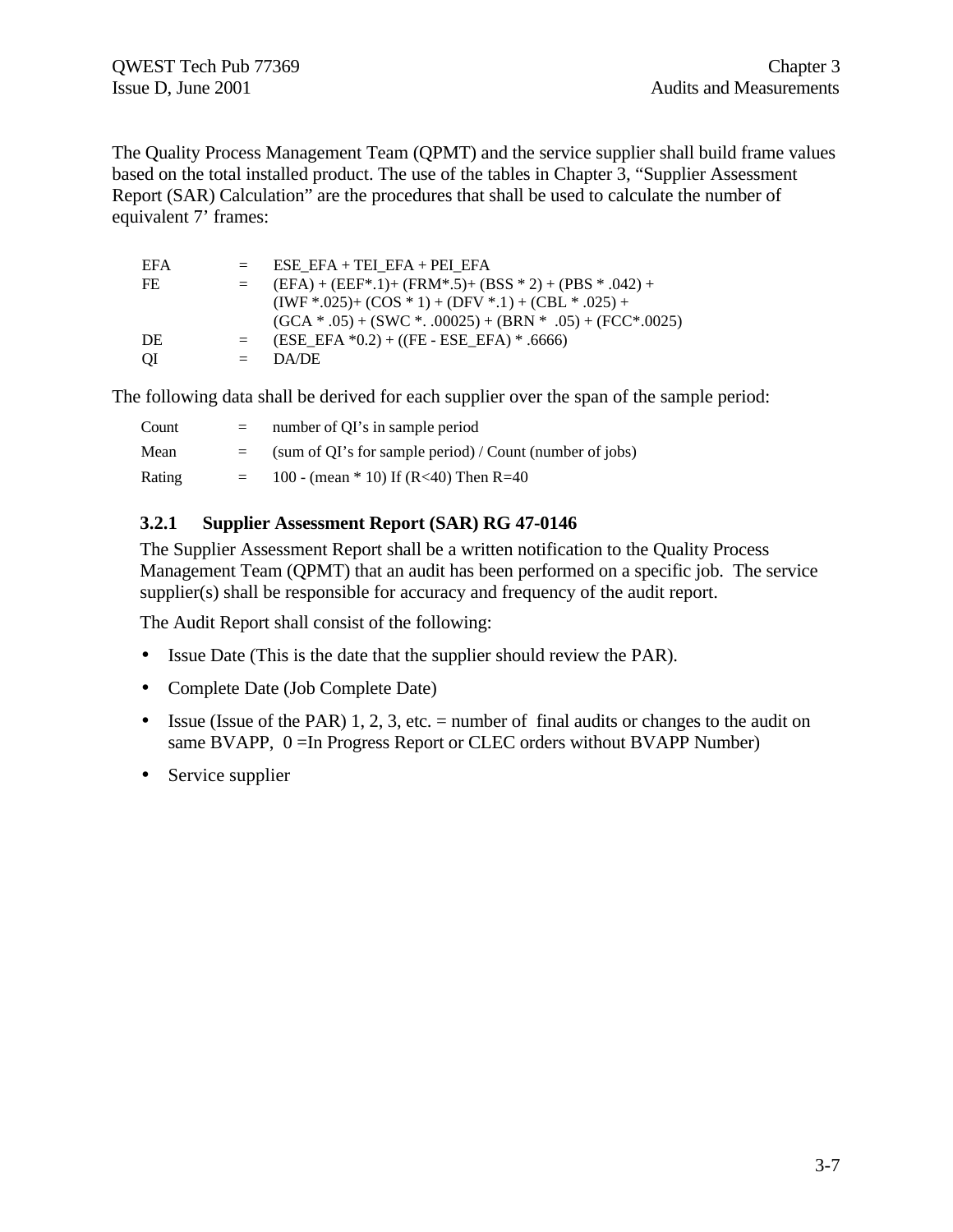**Note:** Use RG 47-0146, Issue Date 02/99 for input data of equipment installed. See Chapter 3, "QWEST Audit Reports" for calculating input data. Supplier shall build frame values based on the total installed product.

#### **3.2.2 "Corrective Action Necessary" (Defects)**

The following process for construction of "Corrective Action Necessary" shall be used by the Quality Process Management Team (QPMT). The service supplier shall use the same process in the construction, documentation and reporting of their results to QWEST. This shall provide the suppliers with the same measurements and data as QWEST.

"Corrective Action Necessary" Code Breakdown:

#### **3.2.2.1-Category is a specific Paragraph in Technical Publication 77350.**

#### **3.2.2.2-Requirement indicates whose work item it is against.**

#### **3.2.2.3-Level indicates the severity of an item.**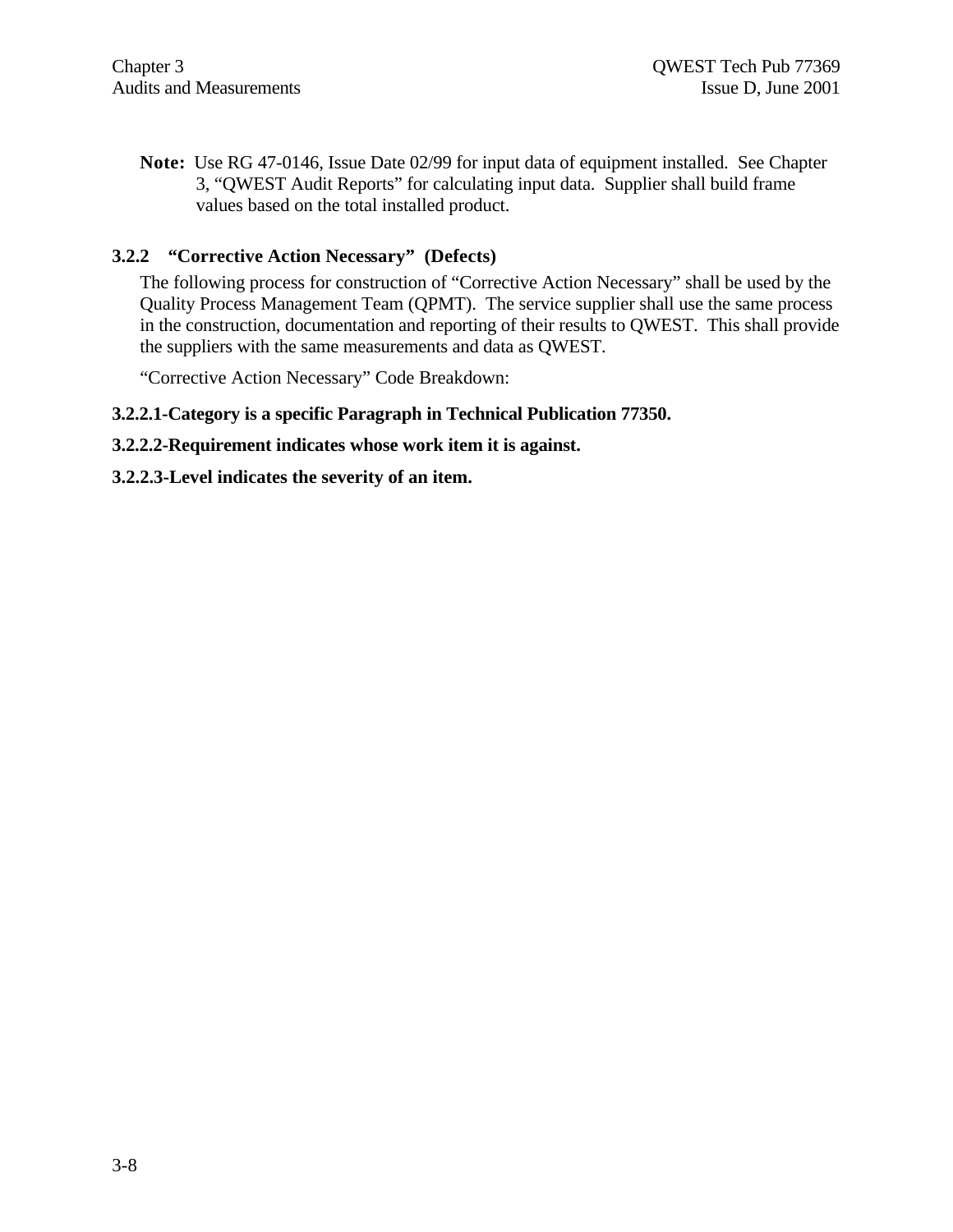Numbers below reference chapter numbers in Technical Publication 77350 Issue G.

| <u>Chapter</u> | Title                                                   |
|----------------|---------------------------------------------------------|
| $\mathbf{1}$   | Introduction                                            |
| $\overline{2}$ | <b>System Elements</b>                                  |
| 3              | <b>Audits and Measurements</b>                          |
| $\overline{4}$ | Cable Holes, Penetrations, and<br>Fire/Smoke Protection |
| 5              | Cabling, Forming, Running, and Securing                 |
| 6              | Wiring                                                  |
| 7              | Connecting                                              |
| 8              | <b>Equipment Designations</b>                           |
| 9              | Power                                                   |
| 10             | <b>Storage Batteries</b>                                |
| 11             | Bonding and Grounding                                   |
| 12             | <b>Hazardous Material Handling</b>                      |
| 13             | Documentation                                           |
| 14             | Forms                                                   |
| 15             | Methods Of Procedure (MOPs)                             |
| 16             | <b>Competitive Local Exchange Carrier</b>               |
| 17             | Definitions                                             |
| 18             | References                                              |
|                |                                                         |

### **3.2.2.2 Requirement Type**

- 1 Fails to meet a QWEST requirement.
- 2 Fails to meet manufacturer's requirements.
- 3 Fails to meet engineering or installation service supplier's requirement
- 4 Fails to meet regulatory bodies requirement, (NFPA, OSHA, NEC, etc.)

#### **3.2.2.3 Level**

- 1 Additional Effort Necessary "Critical" (Service Affecting or Safety)
- 2 Additional Effort Necessary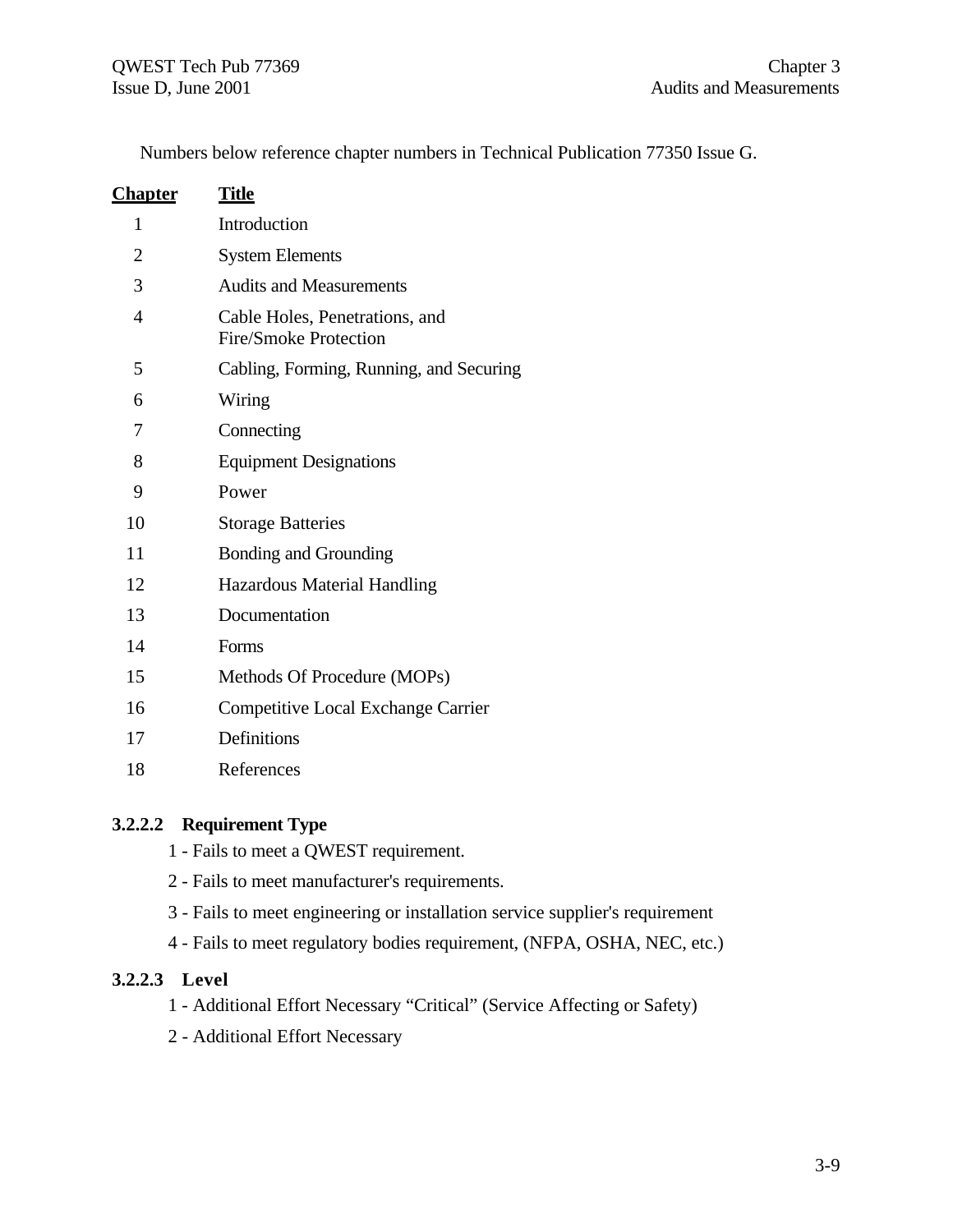#### **3.3 Supplier Conversion Tables**

The service supplier shall utilize conversion tables provided by QWEST. The supplier shall be required to provide accurate data. Supplier Audit Reports and the QWEST Audit Reports shall be the means by which QWEST will measure the performance of each supplier.

#### **3.3.1 Counting / Reduction Table**

#### **3.3.1.1 Counting Rule**

Counting rules are used to determine the number of defects to record on the service supplier's feedback report as number found and the number assessed.

#### **3.3.1.2 Reduction Rule**

Reduction rules provide methods of translating an observed count of defects to some lesser count. Reductions are permitted only for groups of identical defects.

See table below:

| <b>Number of Identical Defects Found</b> | <b>Defects Assessed</b> |
|------------------------------------------|-------------------------|
|                                          |                         |
| $3 - 8$                                  |                         |
| $9 - 32$                                 |                         |
| $33 - 209$                               |                         |
| $210 - 3217$                             |                         |
| > 3217                                   |                         |

#### **Table 3-1: Reduction of Defects**

#### **3.4 Supplier Assessment Report (SAR) Calculations**

An expectancy value is given depending on the number of Frames Added (FA) and Equivalent Frames Added (EFA). In addition to the frame expectancy, a value is given for Empty Equipment Frames (EEF), Frame Removals (FRM), Battery String (24) Cells and Stand (BSS), Partial Battery String (PBS), Feet in Ironwork (IEF), COSMIC Modules (COS), Distribution Frame Verticals (DFV), DF Connecting Blocks (CBL), Grounding Connections (GCA), Solderless Wirewrap Connections (SWC), Battery / Battery Return Connections (BRN), and Fiber / Coax Connections (PCC). The Service Supplier shall build frame values based on the total installed product. Use the following tables to calculate the number of equivalent 7' frames: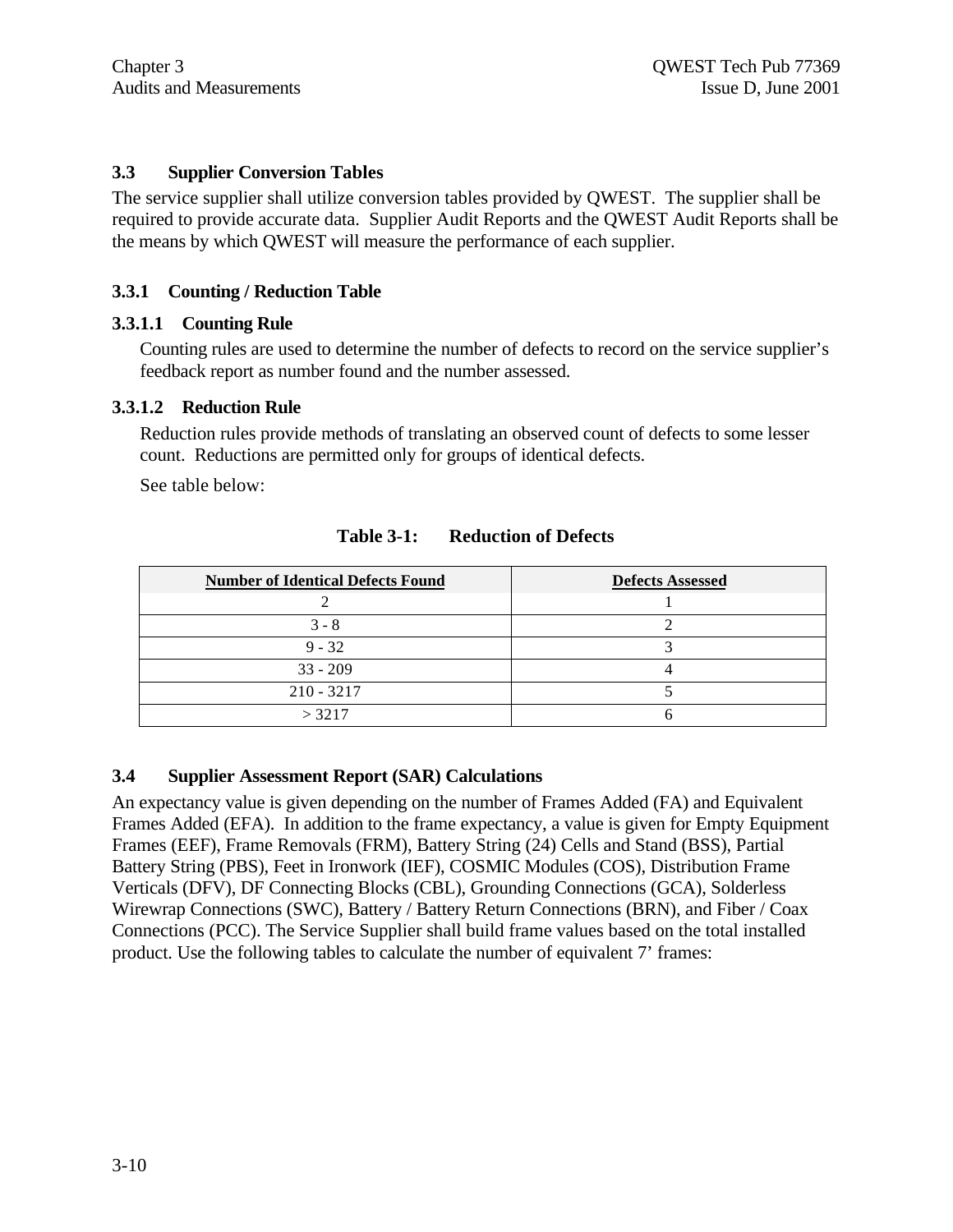| <b>Equipment Type</b>                     | <b>Conversion to Equivalent Frames 7' Frames</b>                             |  |  |
|-------------------------------------------|------------------------------------------------------------------------------|--|--|
| Electronic Switches in Inches             | $72"$ = Equivalent 7' Frame<br>EFA = $72\frac{7}{8}$ * .1 = .9               |  |  |
| Transmission in Inches                    | $72"$ = Equivalent 7' Frame EFA = $72" / 8*.1 = .9$                          |  |  |
|                                           | $96"$ = Equivalent 9' Frame EFA = $96" / 8 * .1 = 1.2$                       |  |  |
|                                           | 120" = Equivalent 11'6" Frame EFA = $120$ "/8 * .1 = 1.5                     |  |  |
| Power Equipment in Inches                 | Note: Same as Transmission above                                             |  |  |
| <b>Empty Equipment Frames Added</b>       | EEF<br>$(0.1)$ Equivalent 7, 9 and 11".6' Frame                              |  |  |
| <b>Frame Removals</b>                     | $72\degree$ /2 = 36 $\degree$ Equivalent 7' Frame<br>1 Frame removed<br>$=$  |  |  |
|                                           | $96\degree/2 = 48\degree$ Equivalent 9' Frame<br>$=$                         |  |  |
|                                           | $120''/2 = 60''$ Equivalent 11" 6" Frame<br>$=$                              |  |  |
| Battery Strings and Stands,               | 1 Battery String (Consisting of 24 battery cells, battery stand, and cabling |  |  |
| <b>Individual Batteries</b>               | associated with the string) = $(2)$ Equivalent 7' Frame                      |  |  |
|                                           | Partial Battery String = .042 per cell $(24)$ CELLS $*$ .042 = 1 EFA         |  |  |
| Feet of Ironwork                          | 1 Foot of ironwork (includes cable rack and auxiliary framing) = $0.025$     |  |  |
|                                           | <b>Equivalent Frames</b>                                                     |  |  |
| <b>Distribution Frames</b>                | 1 Cosmic Module<br>1 Equivalent 7' Frame<br>$=$ $-$                          |  |  |
|                                           | 1 Vertical/Horizontal<br>0.1 Equivalent 7' Frame<br>$=$                      |  |  |
| <b>Connecting Blocks</b>                  | Total Number of Blocks*.025                                                  |  |  |
| Grounding Connections**                   | Total Number of Major Connections * .05 this does not include chassis        |  |  |
|                                           | grounds, foreign object, or frame grounds.                                   |  |  |
| Wire Wrap Connections                     | Total Number of SWC*.00025                                                   |  |  |
| <b>Battery/Battery Return Connections</b> | Total Number of Major Connections * .05 this compensates for                 |  |  |
| 350 (kcmil) to 1000 (kcmil)               | preparing, connecting, cabling, mounting, and drilling of bars.              |  |  |
| Fiber / Coax Connections                  | Total Number of Fiber / Coax connections (FCC) * .0025                       |  |  |

| <b>Table 3-2:</b> | <b>Conversion Table</b> |
|-------------------|-------------------------|
|-------------------|-------------------------|

**\*\*** Grounding jobs shall include chassis, foreign object, and frame grounds.

**Note:** The supplier shall calculate frame equivalencies by the example table below.

| <b>Table 3-3:</b> | <b>Frame Equivalencies</b> |
|-------------------|----------------------------|
|-------------------|----------------------------|

| <b>Available Mounting Space</b> | <b>Multiplier</b>   | <b>Equivalent Frame(s)</b> |
|---------------------------------|---------------------|----------------------------|
| 7' Frame 72 Inches              | $72''/8*1$          |                            |
| 9' Frame 96 Inches              | $96''/8*1$          | .                          |
| $11^\circ.6$ " Frame 120 Inches | $120\degree/8^*$ .1 |                            |

**Note:** Equivalent Frame .9 (7' Frame) plus Empty Frame value of .1, will result in (1) frame value.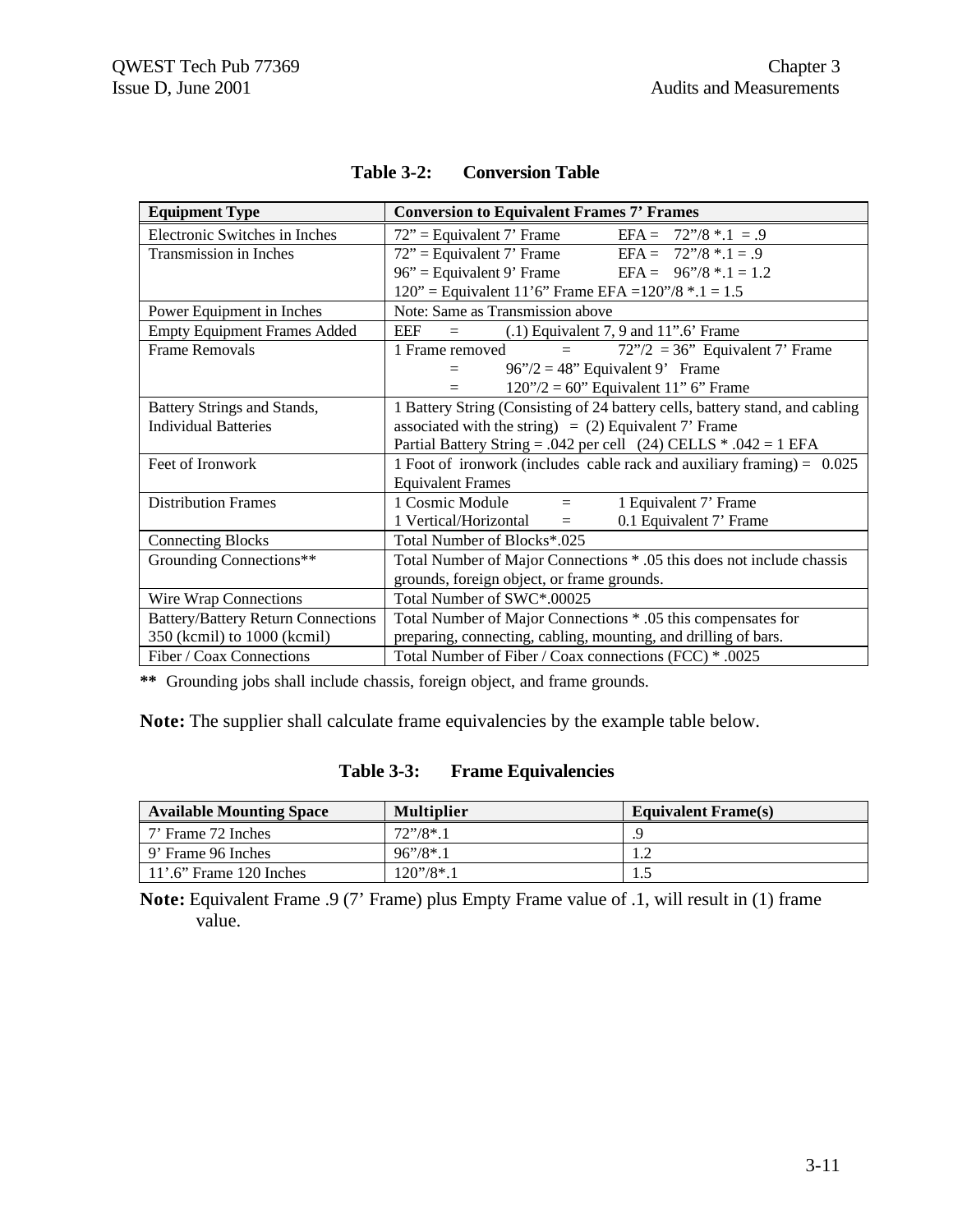For information on operation of the Supplier Assessment Program (SAP), Product Assessment Report (PAR), feedback or quality problems please contact QWEST Quality Manager, at:

**OWEST** Attn.: Quality Manager Email: jbostow@qwest.com Phone: 612-798-2460

#### **3.5 Supplier Measurements**

#### **3.5.1 Triple Hundred Index (I100\*3) Matrix**

The Triple Hundred Index  $(1100.0*)$  matrix calculates service supplier performance in areas of workmanship, productivity and process. See the example index below:

| Category     | Weight | <b>Rating</b> | Index  |
|--------------|--------|---------------|--------|
| Workmanship  | 50     | 92%           | 46     |
| Productivity | 35     | 86%           | 30.1   |
| Process      |        | 95%           | 14.25  |
|              |        | Total 100*3   | 90.35% |

**Note:** The index column calculates the 100\*3 for each category as well as the total index. This index shall be calculated by multiplying the weight by the rating and then summing the last column to yield the total 100\*3 (90.35% in the example).

- Weight must add up to 100%
- Rating shall have a Maximum of 100, minimum of 40 (100 being best).
- Total rating of all categories is out of 100.

The category column in the 100\*3 matrix shows the three categories in which the QWEST Quality Process Management Team (QPMT) shall use to measure installation suppliers on workmanship, productivity, and process.

The weight column shows the weight set by the (QPMT). These weights shall be set using historical data and are established prior to every rating period. In the example shown, workmanship, productivity and process are set to 50, 35 and 15 respectively. The weights for all three categories must add up to 100%.

The rating column shall be calculated differently for each category; however, the score must be in the range where 40 is the lowest score and 100 is the best possible. The workmanship category shall be calculated from the quality index based on defects from QWEST workmanship standards.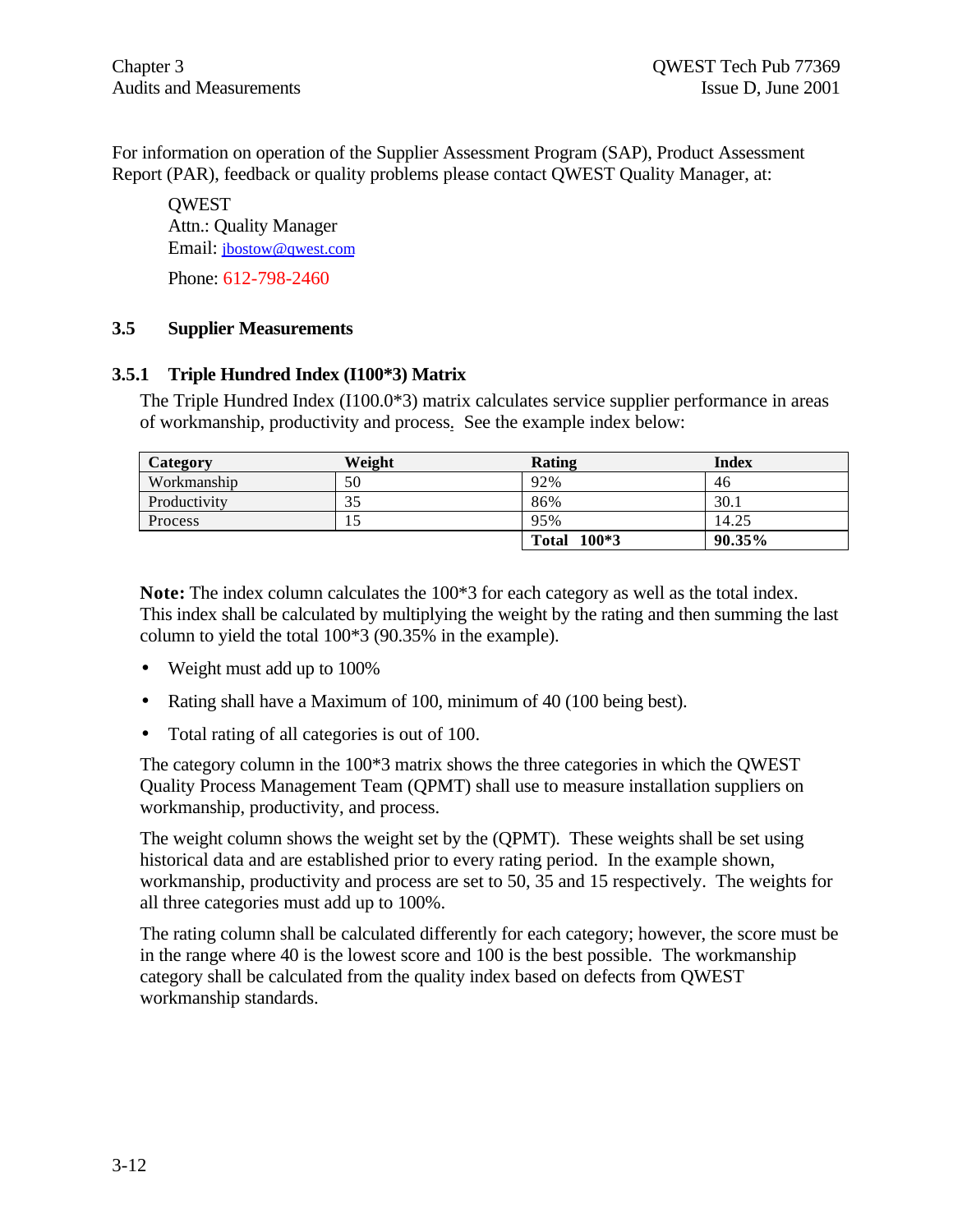#### **3.5.2 Notification**

Each service supplier shall receive a monthly rating based on jobs in a geographical area and shall be classified as either "Meets Requirements" or "Corrective Action Necessary." Suppliers classified, as "Corrective Action Necessary" shall be reviewed by the Quality Process Management Team (QPMT) and be placed on a Corrective Action Register (CAR). The results and the classification of service suppliers shall be documented in the QWEST quality report.

#### **3.5.3 Supplier Assessment Program (SAP)**

The Supplier Assessment Program (SAP) data shall be complied by the QWEST Quality Process Management Team (QPMT). These "Measurements and Ratings" are based on the supplier's internal and QWEST Quality management evaluations. Quality assessment shall be the responsibility of the (QPMT) organization and is based on the 16 chapter's, of QWEST Technical Publication 77350 Issue G. Data used to generate this report shall be provided by the supplier on the last working day of each month. The quality report issued by the tent h of each month will be the results for the previous month. The suppliers' rating is determined by the QWEST data. If QWEST Quality Management Team doesn't submit sufficient sample, the suppliers' data will be used to determine the rating. The requirements for providing this data, and data formats are defined in this publication. Supplier Assessment Report (SAR), RG 47- 0146 shall be use by the supplier submitting the data, and QWEST Quality Process Management Team (QPMT).

These quality reports shall not be made available to any supplier other than the one submitting data.

**Note:** Product Assessment Report (PAR), The PAR is a companion form that works in conjunction with Supplier Assessment Program (SAP). The PAR can be associated with a SAP record, and the SAP associated record data will be used during a print, preview and FAX operation of the PAR form. This quality process will be used by QWEST internally, and is available for all supplier if they choose.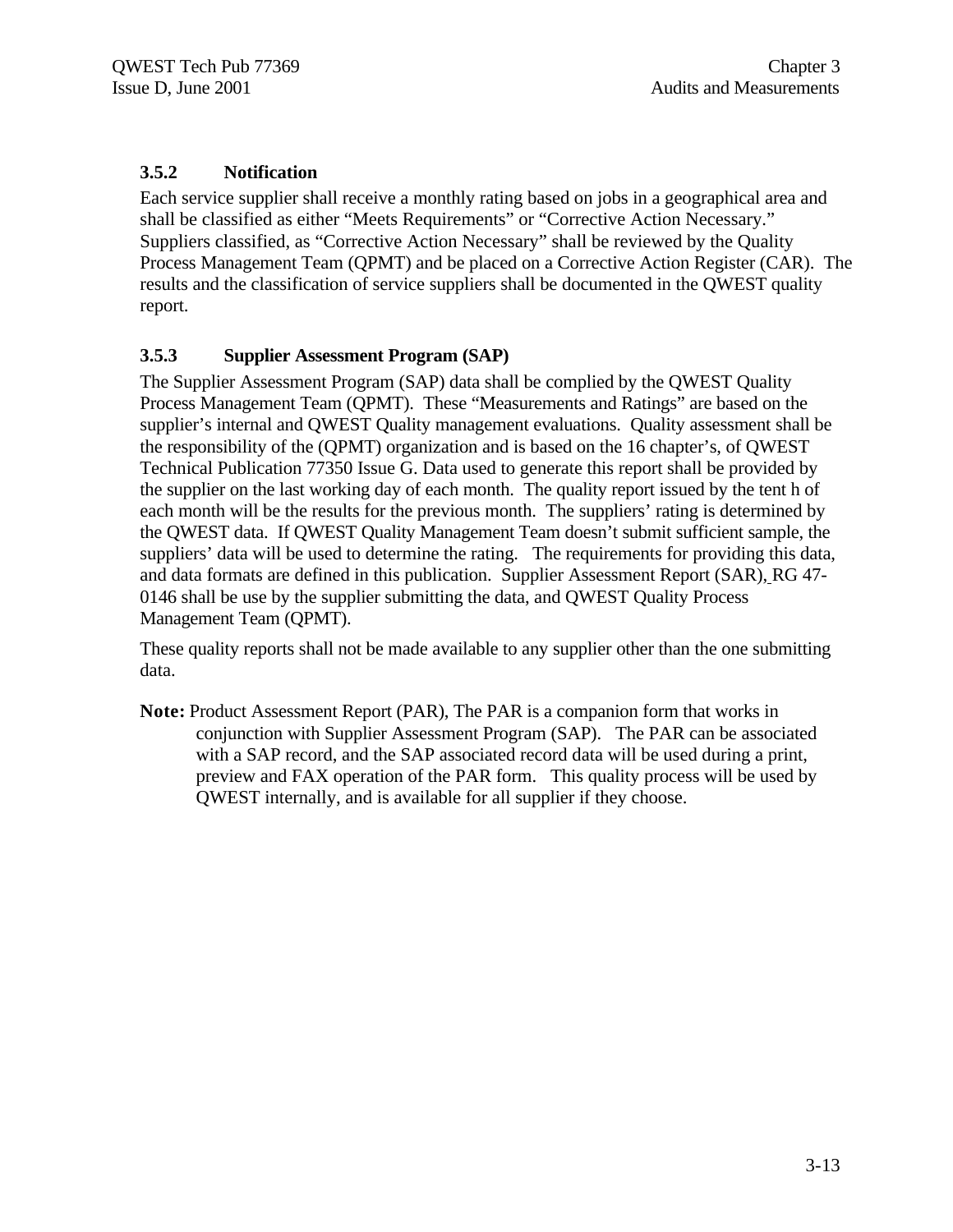#### 3.5.4 Supplier Rating

The supplier rating less than 90% needs improvement and shall be reported as "Corrective Action Necessary".

Identification and root cause analysis shall be conducted and documented by the supplier.

The supplier shall submit a "Corrective Action Report" (CAR) to the (QPMT) organization within 15 days of the issue date of the month report.

The (QPMT) organization will accept or reject the suppliers (CAR), and give feedback with in 15 days of receipt. Rejection of the (CAR) will require suppliers to submit an update within 10 working days of rejection notice.

Failure to receive acceptance of the second submittal shall require an arbitration meeting with the QWEST Quality Process Management Team.

Refer questions to the QWEST Quality Management Process Team:

jbostow@qwest.com 612-798-2460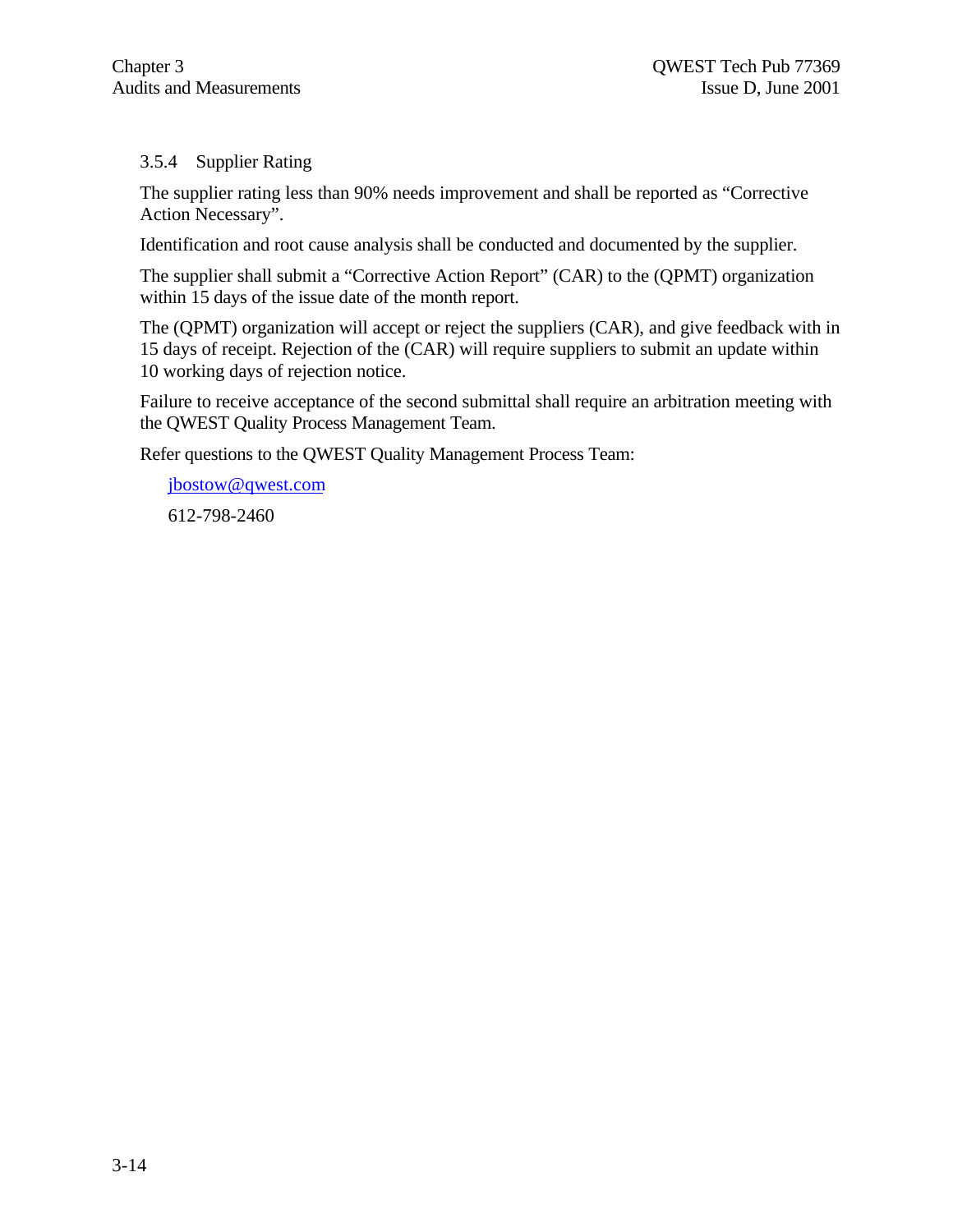### **CONTENTS**

## **Chapter and Section Page**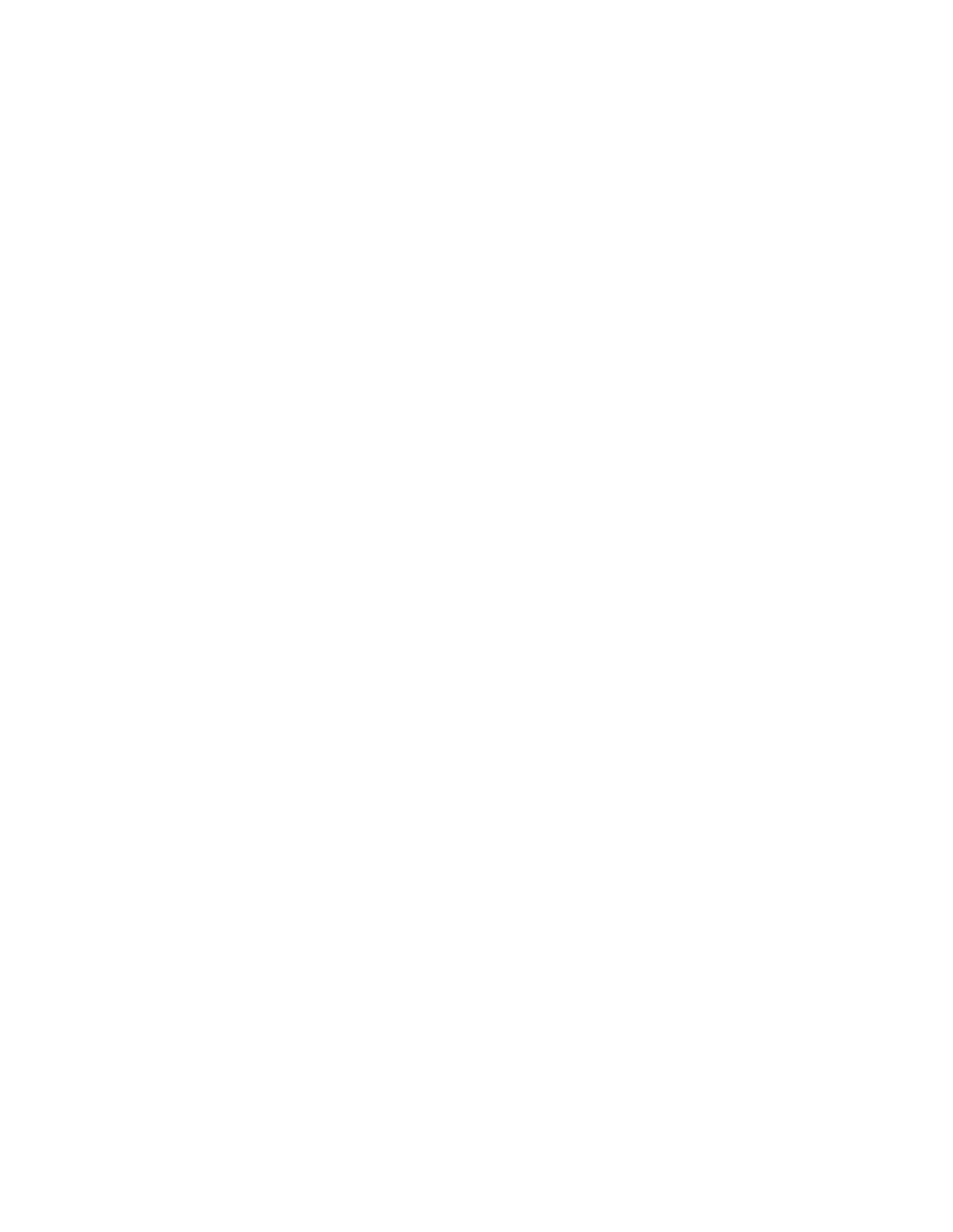# **4. Definitions**

## **4.1 Acronyms**

| <b>AMC</b>  | Architectures, Models, Configurations       |
|-------------|---------------------------------------------|
| <b>ASQC</b> | <b>American Society for Quality Control</b> |
| <b>BRI</b>  | Business Resources, Inc.                    |
| <b>BRN</b>  | <b>Battery/Battery Return Connections</b>   |
| <b>BSS</b>  | <b>Battery String Cells and Stand</b>       |
| CAN         | <b>Corrective Action Necessary</b>          |
| <b>CAR</b>  | <b>Corrective Action Report</b>             |
| <b>CBL</b>  | <b>Connecting Blocks</b>                    |
| <b>CDOS</b> | Common Defect other than 77350              |
| <b>CDSA</b> | Common Defect "Safety"                      |
| <b>CDSV</b> | Common Defect "Service"                     |
| <b>CCC</b>  | <b>Coaxial Cable Connections</b>            |
| <b>CLEC</b> | <b>Competitive Local Exchange Carrier</b>   |
| CO          | <b>Central Office</b>                       |
| <b>COE</b>  | <b>Central Office Equipment</b>             |
| COO         | <b>Central Office Operations</b>            |
| <b>COS</b>  | <b>COSMIC Modules</b>                       |
| CP          | <b>Capacity Provisioning</b>                |
| DA          | <b>Defects Assessed</b>                     |
| DE          | Defect Expectancy                           |
| <b>DFV</b>  | <b>Distribution Frame Verticals</b>         |
| <b>EEF</b>  | <b>Empty Equipment Frames</b>               |
| EF&I        | Engineer, Furnish & Install                 |
| <b>EFA</b>  | <b>Equivalent Frames Added</b>              |
| <b>EPA</b>  | <b>Environmental Protection Agency</b>      |
| <b>ESE</b>  | Electronic Switch Equipment in Inches       |
| <b>ESOT</b> | <b>Engineering Service Order Tracking</b>   |
| FA          | <b>Frames Added</b>                         |
| <b>FCC</b>  | Fiber/Coax Connections                      |
|             |                                             |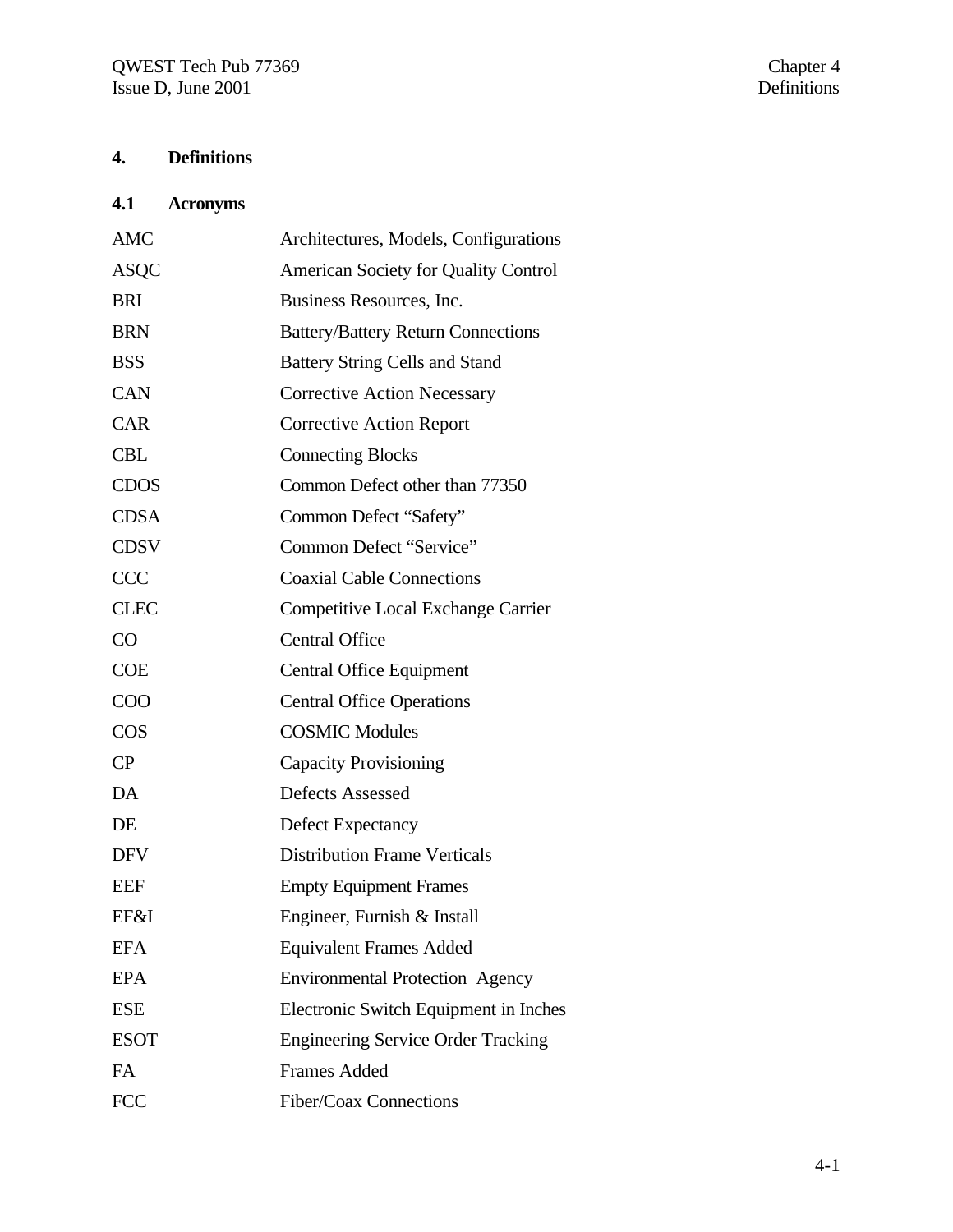| FE          | Frame Equivalency                              |
|-------------|------------------------------------------------|
| <b>FEA</b>  | <b>Frame Expectancy Adjustment</b>             |
| <b>FEM</b>  | <b>Frame Expectancy Multiplier</b>             |
| <b>FEMR</b> | Frame Expectancy Multiplier Recommended        |
| <b>FRM</b>  | <b>Equipment Frames Removed</b>                |
| <b>GCA</b>  | <b>Grounding Connections Added</b>             |
| <b>ICC</b>  | <b>Installation Control Center</b>             |
| <b>ISO</b>  | International Organization for Standardization |
| <b>ISS</b>  | <b>Installation service Supplier</b>           |
| <b>IWF</b>  | Ironwork in Feet                               |
| <b>MOP</b>  | <b>Method of Procedure</b>                     |
| <b>MR</b>   | <b>Meets Requirements</b>                      |
| <b>MWC</b>  | <b>Major Work Category</b>                     |
| <b>NPA</b>  | <b>New Percentage Assessment</b>               |
| <b>OSHA</b> | Occupational Safety and Health Act             |
| <b>PAR</b>  | <b>Product Assessment Report</b>               |
| <b>PBS</b>  | Partial Battery String (number of cells)       |
| <b>PCGA</b> | <b>Power and Ground Connections</b>            |
| PEI         | Power Equipment in Inches                      |
| QFD         | <b>Quality Function Deployment</b>             |
| QI          | <b>Quality Index</b>                           |
| QM          | <b>Quality Management</b>                      |
| QPA         | <b>Quality Program Analysis</b>                |
| <b>QPMT</b> | <b>Quality Process Management Team</b>         |
| $\mathbf R$ | Rating                                         |
| <b>RA</b>   | <b>Rating Assessment</b>                       |
| <b>SAP</b>  | <b>Supplier Assessment Program</b>             |
| <b>SAR</b>  | Supplier Assessment Report - RG 47-0146        |
| <b>SIN</b>  | <b>Supplier Incident Notification</b>          |
| <b>SPC</b>  | <b>Statistical Process Control</b>             |
|             |                                                |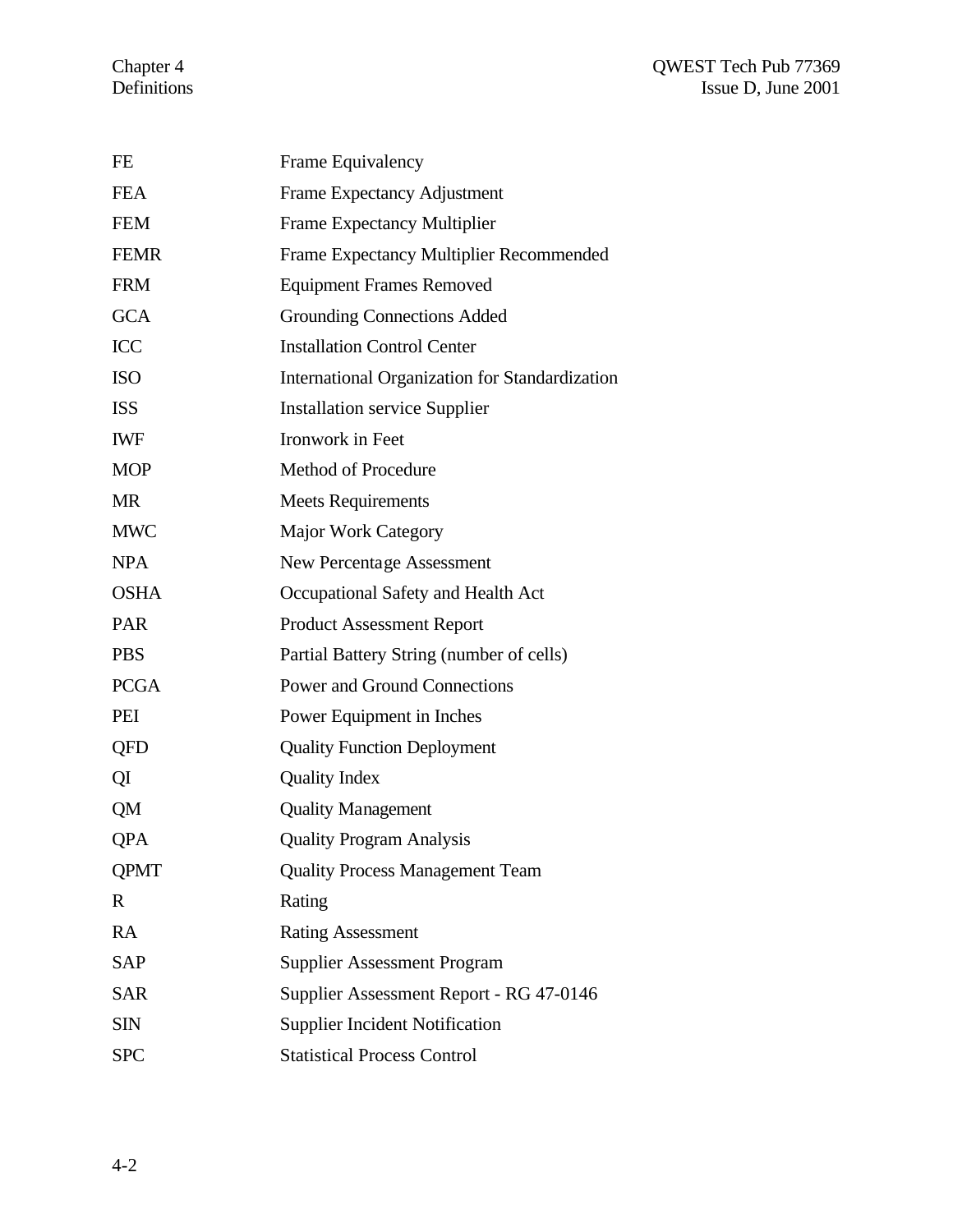| <b>SQM</b> | <b>Supplier Quality Management</b>      |
|------------|-----------------------------------------|
| SQP        | Supplier Quality Process (TP 77369)     |
| <b>SWC</b> | <b>Solderless Wire Wrap Connections</b> |
| <b>TEI</b> | Transmission Equipment in Inches        |
| <b>TP</b>  | <b>Technical Publication</b>            |
| <b>TOM</b> | <b>Total Quality Management</b>         |
|            |                                         |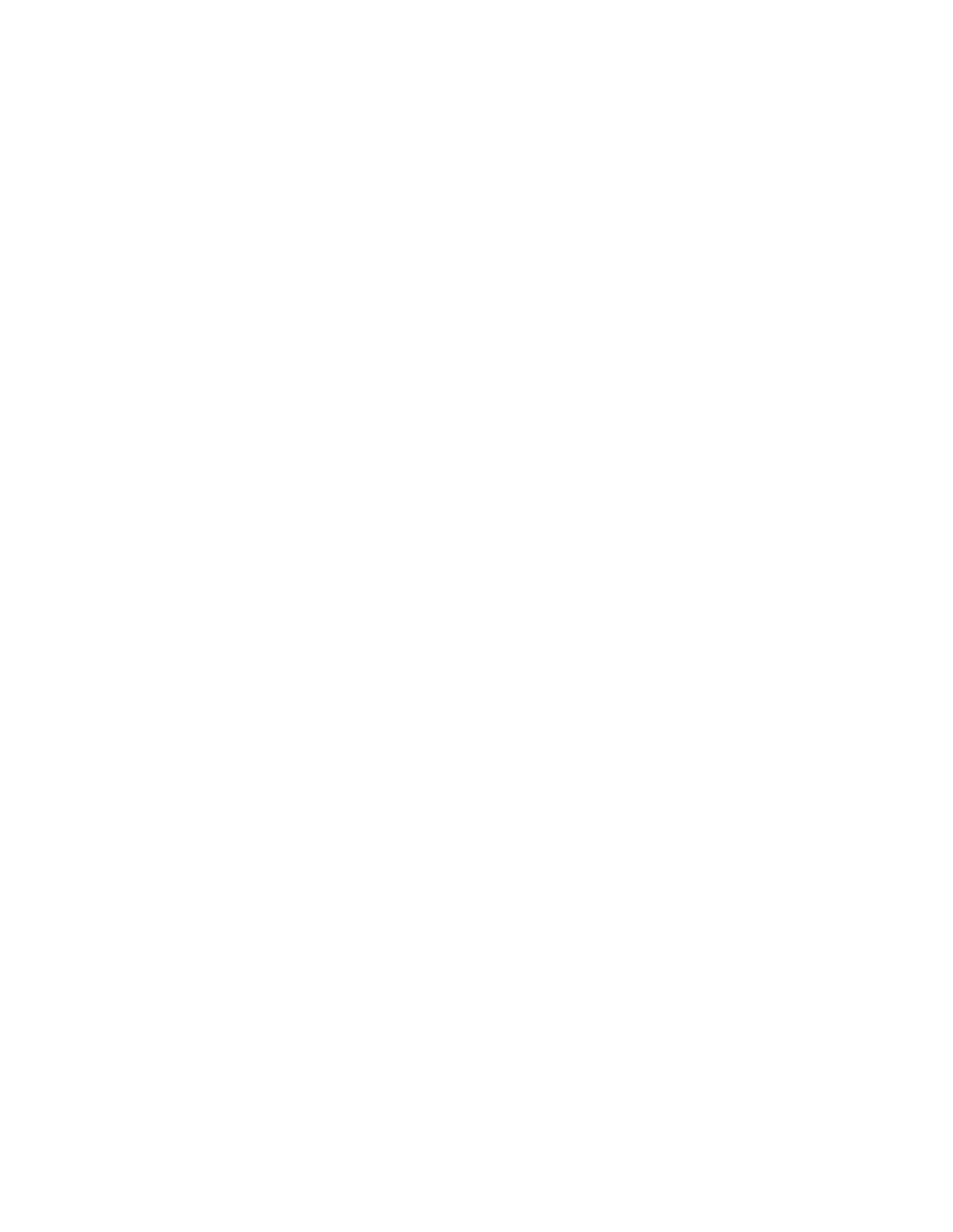### **CONTENTS**

## **Chapter and Section**

## Page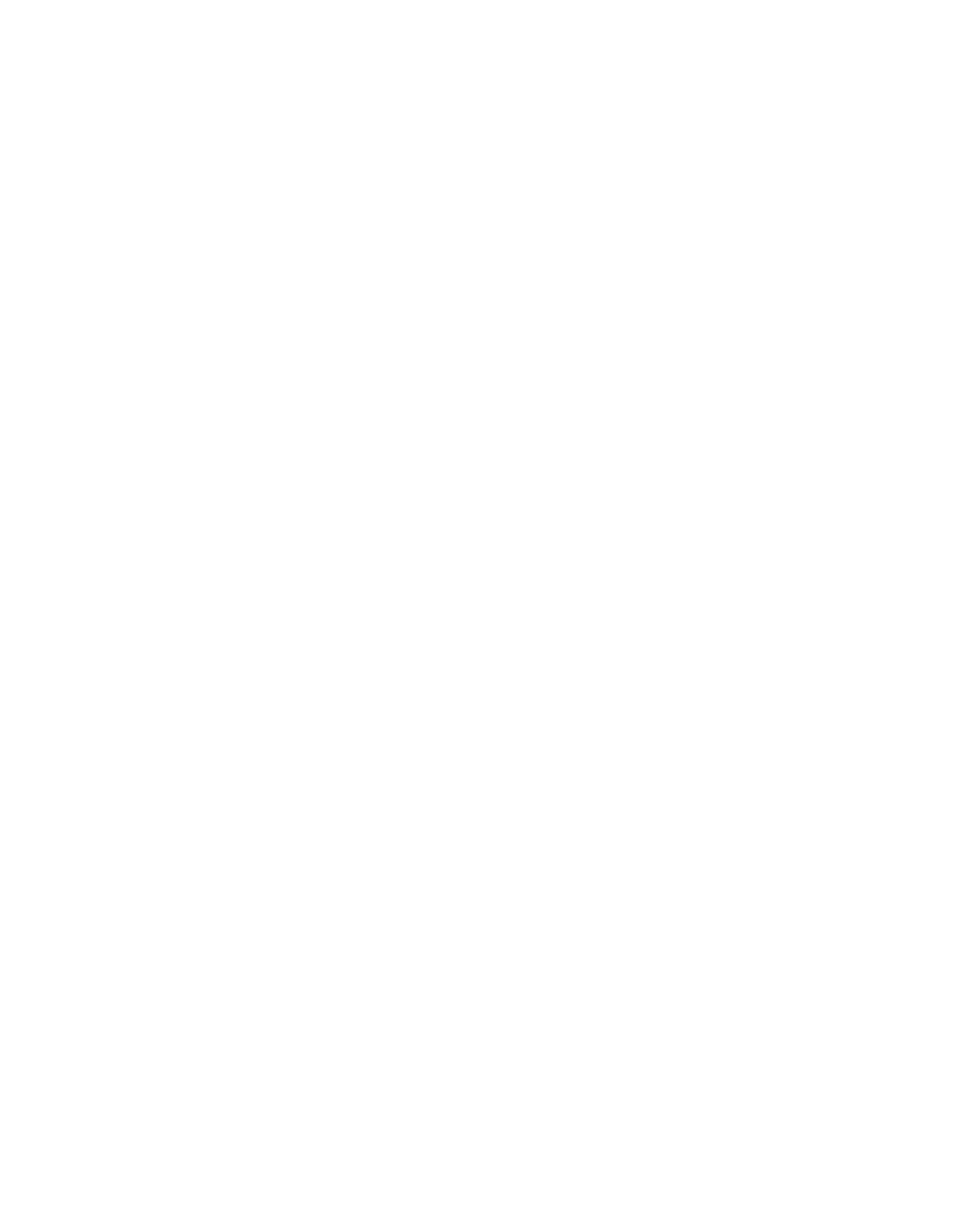### **5. References**

#### **5.1 QWEST Technical Publications**

| 77350 | Telecommunications Equipment Engineering, Installation and Removal<br>Guidelines, Issue G, March 1999.                                                        |
|-------|---------------------------------------------------------------------------------------------------------------------------------------------------------------|
| 77351 | QWEST Communications, Inc. Engineering Standards General Equipment<br>Requirements, Module 1 Issue F, June 2001 and Modules 2 and 3 Issue C,<br>January 1993. |
| 77352 | Central Office Telecommunications Equipment Standard Drawing<br>Requirements, Issue A, April 1985.                                                            |
| 77353 | US WEST Central Office Drawing Standards, Issue C, September 1990.                                                                                            |
| 77354 | Guidelines for Product Change Notices, Issue F, February 1999                                                                                                 |
| 77355 | Grounding - Central Office and Remote Equipment Environment, Issue C,<br>October 1999.*                                                                       |
| 77361 | <b>COMMON LANGUAGE® Equipment Classification and Bar Code</b><br>Labeling, Issue B, December 1989.                                                            |
| 77362 | QWEST Communications International Inc. Documentation<br>Requirements for Suppliers, Issue D, July 1993.                                                      |
| 77385 | QWEST Communications International Inc. Power Equipment and<br>Engineering Standards, Issue F, January 2001.                                                  |

**Note:** An asterisk (\*) in the above references is an advisory that the Publication is about to change.

### **5.x Telcordia Publications**

| GR-63-CORE          | Network Equipment-Building Systems (NEBS) Requirements: Physical<br>Protection, Issue 1, October 1995                                                             |
|---------------------|-------------------------------------------------------------------------------------------------------------------------------------------------------------------|
| <b>GR-1089-CORE</b> | Electromagnetic Compatibility and Electrical Safety-Generic for<br>Network Telecommunications Equipment, Issue 2, December 1997 with<br>Revision 1, February 1999 |
| SR-3580             | Network Equipment-Building System (NEBS) Criteria Levels, Issue 1,<br>November 1995                                                                               |